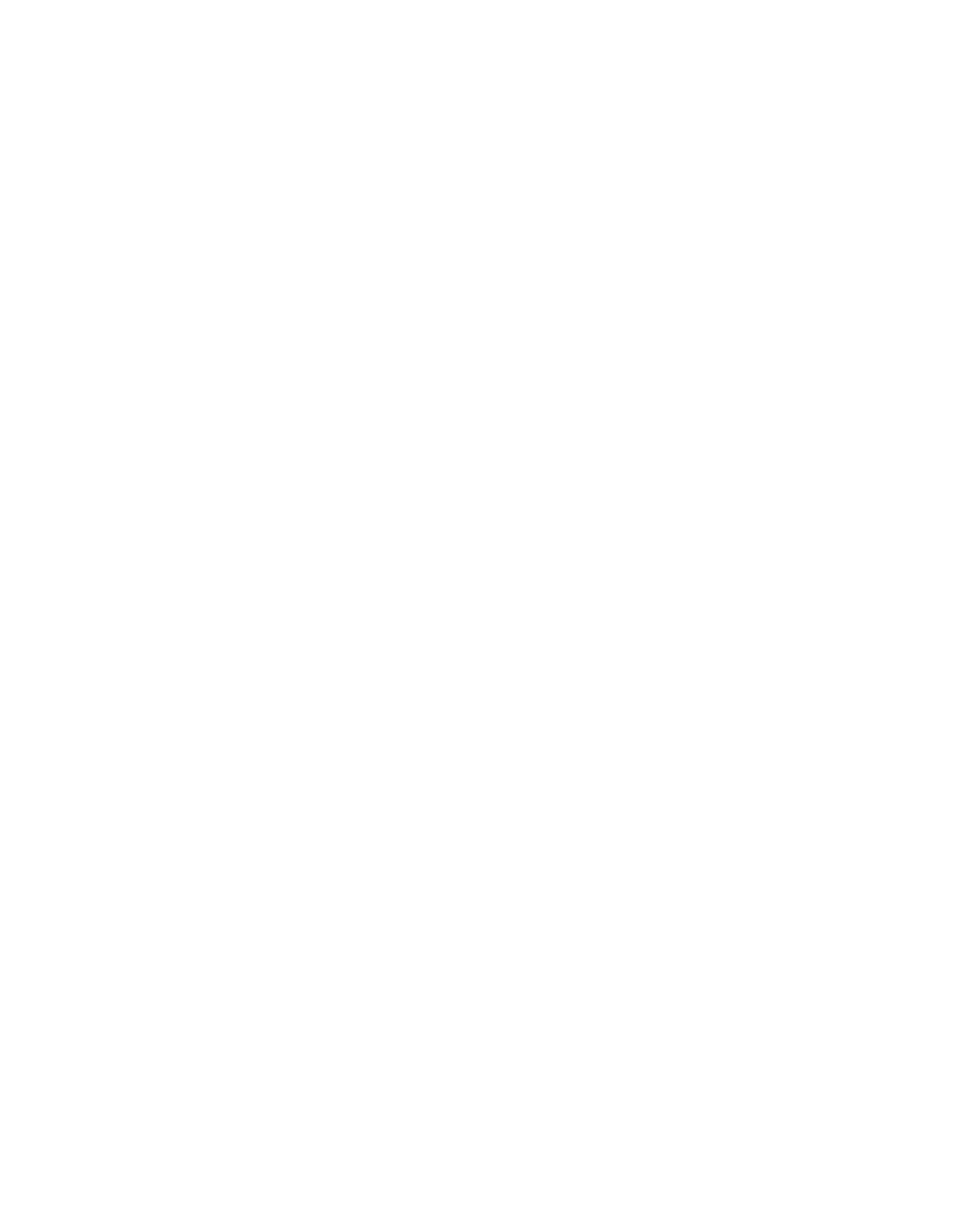# REVISOR'S NOTE

NOTE: In the preparation of the 2019 Colorado Revised Statutes, the Office of Legislative Legal Services has compiled, edited, and arranged the statutes to include changes made at the 2019 Regular Session and in accordance with article 5 of title 2, Colorado Revised Statutes.

Itemized below are the changes to the 2019 Colorado Revised Statutes made in accordance with the authority set forth in section 2-5-103 to "improve the style and clarity of the laws, yet preserve the intent, effect, and meaning of each statutory provision".

# **Category Type of change**

- **a. Punctuation.** A uniform system of punctuation was used in the preparation of C.R.S., and the punctuation has been changed accordingly.
- **b. Capitalization.** A uniform system of capitalization was used, and changes were made accordingly.
- **c. Present tense.** Language in the statutes has been changed to the present tense.
- **d. Short title and definition sections.** Language and format in short title and introductory portions of definition sections were standardized.
- **e. Effective date.** References to "the effective date of said section (article/part)" were changed to the actual date when the section (article/part) became effective.
- **f. Provisos.** The term "provided that" was changed to "except that" or "if" to conform to statutory format.
- **g. Grammatical changes.**In some instances,languagewas rewritten to correct grammar without changing substantive meaning.
- **h. Form Numbering changes.** Changes were made in C.R.S. numbering or in numbering or wording of internal references to conform to the C.R.S. numbering system and statutory format.
- **i. "C.R.S. 1973" and "C.R.S." changes.** References to "C.R.S. 1973" or to "C.R.S." were corrected to conform to H.B. No. 1291, 1983 Session, and added "C.R.S." to or deleted "C.R.S." from internal references to conform to statutory format.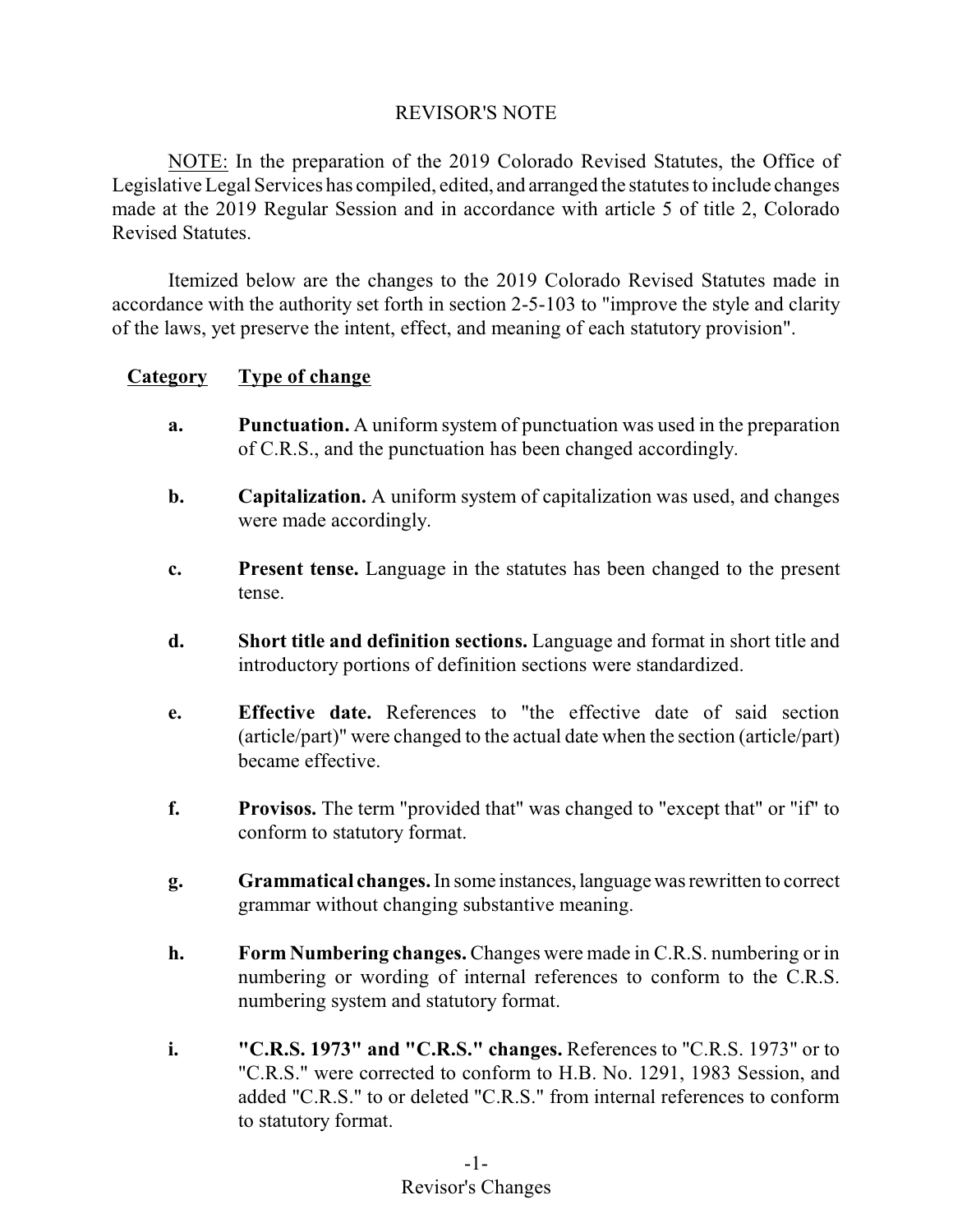- **j. Spelling.** Misspelled words were corrected.
- **k. Move "and" or "or" at the end of a paragraph, subparagraph, sub-subparagraph.** Moved an "and" or "or" to the next to last paragraph, subparagraph, or sub-subparagraph when a paragraph, subparagraph, or sub-subparagraph is added or repealed to conform to statutory format.
- **l. Numeric order of internal references.** Moved internal references to arrange them numerically to conform to statutory format.
- **m. Title 12 internal references.** Updated internal references referring to provisions that were relocated as part of the Title 12 Project.

# **TITLE 1**

- 1-2-205 (2), Senate Bill 19-235 harmonized with House Bill 19-1278.
- 1-45-111.5 (1.5)(a), category a.

## **TITLE 2**

- 2-3-1203 (20), House Bill 19-1150 harmonized with House Bill 19-1122 and House Bill 19-1134.
- 2-5-126  $(2)(v)$ , category e.

## **TITLE 6**

6-1-105 (1)(hhh), House Bill 19-1289 harmonized with Senate Bill 19-224, effective January 1, 2020. (1)(iii)(II), House Bill 19-1289 harmonized with Senate Bill 19-088, effective July 1, 2020.  $(1)(iii)$ , category a. (1)(kkk), category a and added as subsection (1)(nnn) in House Bill 19-1289 but was relettered on revision for ease of location.  $(1)(1)$  and  $(1)($ mmm), category a.

# **TITLE 7**

7-90-102 (3.5) and (9.5), added subsections  $(3.5)(b)$  and  $(9.5)(b)$  by revision to reflect the future repeal of subsections (3.5) and (9.5), respectively, created by sections 1 and 72 of Senate Bill 19-086.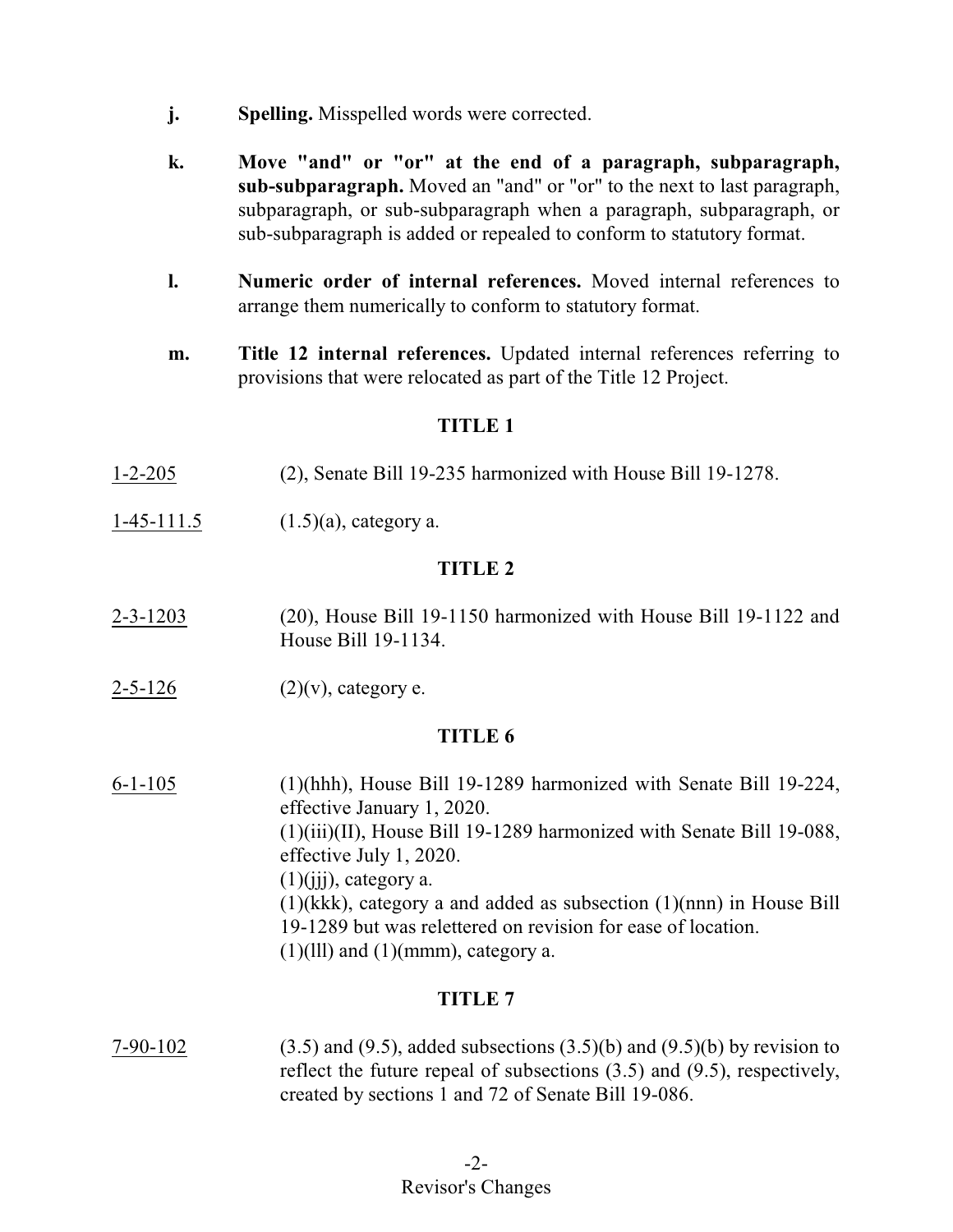| $7 - 90 - 205$    | (2), added subsection (2) by revision to reflect the future repeal of the<br>section created by sections 16 and 72 of Senate Bill 19-086.                                                             |
|-------------------|-------------------------------------------------------------------------------------------------------------------------------------------------------------------------------------------------------|
| 7-90-205.5        | $(1)(a)$ , as it takes effect July 1, 2020, category h.                                                                                                                                               |
| 7-90-907          | $(2)$ , added subsection $(2)(b)$ by revision to reflect the future repeal of<br>subsection (2) created by sections 22 and 72 of Senate Bill 19-086.                                                  |
| $7 - 102 - 102$   | $(2)(c)$ , category a.                                                                                                                                                                                |
| $7 - 107 - 401$   | $(2)$ , added subsection $(2)$ by revision to reflect the future repeal of the<br>section created by sections 34 and 72 of Senate Bill 19-086.                                                        |
| $7 - 111 - 104.5$ | $(3)$ , added subsection $(3)$ by revision to reflect the future repeal of the<br>section created by sections 51 and 72 of Senate Bill 19-086.                                                        |
| $7 - 111 - 105$   | $(4)$ , added subsection $(4)$ by revision to reflect the future repeal of the<br>section created by sections 52 and 72 of Senate Bill 19-086.                                                        |
| $7 - 111 - 106$   | $(3)$ , added subsection $(3)$ by revision to reflect the future repeal of the<br>section created by sections 53 and 72 of Senate Bill 19-086.                                                        |
| $7 - 111 - 107$   | $(6)$ , added subsection $(6)$ by revision to reflect the future repeal of the<br>section created by sections 55 and 72 of Senate Bill 19-086.                                                        |
| $7 - 113 - 101$   | $(5)(c)(III)(A)$ , as it takes effect July 1, 2020, category a.                                                                                                                                       |
| $7 - 113 - 301$   | $(2)(c)$ , as it takes effect July 1, 2020, category a.                                                                                                                                               |
|                   | <b>TITLE 8</b>                                                                                                                                                                                        |
| $8 - 2 - 123$     | $(1)(d)$ , Senate Bill 19-242 harmonized with House Bill 19-1172.                                                                                                                                     |
| $8 - 2 - 127$     | $(2)(a)$ and $(2)(b)$ , category j.                                                                                                                                                                   |
| $8 - 5 - 101$     | $(3)$ and $(6)$ , added subsections $(3)(b)$ and $(6)(b)$ by revision to reflect<br>the future repeal of subsections (3) and (6), respectively, created by<br>sections 3 and 9 of Senate Bill 19-085. |
| $8 - 5 - 105$     | (2), added subsection (2) by revision to reflect the future repeal of the<br>section created by sections 7 and 9 of Senate Bill 19-085.                                                               |
| $8 - 12 - 105$    | $(3)$ , category j.                                                                                                                                                                                   |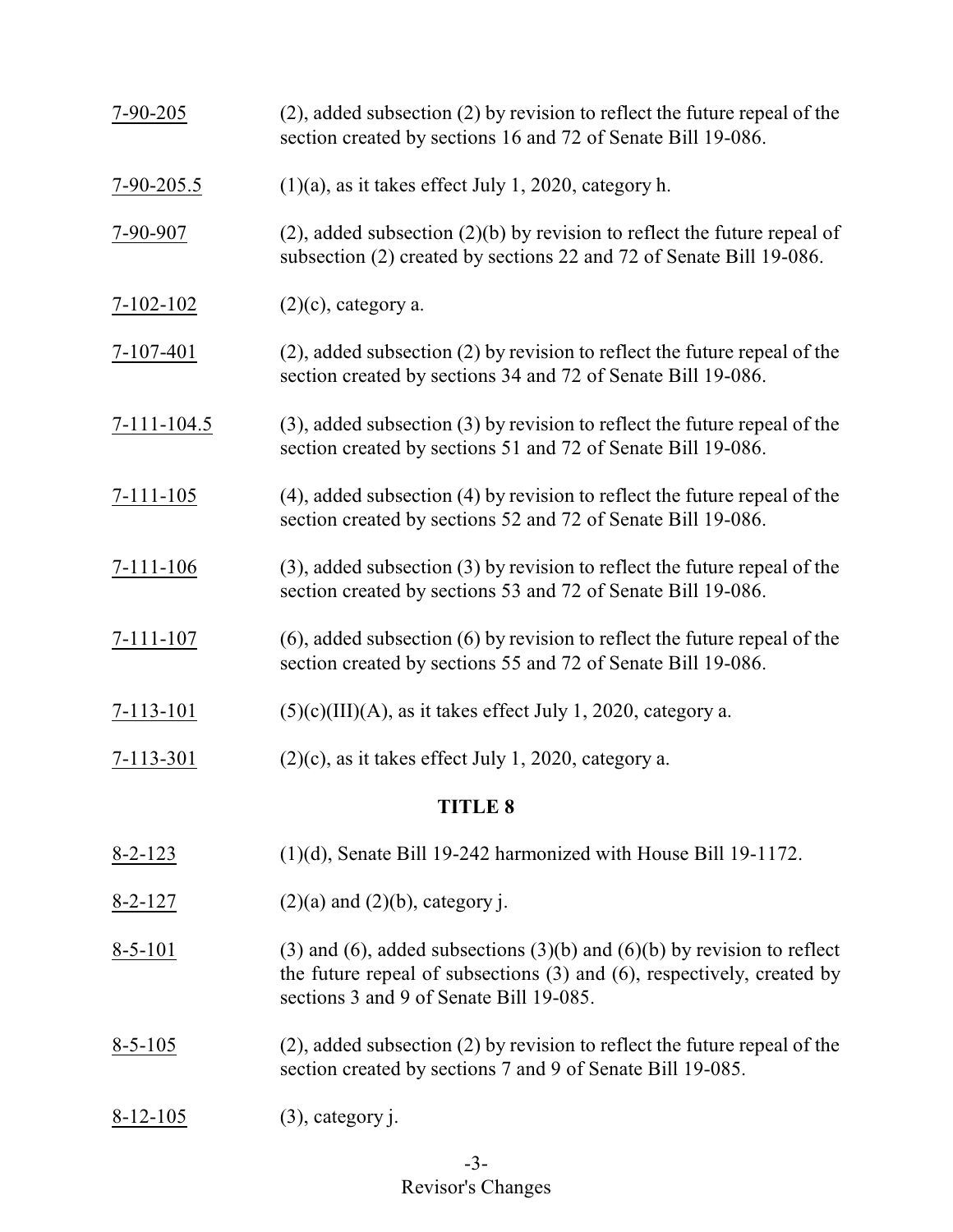(5), category h.

- 8-13.3-301 (1)(b), category j.  $(1)(c)$ ,  $(1)(d)(I)(B)$ , and  $(1)(d)(II)(D)$ , category a. 8-13.3-303 (1)(c)(III), (2)(a)(II)(A), and (2)(a)(II)(E), category j.  $(1)(d)(II)$ , category g. 8-40-202  $(1)(a)(III)$ , category j. 8-40-301 (8), category a. 8-42-101 (3.5)(a)(I)(D), category m. 8-73-107 (3)(c), category h.  $(7)(a)(I)$  and  $(7)(a)(II)$ , added "sec." after "U.S.C." to conform to the preferred method of citing federal law.  $(7)(a)(III)(A), (7)(a)(III)(B), (7)(a)(III)(C), and (7)(a)(III)(D), changed$ "U.S.C. §" to "U.S.C. sec." to conform to the preferred method of citing federal law.  $8-73-108$  (3)(a)(III), cat j. 8-83-402 Changed "employment support and job retention services cash fund" to "employment support and job retention services program cash fund" to correct an inaccurate reference to the name of the fund as created in section 8-83-406. 8-83-404 (1)(b), category g. 8-83-406 (1)(a), added "state" before "fiscal year" to conform to the preferred method of referring to state fiscal years. 8-83-502 (2), category e. 8-83-503 (6)(e)(III)(E), category e. **TITLE 10**  $10-3-209$  (4)(a)(III)(A), added "state" before "fiscal years" to conform to the preferred method of referring to state fiscal years.
- 10-3-1104 (1)(h)(XVII), category a.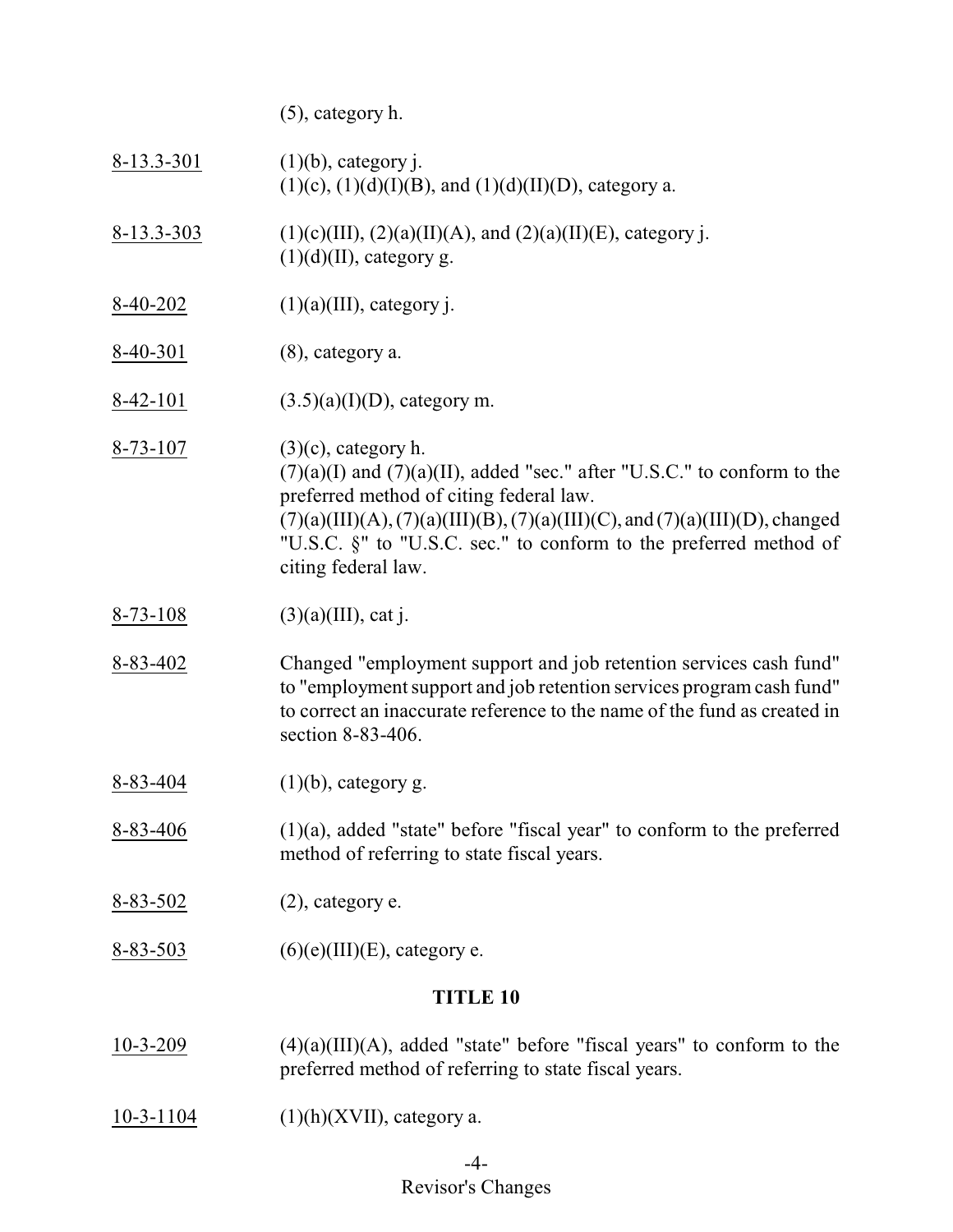| $10-3-1605$     | $(3)(a)$ , category g.                                                                                                                                                                                                                                                                          |  |
|-----------------|-------------------------------------------------------------------------------------------------------------------------------------------------------------------------------------------------------------------------------------------------------------------------------------------------|--|
| $10 - 7 - 801$  | As it takes effect July 1, 2020, category d.                                                                                                                                                                                                                                                    |  |
| $10 - 7 - 802$  | $(4)(b)$ , as it takes effect July 1, 2020, category h.<br>$(5)(a)(I)$ , as it takes effect July 1, 2020, added "federal" before<br>"Employee Income Security Act of 1974" to conform to the preferred<br>method of citing federal acts.<br>IP(6), as it takes effect July 1, 2020, category g. |  |
| $10 - 7 - 803$  | IP(2)(a)(II) and (2)(c)(II), as they take effect July 1, 2020, category a.<br>$(2)(d)$ , as it takes effect July 1, 2020, category g.                                                                                                                                                           |  |
| $10-16-103.5$   | (1)(c), added "federal" before "Consolidated Omnibus Budget<br>Reconciliation Act of 1985" to conform to the preferred method of<br>citing federal acts.                                                                                                                                        |  |
| $10-16-104$     | $(18)(b)(I)$ , category m.<br>$(18)(b.5)(IV)(C)$ , category g.                                                                                                                                                                                                                                  |  |
| $10-16-116.5$   | (6), inserted " $@$ " to correct the format of the e-mail address of the<br>revisor of statutes.                                                                                                                                                                                                |  |
| $10-16-143.5$   | House Bill 19-1172 harmonized with Senate Bill 19-228.                                                                                                                                                                                                                                          |  |
| $10-16-151$     | $(1)$ , category g.                                                                                                                                                                                                                                                                             |  |
| $10-16-704$     | IP $(16)$ , as it takes effect January 1, 2020, category g.                                                                                                                                                                                                                                     |  |
| $10-16-1102$    | $(1)(e)(IV)$ , category j.                                                                                                                                                                                                                                                                      |  |
| $10-16-1104$    | $(2)(a)$ and $(2)(b)(I)$ , category j.                                                                                                                                                                                                                                                          |  |
| <b>TITLE 11</b> |                                                                                                                                                                                                                                                                                                 |  |
| $11 - 35 - 101$ | (1), Senate Bill 19-241 harmonized with House Bill 19-1172.                                                                                                                                                                                                                                     |  |
| <b>TITLE 12</b> |                                                                                                                                                                                                                                                                                                 |  |
| $12 - 2 - 102$  | IP and $(1)(a)$ , Senate Bill 19-155 superseded by the organizational<br>recodification of title 12 in House Bill 19-1172, effective October 1,<br>2019.                                                                                                                                        |  |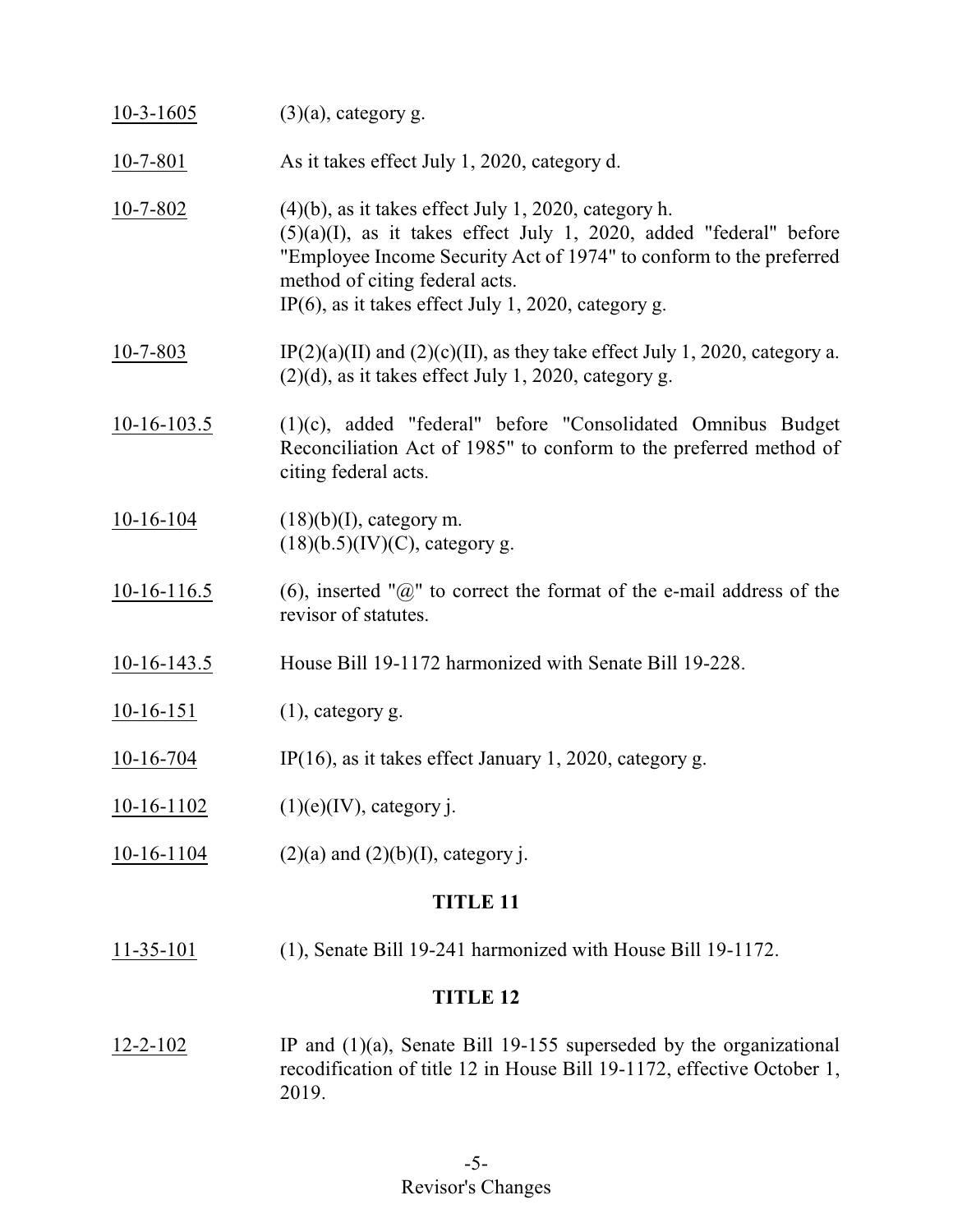| $12 - 2 - 115$   | $(3)(a)$ and $(4)(c)$ , Senate Bill 19-155 superseded by the organizational<br>recodification of title 12 in House Bill 19-1172, effective October 1,<br>2019.                                                     |
|------------------|--------------------------------------------------------------------------------------------------------------------------------------------------------------------------------------------------------------------|
| $12 - 2 - 115.5$ | Senate Bill 19-155 superseded by the organizational recodification of<br>title 12 in House Bill 19-1172, effective October 1, 2019.                                                                                |
| $12 - 2 - 119$   | $(5)$ and $(9)$ , Senate Bill 19-155 superseded by the organizational<br>recodification of title 12 in House Bill 19-1172, effective October 1,<br>2019.                                                           |
| $12 - 2 - 120$   | IP(6)(a)(II), (6)(a)(II)(C), (6)(a)(II)(D), (6)(a)(II)(E), (6)(e), and (9),<br>Senate Bill 19-155 superseded by the organizational recodification of<br>title 12 in House Bill 19-1172, effective October 1, 2019. |
| $12 - 2 - 121$   | $(2)(a)$ , Senate Bill 19-155 superseded by the organizational<br>recodification of title 12 in House Bill 19-1172, effective October 1,<br>2019.                                                                  |
| $12 - 2 - 122.5$ | Senate Bill 19-155 superseded by the organizational recodification of<br>title 12 in House Bill 19-1172, effective October 1, 2019.                                                                                |
| $12 - 2 - 123$   | IP(1), (1)(j), and (1)(s), Senate Bill 19-155 superseded by the<br>organizational recodification of title 12 in House Bill 19-1172,<br>effective October 1, 2019.                                                  |
| $12 - 2 - 126$   | $(1)(b)(II)(A)$ , Senate Bill 19-155 superseded by the organizational<br>recodification of title 12 in House Bill 19-1172, effective October 1,<br>2019.                                                           |
| $12 - 2 - 132$   | Senate Bill 19-155 superseded by the organizational recodification of<br>title 12 in House Bill 19-1172, effective October 1, 2019.                                                                                |
| $12 - 8 - 114$   | $(3.5)$ , House Bill 19-1290 superseded by the organizational<br>recodification of title 12 in House Bill 19-1172, effective October 1,<br>2019.                                                                   |
| $12 - 10 - 506$  | $(2)$ , category g.<br>$(4)$ , category a.                                                                                                                                                                         |
| $12 - 10 - 604$  | $(1)(i)$ and $(1)(j)$ , category k.                                                                                                                                                                                |
| $12 - 10 - 704$  | $(6)(a)$ and $(7)(c)$ , changed "this section" to "this subsection $(6)$ " and                                                                                                                                     |

## -6- Revisor's Changes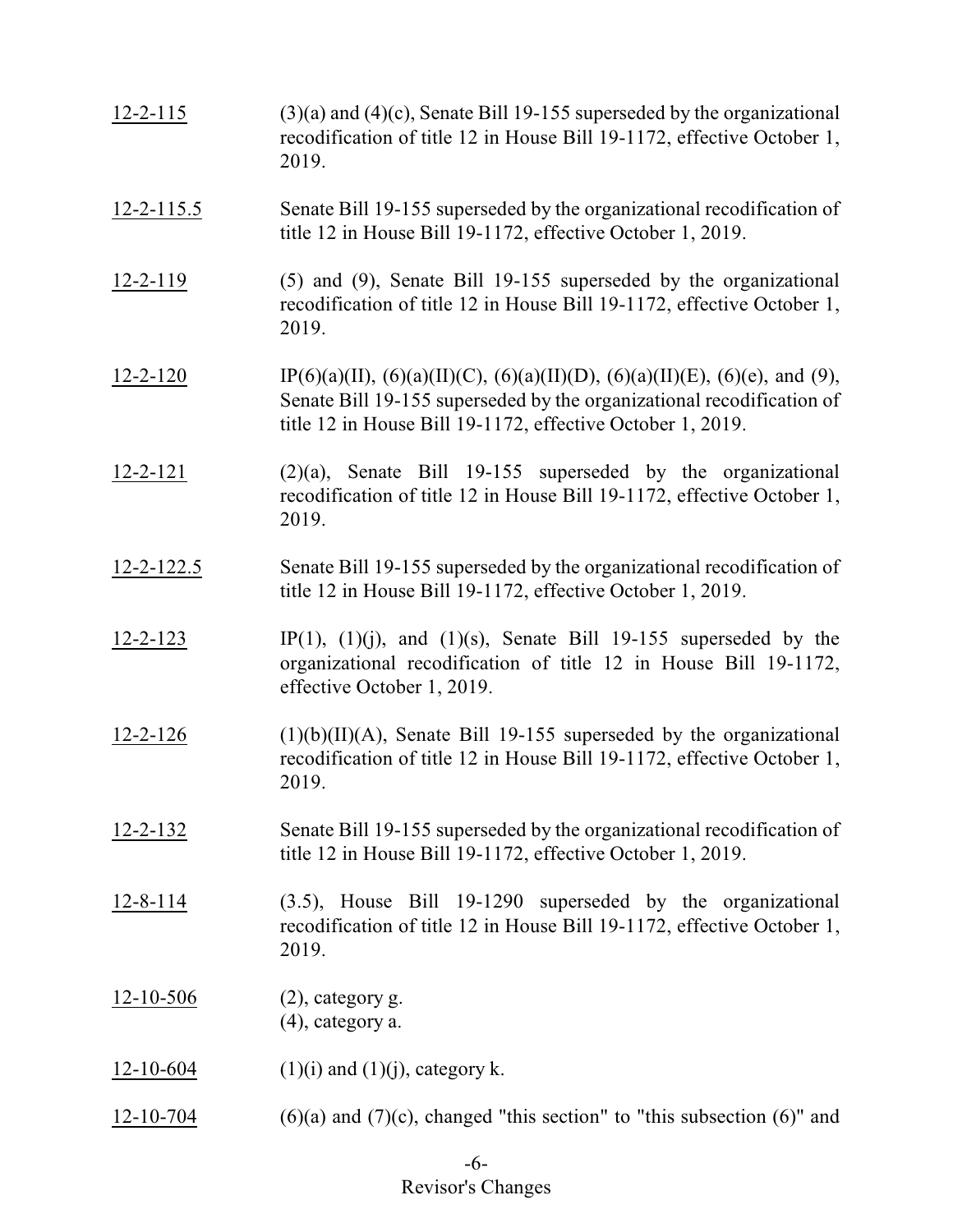"this subsection (7)", respectively, to accurately reflect the provisions in which fingerprint-based criminal history record checks are performed.

- 12-10-713  $(1)(n)$ , category g.
- 12-15-106 (3)(b)(II) and (3)(b)(III), category k. (14.5)(b), changed "speaker of the house, and the minority leader of the house" to "speaker of the house of representatives, and the minority leader of the house of representatives" to more accurately reflect the name of the legislative chamber.  $(14.5)(c)$ , category j.
- 12-15.5-105 (4), House Bill 19-1166 superseded by the organizational recodification of title 12 in House Bill 19-1172, effective October 1, 2019.
- 12-20-407 (1)(a)(V)(R), category a.
- 12-23-101 IP, (1.1), (1.2), (1.3), and (6), Senate Bill 19-156 superseded by the organizational recodification of title 12 in House Bill 19-1172, effective October 1, 2019.
- 12-23-102 IP(1), Senate Bill 19-156 superseded by the organizational recodification of title 12 in House Bill 19-1172, effective October 1, 2019.
- 12-23-102.5 Senate Bill 19-156 superseded by the organizational recodification of title 12 in House Bill 19-1172, effective October 1, 2019.
- $12-23-104$  (2)(f.5), House Bill 19-1003 superseded by the organizational recodification of title 12 in House Bill 19-1172, effective October 1, 2019.
- 12-23-106 (1)(b), Senate Bill 19-156 superseded by the organizational recodification of title 12 in House Bill 19-1172, effective October 1, 2019.
- 12-23-110.5 (1), (2), and (3)(b), Senate Bill 19-156 superseded by the organizational recodification of title 12 in House Bill 19-1172, effective October 1, 2019.
- 12-23-111 (3), (4), (14), IP(17)(a), (17)(a)(II), (20), and (25), Senate Bill 19-156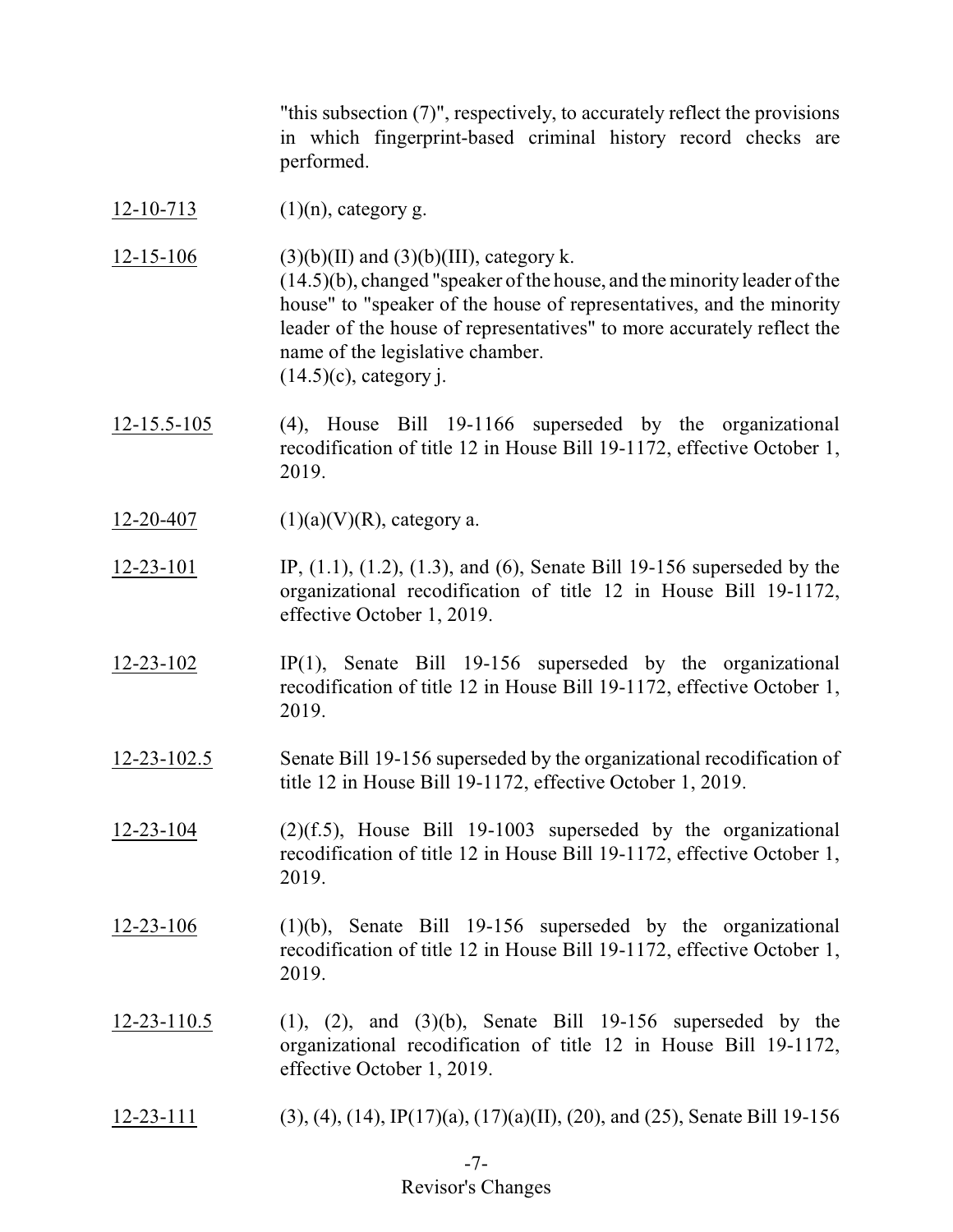superseded by the organizational recodification of title 12 in House Bill 19-1172, effective October 1, 2019.

- 12-23-116 (10), Senate Bill 19-156 superseded by the organizational recodification of title 12 in House Bill 19-1172, effective October 1, 2019.
- 12-23-117 (2), House Bill 19-1035 superseded by the organizational recodification of title 12 in House Bill 19-1172, effective October 1, 2019.
- 12-23-118 IP(1) and (1)(j), Senate Bill 19-156 superseded by the organizational recodification of title 12 in House Bill 19-1172, effective October 1, 2019.
- 12-29.7-102 House Bill 19-1083 superseded by the organizational recodification of title 12 in House Bill 19-1172, effective October 1, 2019.
- 12-29.7-103 IP, IP(4)(a), (7.5), and (9), House Bill 19-1083 superseded by the organizational recodification of title 12 in House Bill 19-1172, effective October 1, 2019.
- 12-29.7-104 House Bill 19-1083 superseded by the organizational recodification of title 12 in House Bill 19-1172, effective October 1, 2019.
- 12-29.7-106 IP(1), (1)(a), and (2), House Bill 19-1083 superseded by the organizational recodification of title 12 in House Bill 19-1172, effective October 1, 2019.
- 12-29.7-107 IP(1), (1)(f), (2), and (3), House Bill 19-1083 superseded by the organizational recodification of title 12 in House Bill 19-1172, effective October 1, 2019.
- 12-29.7-108 (1), House Bill 19-1083 superseded by the organizational recodification of title 12 in House Bill 19-1172, effective October 1, 2019.
- 12-29.7-109 IP(1), (1)(a), (1)(c)(I), (2), (3), and (5), House Bill 19-1083 superseded by the organizational recodification of title 12 in House Bill 19-1172, effective October 1, 2019.
- $12-29.7-110$  (1), IP(2), IP(2)(a), (2)(a)(II), (2)(b), (2)(c), (2)(d)(I), (2)(d)(II), (2)(g), (4), and  $(6)(b)(III)$ , House Bill 19-1083 superseded by the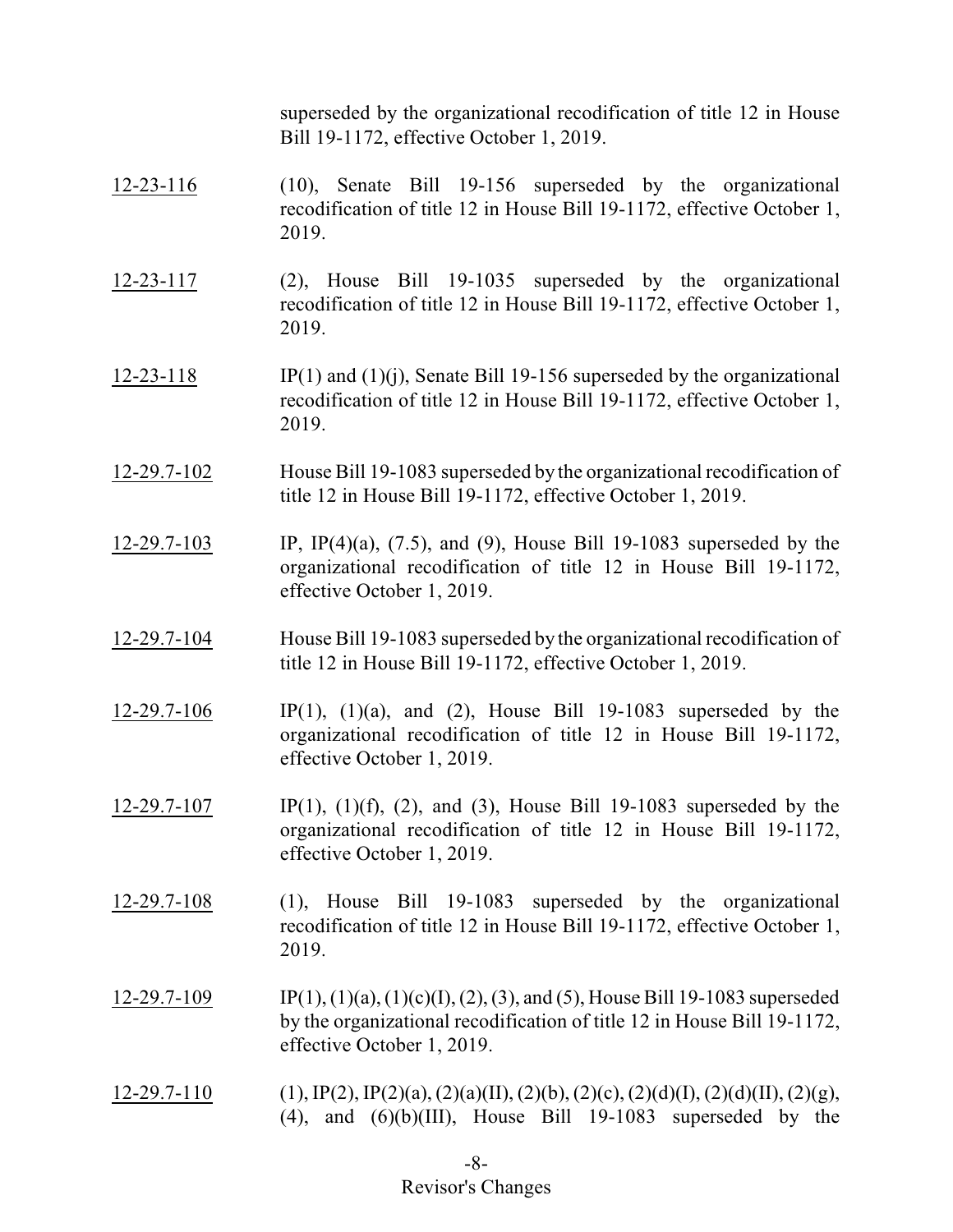organizational recodification of title 12 in House Bill 19-1172, effective October 1, 2019.

- 12-29.7-111  $(1)(a)$ ,  $(2)(a)$ ,  $(2)(c)$ (III), and (3), House Bill 19-1083 superseded by the organizational recodification of title 12 in House Bill 19-1172, effective October 1, 2019.
- 12-29.7-112 (1), (2), and (3), House Bill 19-1083 superseded by the organizational recodification of title 12 in House Bill 19-1172, effective October 1, 2019.
- 12-29.7-113 (1), (2)(a), (2)(b), (2)(d), and (3), House Bill 19-1083 superseded by the organizational recodification of title 12 in House Bill 19-1172, effective October 1, 2019.
- 12-29.7-114 House Bill 19-1083 superseded by the organizational recodification of title 12 in House Bill 19-1172, effective October 1, 2019.
- 12-30-108 (4)(a)(I)(E) and (4)(a)(I)(G), category k.
- 12-30-109 (2), Section 16 of Senate Bill 19-079 harmonized with section 17 of Senate Bill 19-079, effective July 1, 2023.
- 12-30-110  $(2)(b)$ , category a.
- 12-30-111 (2)(b)(II), category a.
- 12-30-204  $(18)(a)(I)$ , category a.  $(18)(a)(II)$ , categories a and g.
- 12-30-208 (3)(b)(II), category l.
- 12-32-103 (4), Senate Bill 19-153 superseded bythe organizational recodification of title 12 in House Bill 19-1172, effective October 1, 2019.
- 12-32-105 IP(1), (1)(c), and (1)(c.5), Senate Bill 19-153 superseded by the organizational recodification of title 12 in House Bill 19-1172, effective October 1, 2019.
- 12-32-107 IP(3) and (3)(p), Senate Bill 19-153 superseded by the organizational recodification of title 12 in House Bill 19-1172, effective October 1, 2019.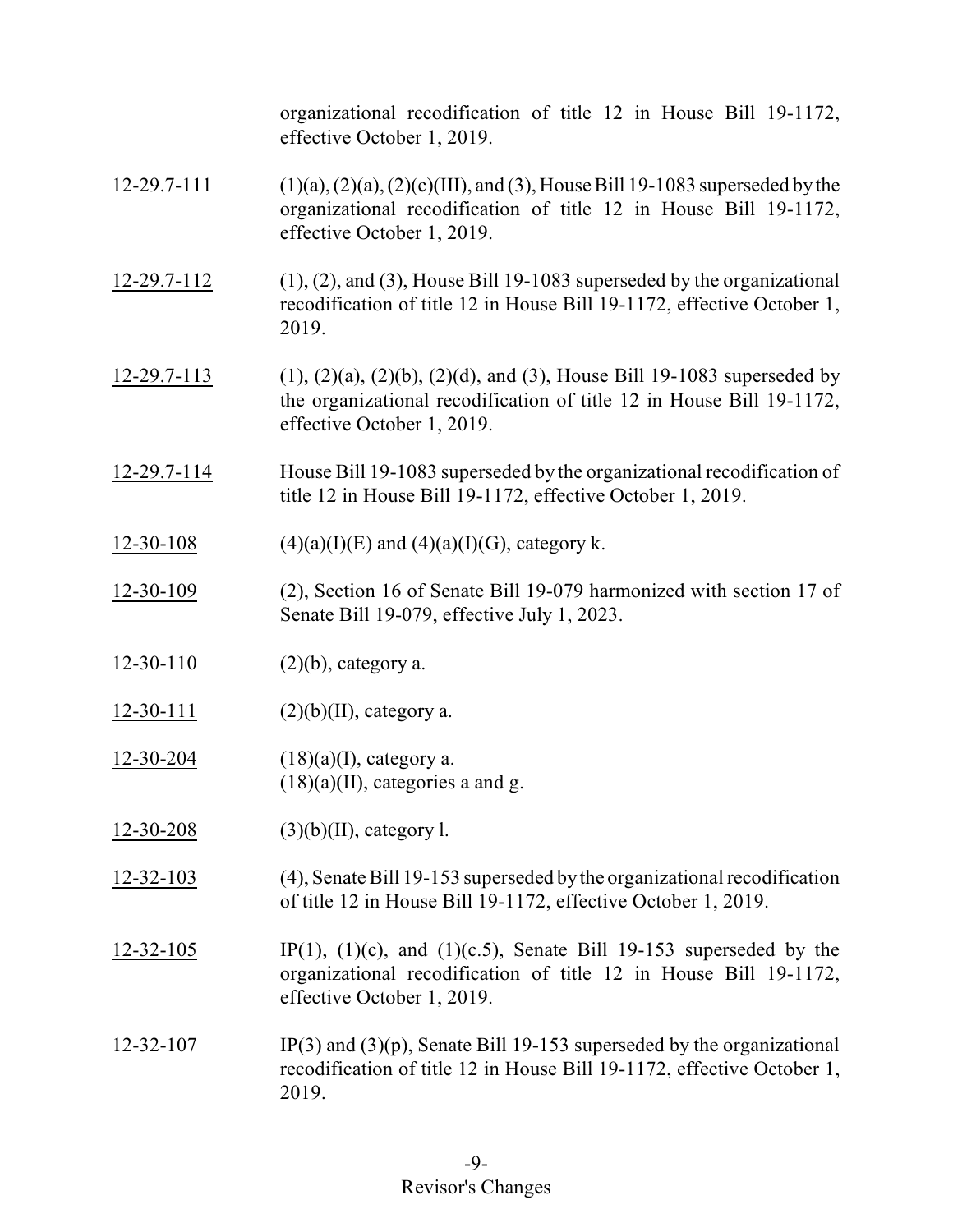- 12-32-107.5 (3)(c), Senate Bill 19-079 superseded by the organizational recodification of title 12 in House Bill 19-1172, effective October 1, 2019.
- 12-32-107.7 Senate Bill 19-079 superseded by the organizational recodification of title 12 in House Bill 19-1172, effective October 1, 2019.
- 12-32-108.3 (2)(c)(III)(A) and (2)(c)(III)(B), Senate Bill 19-153 superseded by the organizational recodification of title 12 in House Bill 19-1172, effective October 1, 2019.
- 12-32-111 (1.5), Senate Bill 19-079 superseded by the organizational recodification of title 12 in House Bill 19-1172, effective October 1, 2019.
- 12-32-120 Senate Bill 19-153 superseded by the organizational recodification of title 12 in House Bill 19-1172, effective October 1, 2019.
- 12-32-121 Senate Bill 19-153 superseded by the organizational recodification of title 12 in House Bill 19-1172, effective October 1, 2019.
- 12-35-114.5 Senate Bill 19-079 superseded by the organizational recodification of title 12 in House Bill 19-1172, effective October 1, 2019.
- 12-35-129 (1)(nn), (1)(oo), and (1)(pp), Senate Bill 19-079 superseded by the organizational recodification of title 12 in House Bill 19-1172, effective October 1, 2019.
- 12-35.5-107 (1)(e), (2.5), and (3), House Bill 19-1166 superseded by the organizational recodification of title 12 in House Bill 19-1172, effective October 1, 2019.
- 12-36-102.5 IP, (3)(a)(I), and (5.5), Senate Bill 19-193 and House Bill 19-1129 superseded by the organizational recodification of title 12 in House Bill 19-1172, effective October 1, 2019.
- 12-36-103 IP(1)(a)(I), (1)(a)(I)(B), (1)(a)(II), (2), and (6)(b), House Bill 19-1095 and Senate Bill 19-193 superseded bythe organizational recodification of title 12 in House Bill 19-1172, effective October 1, 2019.
- 12-36-106 (3)(y) and (5)(b)(I), Senate Bill 19-242 and House Bill 19-1095 superseded by the organizational recodification of title 12 in House Bill 19-1172, effective October 1, 2019.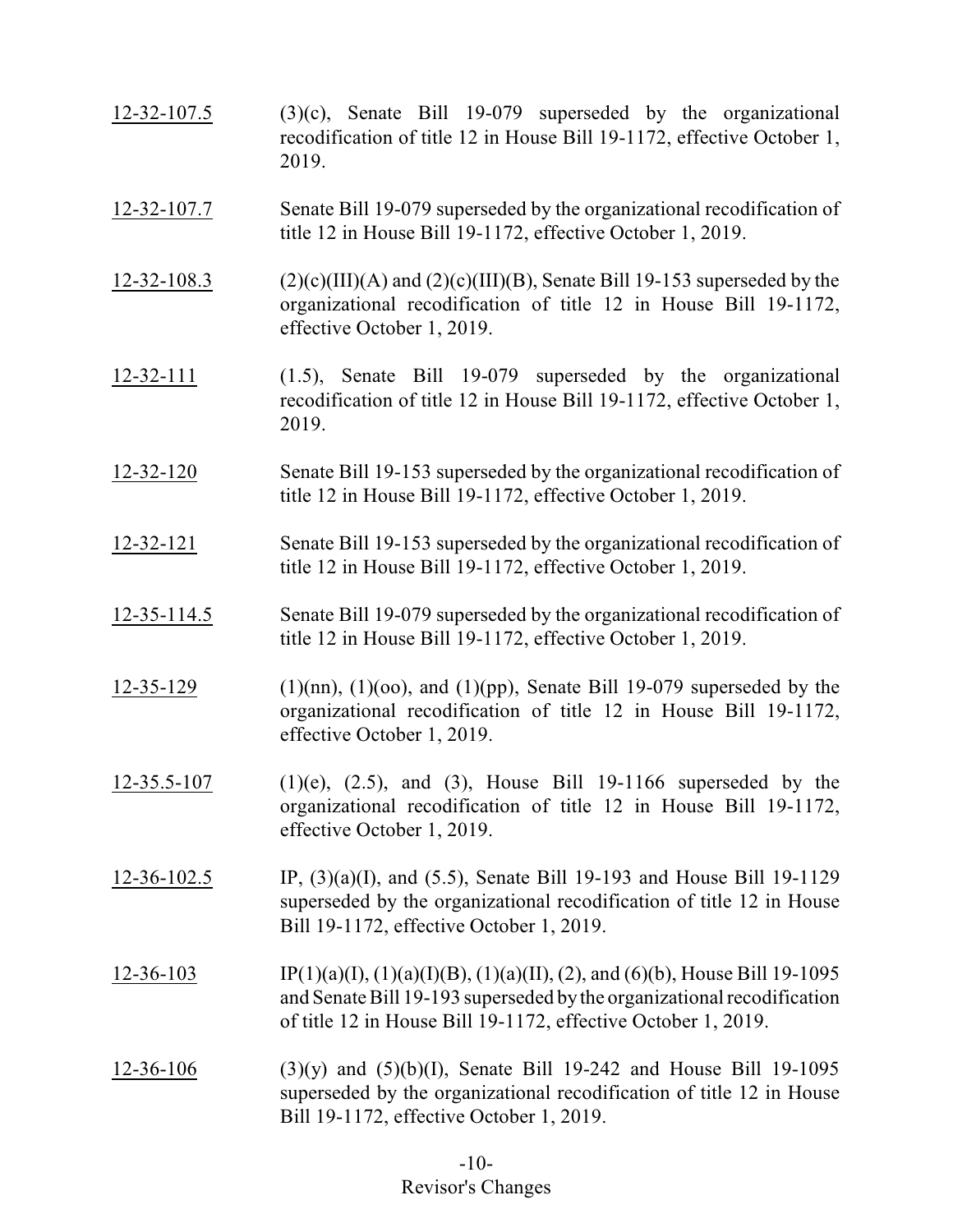12-36-107 IP(1) and (1)(b), Senate Bill 19-193 superseded by the organizational recodification of title 12 in House Bill 19-1172, effective October 1, 2019.

# 12-36-107.7 House Bill 19-1095 superseded by the organizational recodification of title 12 in House Bill 19-1172, effective October 1, 2019.

- $12-36-111.3$  (1)(a), House Bill 19-1095 superseded by the organizational recodification of title 12 in House Bill 19-1172, effective October 1, 2019.
- 12-36-114.3 IP(1), Senate Bill 19-193 superseded by the organizational recodification of title 12 in House Bill 19-1172, effective October 1, 2019.
- 12-36-117 (1)(a), (1)(nn), and (1)(oo), Senate Bill 19-193 and House Bill 19-1129 superseded by the organizational recodification of title 12 in House Bill 19-1172, effective October 1, 2019.
- 12-36-117.6 (2), Senate Bill 19-079 superseded bythe organizational recodification of title 12 in House Bill 19-1172, effective October 1, 2019.
- 12-36-117.7 IP(1), (1)(c), (1)(d), (1)(e), (1)(f), (3)(c), and (6)(f.5), Senate Bill 19-227 superseded by the organizational recodification of title 12 in House Bill 19-1172, effective October 1, 2019.
- 12-36-117.8 Senate Bill 19-228 superseded by the organizational recodification of title 12 in House Bill 19-1172, effective October 1, 2019.
- 12-36-117.9 Senate Bill 19-079 superseded by the organizational recodification of title 12 in House Bill 19-1172, effective October 1, 2019.
- 12-36-118  $(4)(c)(III)(A)$  and  $(4)(c)(III)(B)$ , Senate Bill 19-193 superseded by the organizational recodification of title 12 in House Bill 19-1172, effective October 1, 2019.
- 12-36-118.5 (1), Senate Bill 19-193 superseded bythe organizational recodification of title 12 in House Bill 19-1172, effective October 1, 2019.
- 12-36-123 (1)(b), Senate Bill 19-079 superseded by the organizational recodification of title 12 in House Bill 19-1172, effective October 1, 2019.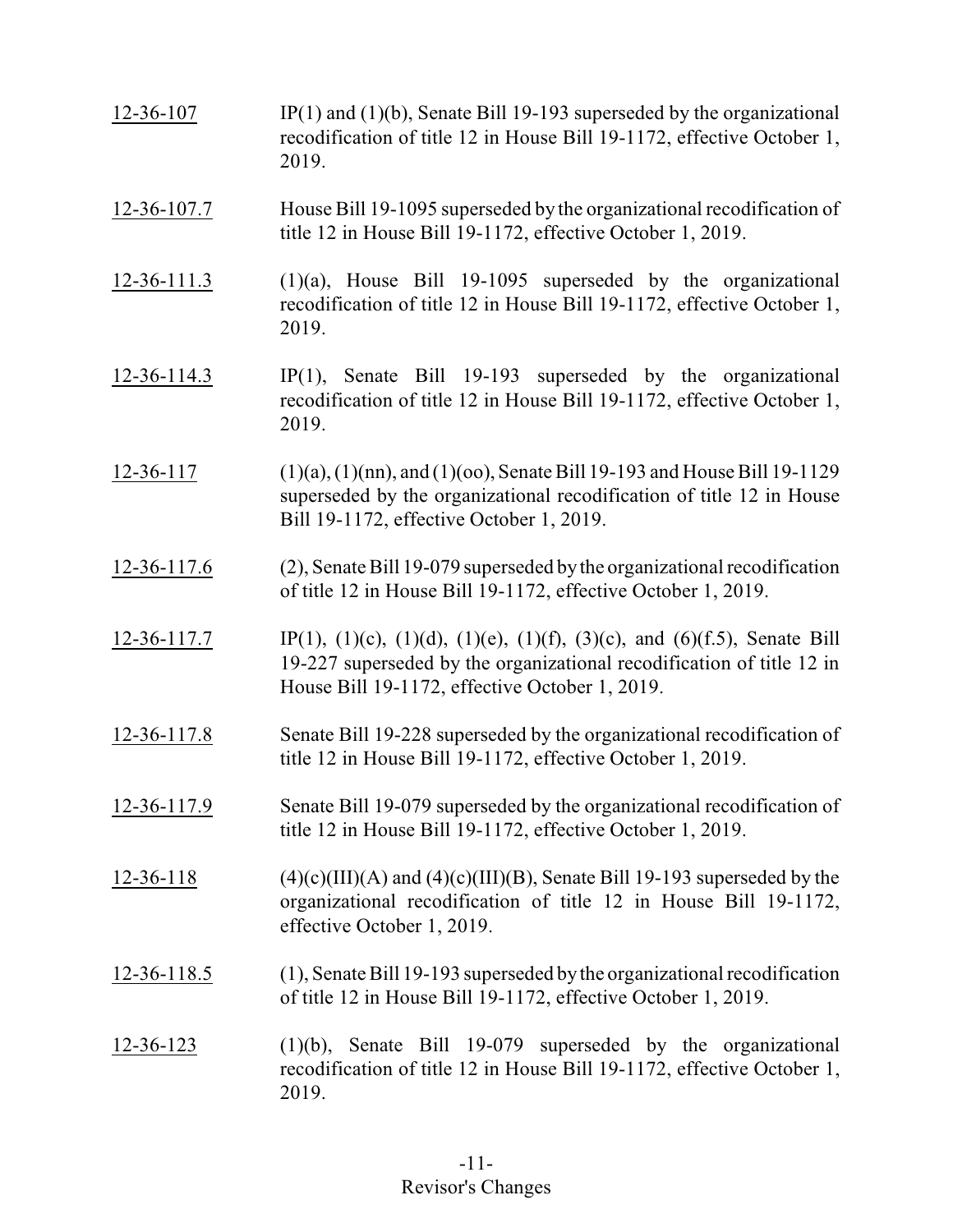| $12 - 36.5 - 102$   | IP, (5.5), IP(7)(a), (7)(a)(V), and (7)(b), Senate Bill 19-234 superseded<br>by the organizational recodification of title 12 in House Bill 19-1172,<br>effective October 1, 2019.                             |
|---------------------|----------------------------------------------------------------------------------------------------------------------------------------------------------------------------------------------------------------|
| $12 - 36.5 - 104$   | $(2.7), (3), (7)(f), (13),$ and $(17),$ Senate Bill 19-234 superseded by the<br>organizational recodification of title 12 in House Bill 19-1172,<br>effective October 1, 2019.                                 |
| $12 - 36.5 - 104.6$ | IP(2), (2)(a.5), (2)(c)(IV), and (4), Senate Bill 19-234 superseded by<br>the organizational recodification of title 12 in House Bill 19-1172,<br>effective October 1, 2019.                                   |
| $12 - 36.5 - 107$   | Senate Bill 19-234 superseded by the organizational recodification of<br>title 12 in House Bill 19-1172, effective October 1, 2019.                                                                            |
| $12 - 38 - 111$     | (3), Senate Bill 19-079 superseded by the organizational recodification<br>of title 12 in House Bill 19-1172, effective October 1, 2019.                                                                       |
| $12 - 38 - 111.6$   | $(7.5)(c)$ and $(13)$ , Senate Bill 19-079 and Senate Bill 19-228<br>superseded by the organizational recodification of title 12 in House<br>Bill 19-1172, effective October 1, 2019.                          |
| $12 - 38 - 111.7$   | Senate Bill 19-079 superseded by the organizational recodification of<br>title 12 in House Bill 19-1172, effective October 1, 2019.                                                                            |
| 12-38-116.5         | $(3)(c)(IV)(A)$ and $(3)(c)(IV)(B)$ , Senate Bill 19-154 superseded by the<br>organizational recodification of title 12 in House Bill 19-1172,<br>effective October 1, 2019.                                   |
| $12 - 38 - 125.5$   | $(1)(c)$ , $(1)(d)$ , $(1)(e)$ , $(1)(f)$ , $(3)(c)$ , and $(6)(f.5)$ , Senate Bill 19-227<br>superseded by the organizational recodification of title 12 in House<br>Bill 19-1172, effective October 1, 2019. |
| 12-40-109.5         | $(4)(c)$ , Senate Bill 19-079 superseded by the organizational<br>recodification of title 12 in House Bill 19-1172, effective October 1,<br>2019.                                                              |
| 12-40-109.9         | Senate Bill 19-079 superseded by the organizational recodification of<br>title 12 in House Bill 19-1172, effective October 1, 2019.                                                                            |
| $12 - 40 - 113$     | $(1)(b)$ , Senate Bill 19-079 superseded by the organizational<br>recodification of title 12 in House Bill 19-1172, effective October 1,<br>2019.                                                              |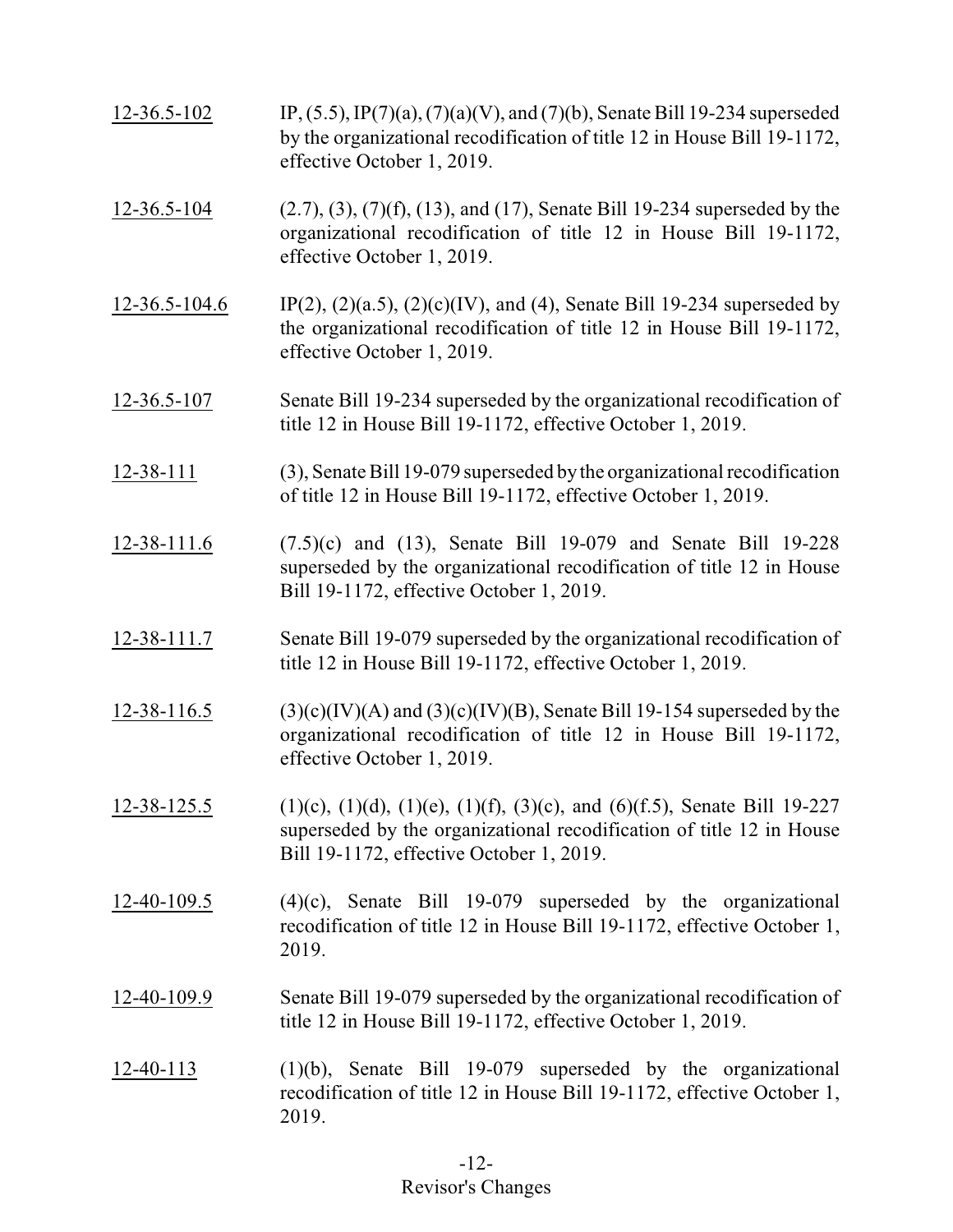| 12-42-102         | (1), Senate Bill 19-154 superseded by the organizational recodification<br>of title 12 in House Bill 19-1172, effective October 1, 2019.                                                                                                                                                                                                                                 |
|-------------------|--------------------------------------------------------------------------------------------------------------------------------------------------------------------------------------------------------------------------------------------------------------------------------------------------------------------------------------------------------------------------|
| $12 - 42 - 103$   | (2), Senate Bill 19-154 superseded by the organizational recodification<br>of title 12 in House Bill 19-1172, effective October 1, 2019.                                                                                                                                                                                                                                 |
| $12 - 42 - 104$   | $(1)$ and $(2)$ , Senate Bill 19-154 superseded by the organizational<br>recodification of title 12 in House Bill 19-1172, effective October 1,<br>2019.                                                                                                                                                                                                                 |
| 12-42-105         | IP(1) and (1)(c), Senate Bill 19-154 superseded by the organizational<br>recodification of title 12 in House Bill 19-1172, effective October 1,<br>2019.                                                                                                                                                                                                                 |
| $12 - 42 - 111$   | $(1)(a)$ , $(3)$ , and $(4)$ , Senate Bill 19-154 superseded by the<br>organizational recodification of title 12 in House Bill 19-1172,<br>effective October 1, 2019.                                                                                                                                                                                                    |
| $12 - 42 - 113$   | $(1)(c)$ , $(1)(f)$ , $(1)(g)$ , $(1)(i)$ , and $(1)(j)$ , Senate Bill 19-154 superseded<br>by the organizational recodification of title 12 in House Bill 19-1172,<br>effective October 1, 2019.                                                                                                                                                                        |
| $12 - 42 - 116$   | (2), Senate Bill 19-154 superseded by the organizational recodification<br>of title 12 in House Bill 19-1172, effective October 1, 2019.                                                                                                                                                                                                                                 |
| 12-42-122         | Senate Bill 19-154 superseded by the organizational recodification of<br>title 12 in House Bill 19-1172, effective October 1, 2019.                                                                                                                                                                                                                                      |
| 12-42.5-102       | $(6.7)$ , IP(25)(b), (31)(b)(III), IP(31)(c), (31)(c)(II)(C), and (31)(d),<br>House Bill 19-1077 and House Bill 19-1109 superseded by the<br>organizational recodification of title 12 in House Bill 19-1172,<br>effective October 1, 2019.                                                                                                                              |
| $12 - 42.5 - 105$ | (2), Senate Bill 19-227 superseded by the organizational recodification<br>of title 12 in House Bill 19-1172, effective October 1, 2019.                                                                                                                                                                                                                                 |
| 12-42.5-120       | (1), Senate Bill 19-079 harmonized with House Bill 19-1077.<br>(1), (3)(a)(III), (3)(a)(IV), (3)(a)(V), (3)(a)(VI), (3)(c)(I)(C),<br>$IP(3)(d)(I), (3)(d)(III), and (3)(e)(VI.5),$ Senate Bill 19-079, House Bill<br>19-1077, and Senate Bill 19-227 superseded by the organizational<br>recodification of title 12 in House Bill 19-1172, effective October 1,<br>2019. |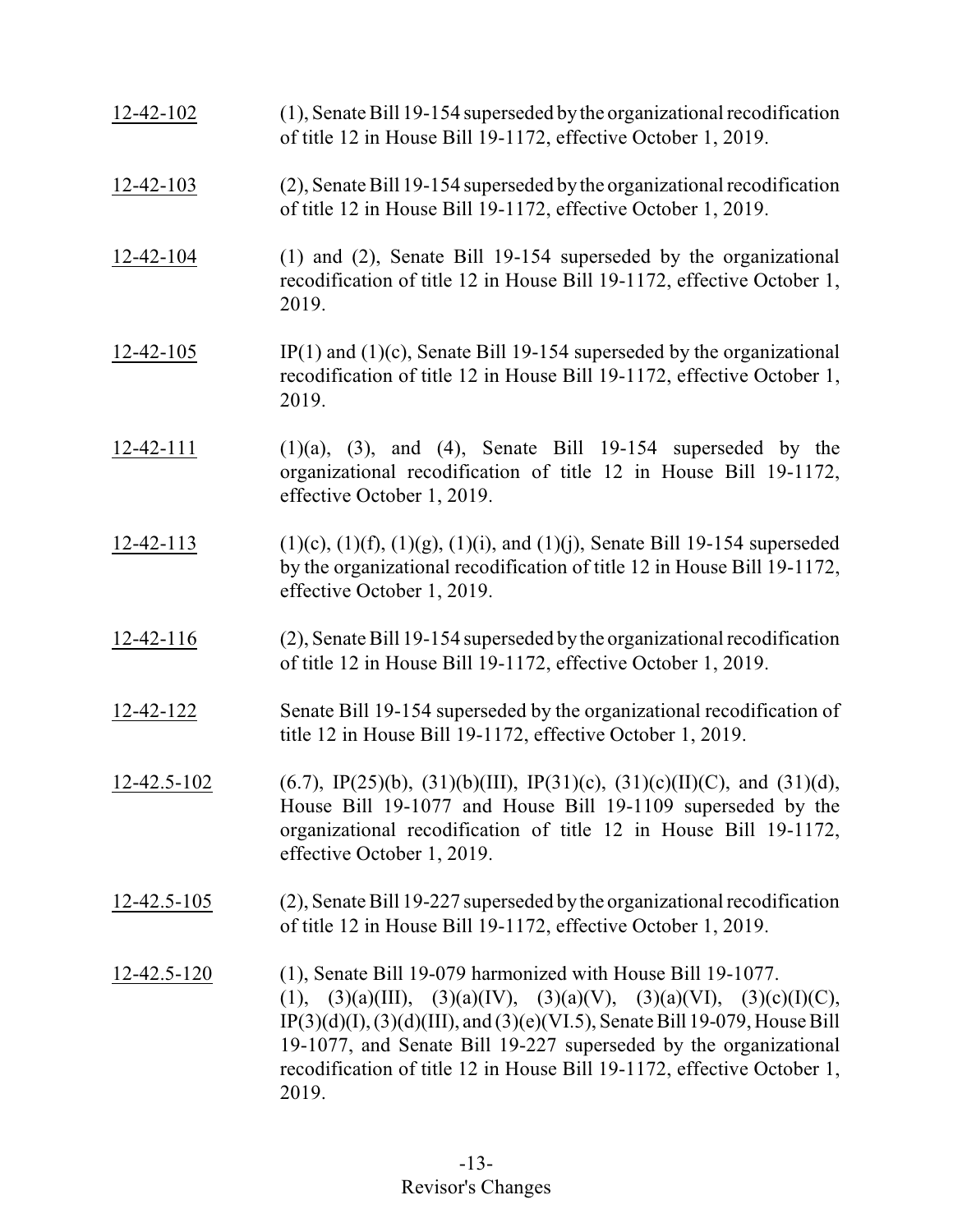| 12-42.5-121         | (3), Senate Bill 19-228 superseded by the organizational recodification<br>of title 12 in House Bill 19-1172, effective October 1, 2019.                                                         |
|---------------------|--------------------------------------------------------------------------------------------------------------------------------------------------------------------------------------------------|
| $12 - 42.5 - 122.5$ | House Bill 19-1077 superseded by the organizational recodification of<br>title 12 in House Bill 19-1172, effective October 1, 2019.                                                              |
| 12-42.5-304         | House Bill 19-1166 superseded by the organizational recodification of<br>title 12 in House Bill 19-1172, effective October 1, 2019.                                                              |
| $12 - 42.5 - 308$   | House Bill 19-1131 superseded by the organizational recodification of<br>title 12 in House Bill 19-1172, effective October 1, 2019.                                                              |
| $12 - 42.5 - 404$   | $(3)(j)$ , Senate Bill 19-228 superseded by the organizational<br>recodification of title 12 in House Bill 19-1172, effective October 1,<br>2019.                                                |
| $12 - 42.5 - 408$   | (1), Senate Bill 19-242 superseded by the organizational recodification<br>of title 12 in House Bill 19-1172, effective October 1, 2019.                                                         |
| $12 - 43 - 201$     | $(1.4)$ , $(1.5)$ , and $(9)(a)$ , House Bill 19-1129 and House Bill 19-1120<br>superseded by the organizational recodification of title 12 in House<br>Bill 19-1172, effective October 1, 2019. |
| $12 - 43 - 202.5$   | House Bill 19-1120 superseded by the organizational recodification of<br>title 12 in House Bill 19-1172, effective October 1, 2019.                                                              |
| 12-43-222           | IP(1) and $(1)(t)(V)$ , House Bill 19-1129 superseded by the<br>organizational recodification of title 12 in House Bill 19-1172,<br>effective October 1, 2019.                                   |
| 12-43.2-105.5       | House Bill 19-1166 superseded by the organizational recodification of<br>title 12 in House Bill 19-1172, effective October 1, 2019.                                                              |
| 12-58.5-106         | (2), House Bill 19-1166 superseded by the organizational<br>recodification of title 12 in House Bill 19-1172, effective October 1,<br>2019.                                                      |
| $12 - 61 - 103$     | $(1)(b)(I)$ , House Bill 19-1166 superseded by the organizational<br>recodification of title 12 in House Bill 19-1172, effective October 1,<br>2019.                                             |
| $12 - 61 - 702$     | $(2)(a)(I)$ , Senate Bill 19-046 superseded by the organizational<br>recodification of title 12 in House Bill 19-1172, effective October 1,                                                      |

# -14- Revisor's Changes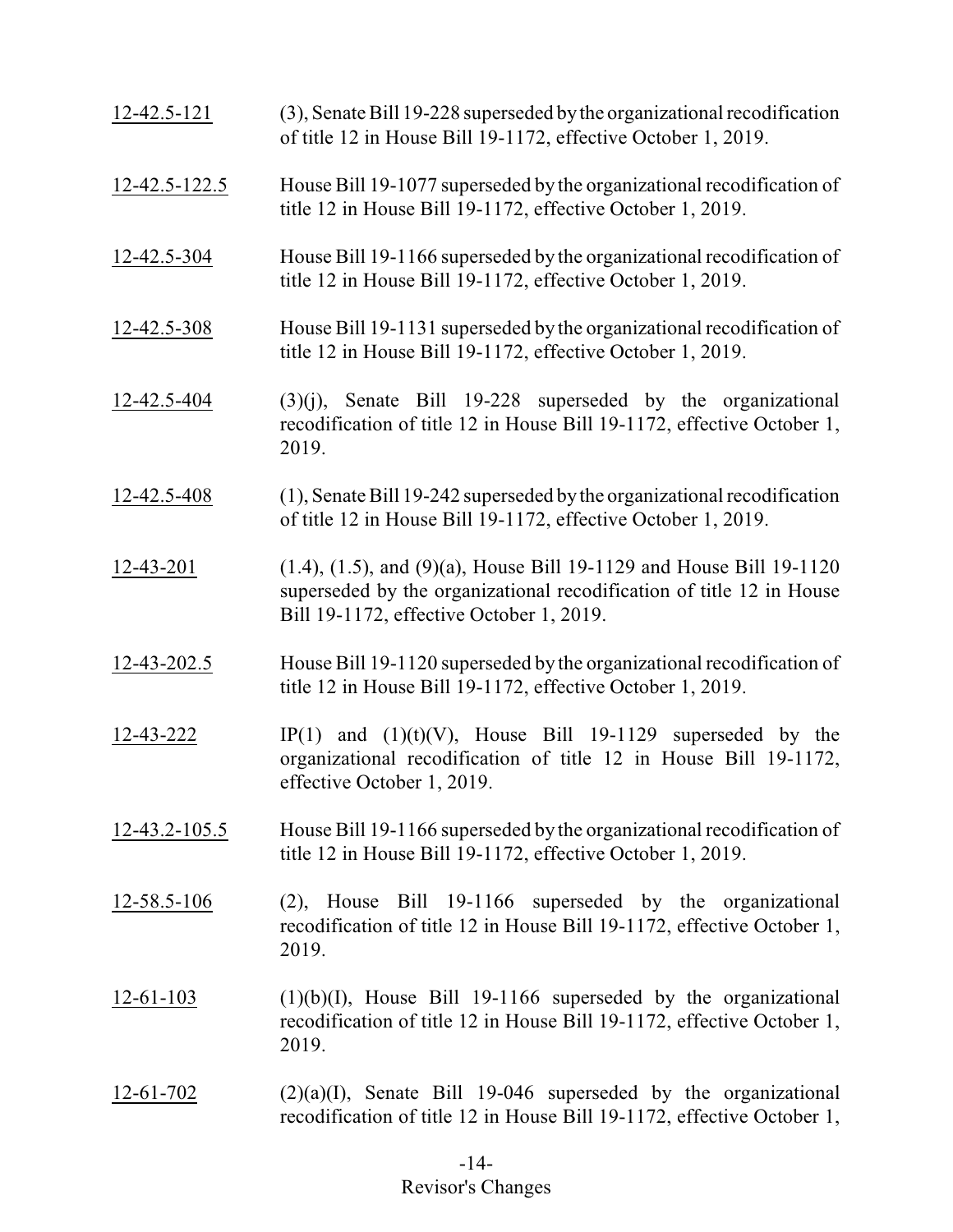2019.

- 12-61-704  $(1)(k)$ , House Bill 19-1264 superseded by the organizational recodification of title 12 in House Bill 19-1172, effective October 1, 2019.
- $12-61-706$  (6)(a), House Bill 19-1166 superseded by the organizational recodification of title 12 in House Bill 19-1172, effective October 1, 2019.
- 12-61-707 (3), House Bill 19-1166 superseded by the organizational recodification of title 12 in House Bill 19-1172, effective October 1, 2019.
- 12-61-710 (4), House Bill 19-1166 superseded by the organizational recodification of title 12 in House Bill 19-1172, effective October 1, 2019.
- 12-61-903 (5)(a) and  $(5.5)(c)$ , House Bill 19-1166 superseded by the organizational recodification of title 12 in House Bill 19-1172, effective October 1, 2019.
- 12-61-1101 (1)(e)(II), (1)(e)(III), and (1)(e)(IV), House Bill 19-1264 superseded by the organizational recodification of title 12 in House Bill 19-1172, effective October 1, 2019.
- 12-61-1103 (8), House Bill 19-1264 superseded by the organizational recodification of title 12 in House Bill 19-1172, effective October 1, 2019.
- 12-61-1104 (7) and (13), House Bill 19-1264 superseded by the organizational recodification of title 12 in House Bill 19-1172, effective October 1, 2019.
- 12-61-1106 (2)(a)(II), (3)(b)(II), (3)(b)(IV), IP(13)(c), (14.5), and (15), House Bill 19-1264 superseded by the organizational recodification of title 12 in House Bill 19-1172, effective October 1, 2019.
- 12-100-120  $(1)(n)$ , category a.
- 12-110-113 Category a.
- 12-115-116 (4), category a.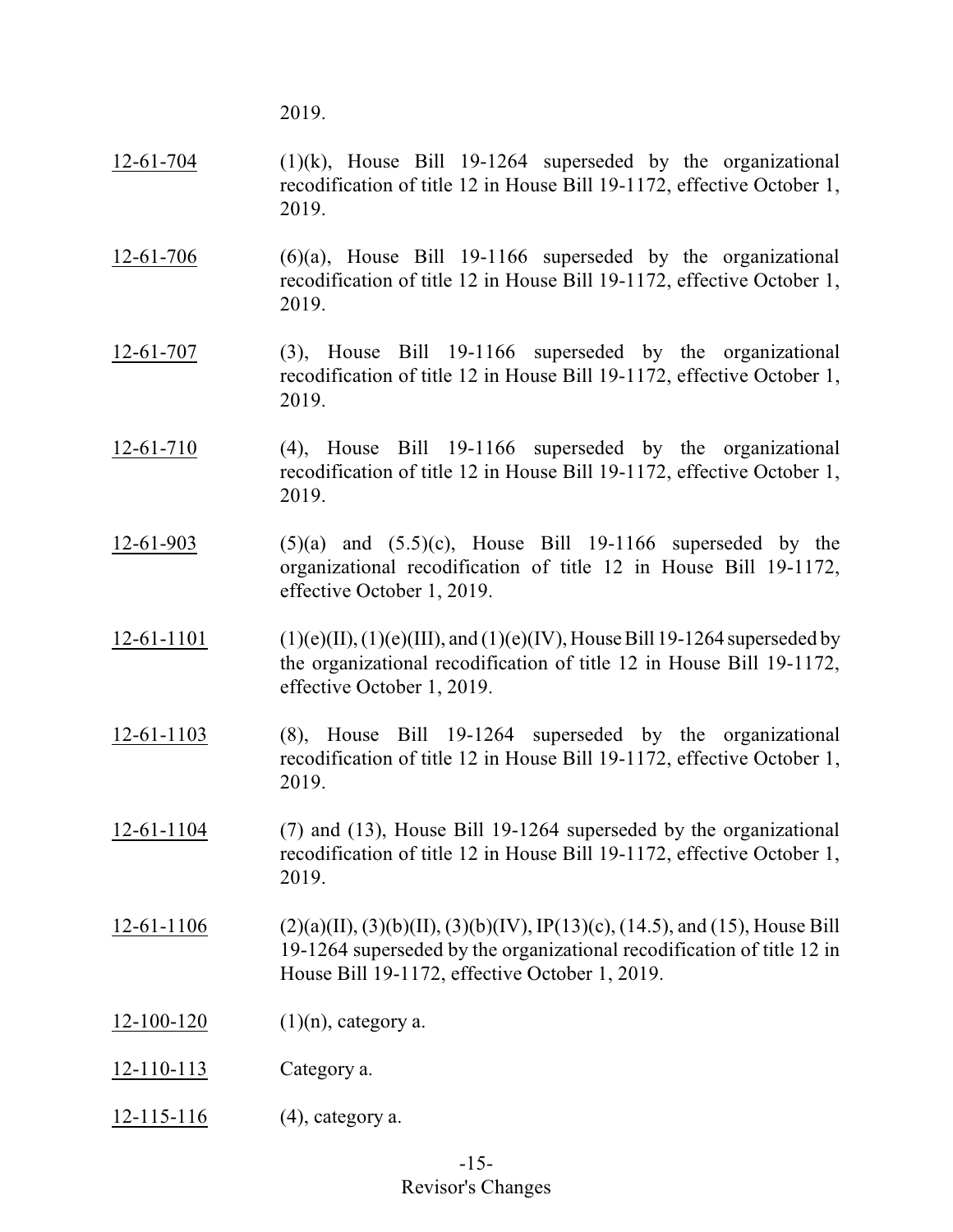- 12-120-307 (6), changed "Section 12-40-408" to "Section 12-20-408" to correct a typographical error that occurred in the printed version of House Bill 19-1172.
- 12-155-112  $(2)(b)(II)$ , as it takes effect January 1, 2020, category m.
- 12-200-111 (2), category g.
- $12-205-107$  (2)(a), category e.
- 12-220-201 (1), category j.
- 12-230-401 (1)(k), category l.
- 12-235-108 (5), category j.
- 12-235-111 (1)(m), category j.
- $12-240-104$  (5.5)(b)(I), category j.
- 12-240-121 (1)(dd) and (1)(ee), category a.
- 12-240-122 (2), changed "physician's assistant" to "physician assistant" to correct an inaccurate reference to the title of an assistant licensed pursuant to the "Colorado Medical Practice Act".
- $12-245-202$   $(3.5)(b)(I)$ , category j.
- $12 245 214$  (3), category a.
- 12-255-107 (1)(k)(IV), category g.
- $12-280-112$  (1)(q), category a.
- 12-280-123 (1), Senate Bill 19-079 harmonized with House Bill 19-1077.  $(1)(a)$ , category l.
- $12-280-404$  (3)(k), category a.
- 12-290-113 (2)(c)(V), category g.
- $12-315-112$  (1)(o), category a.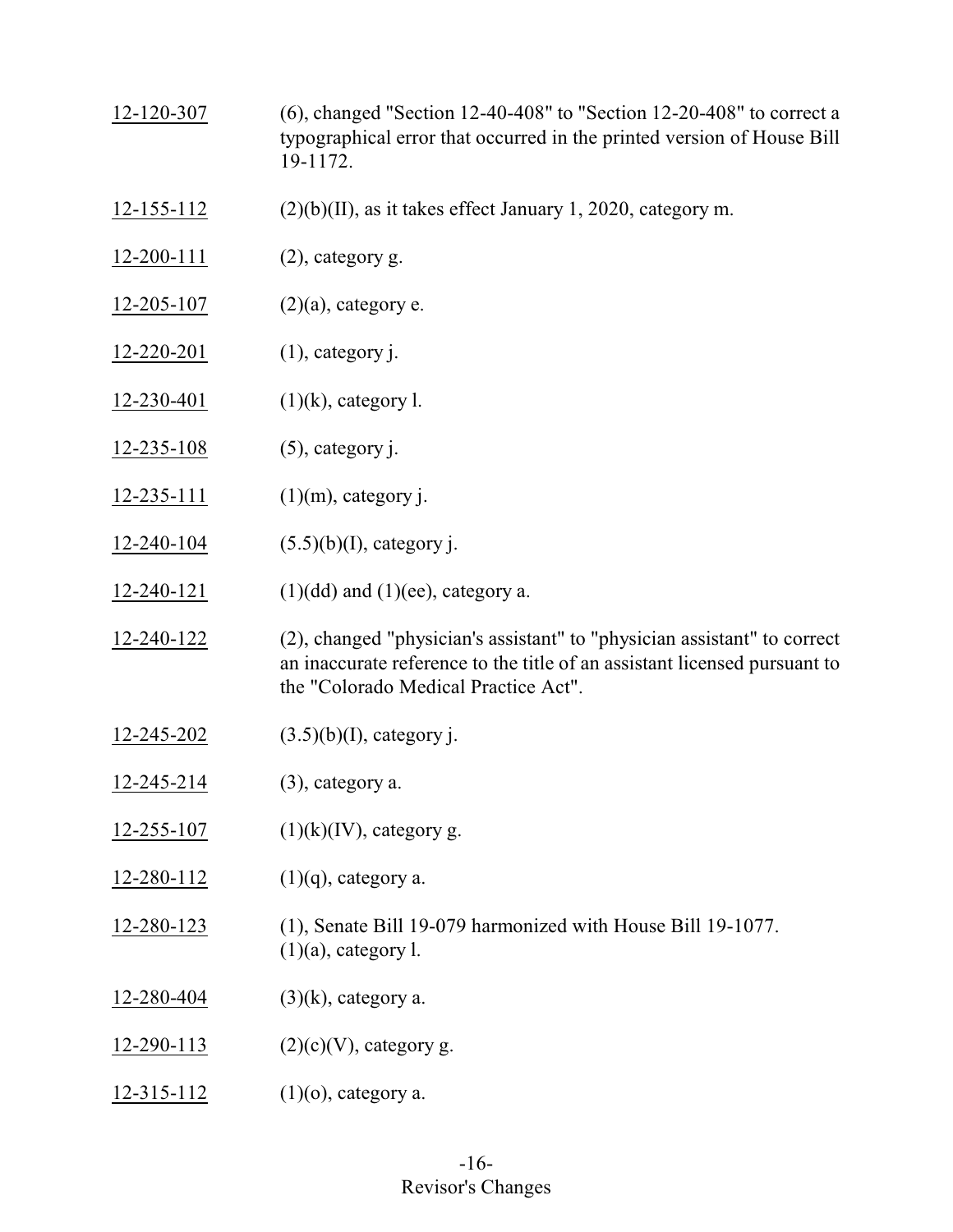| $13 - 3 - 101$    | $(11)(b)(I)$ , category g.<br>(15), added as subsection (14) in House Bill 19-1229, effective January<br>1, 2021, but was renumbered on revision for ease of location.                          |
|-------------------|-------------------------------------------------------------------------------------------------------------------------------------------------------------------------------------------------|
| $13 - 4 - 102$    | $(2)(e)$ , $(2)(h)$ , and $(2)(j)$ , category a.<br>$(2)(o)$ , House Bill 19-1172 superseded by Senate Bill 19-241.<br>$(2)(ii)$ , category a.<br>$(2)(kk)$ and $(2)(ll)$ , category k.         |
| $13 - 10 - 115.5$ | $(3)(d)$ , category a.                                                                                                                                                                          |
| $13 - 14.5 - 108$ | $(1)(a)(II)$ , category g.                                                                                                                                                                      |
| $13 - 14.5 - 110$ | $(6)$ , category h.                                                                                                                                                                             |
| $13 - 14.5 - 113$ | $(2)$ , category g.                                                                                                                                                                             |
| $13 - 21 - 108.3$ | $(1)$ , category a.                                                                                                                                                                             |
| $13 - 21 - 108.7$ | (3), Senate Bill 19-227 harmonized with House Bill 19-1172.                                                                                                                                     |
| $13 - 21 - 115.5$ | $(3)(c)(II)(E)$ , changed "advance practice nurse" to "advanced practice"<br>nurse" to correct an inaccurate reference to the title of a nurse defined<br>pursuant to the "Nurse Practice Act". |
| $13 - 21 - 1403$  | $(1)(a)$ , IP(3), and (5), category a.                                                                                                                                                          |
| $13 - 21 - 1404$  | $(1)(b)$ , category g.                                                                                                                                                                          |
| 13-22-704         | $(1)(b)$ and $(1)(e)(I)$ , category a.                                                                                                                                                          |
| 13-40-104         | $(1)(d)$ , category a.<br>$(5)$ , category d.                                                                                                                                                   |
| <u>13-40-127</u>  | $IP(1)$ , category d.                                                                                                                                                                           |
| $13 - 54.5 - 105$ | $(2)(c)$ , category j.<br>$(3)$ , category a.                                                                                                                                                   |
| <u>13-90-107</u>  | $(1)(f)(V)$ , category a.                                                                                                                                                                       |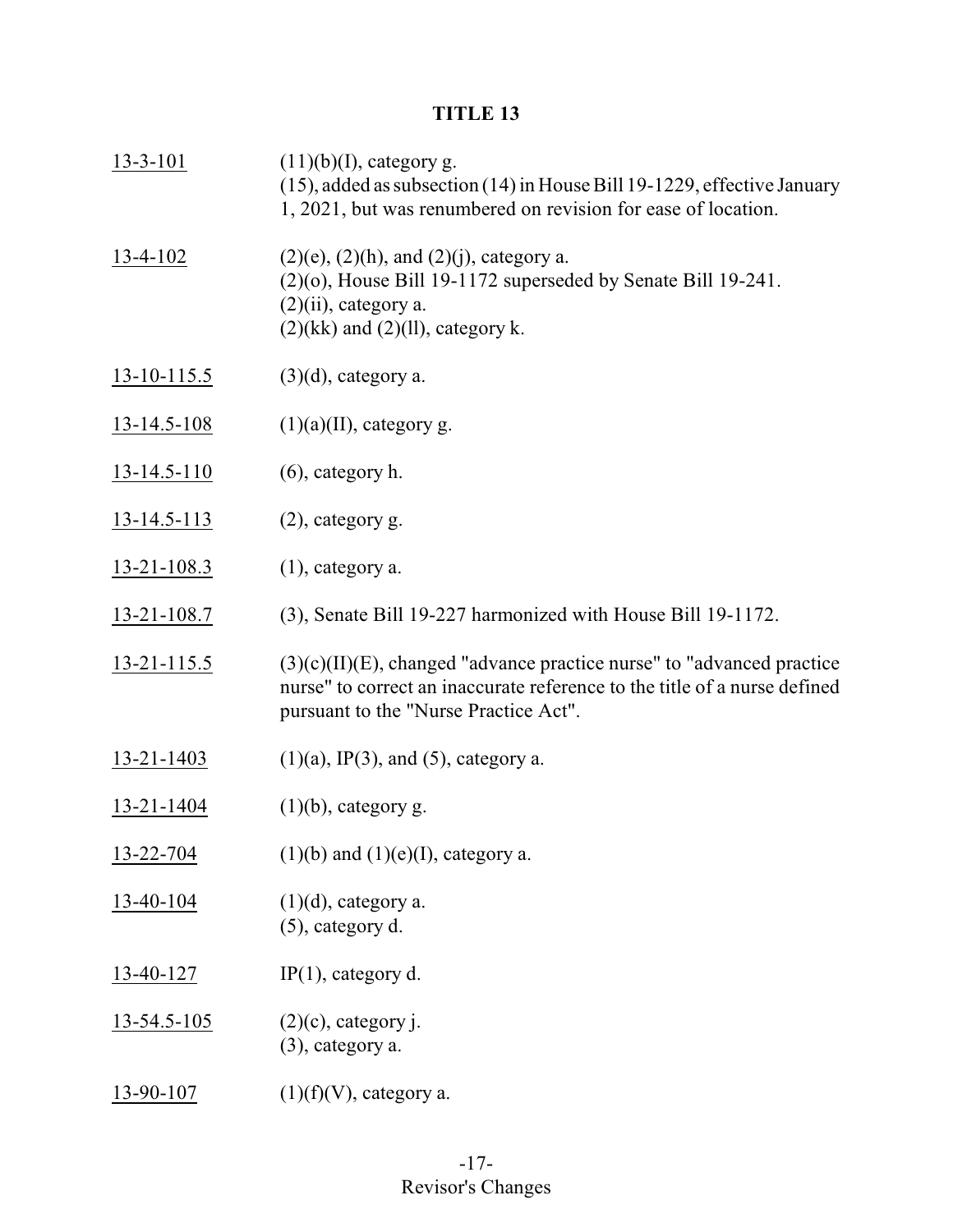$13-91-105$  (1)(a)(IX), category g.

### **TITLE 14**

- 14-10-104.5 Categories a and g.
- 14-10-114 IP(3)(b), (3)(b)(I)(A), (3)(b)(I)(B), (3)(b)(I)(C), and (3.5), category a.
- $14-10-115$  (7)(a)(II)(C) and (7)(a)(II)(D), as they take effect July 1, 2020, category a.  $(16)(c)$ , category g.

#### **TITLE 15**

- 15-16-803 (1)(a) and (1)(b), category e.
- 15-16-809 (1), category a.
- 15-18.7-102 IP, Senate Bill 19-242 superseded by House Bill 19-1044.
- 15-23-104 (1), as it takes effect January 1, 2021, category e.

- 16-2.5-123 Category a.
- 16-2.5-125 Category a.
- 16-2.5-126 Category a.
- 16-2.5-403 (1)(e)(I), category j.
- 16-8.5-101 Senate Bill 19-223 harmonized with Senate Bill 19-241. (10), category g.
- $16-8.5-102$  (2)(a), category a.
- $16-8.5-105$  (5)(g), category b. (7), category h.
- $16-8.5-111$  (2)(b)(II), category j.
- 16-11.3-103 (2.9)(b)(II), category g.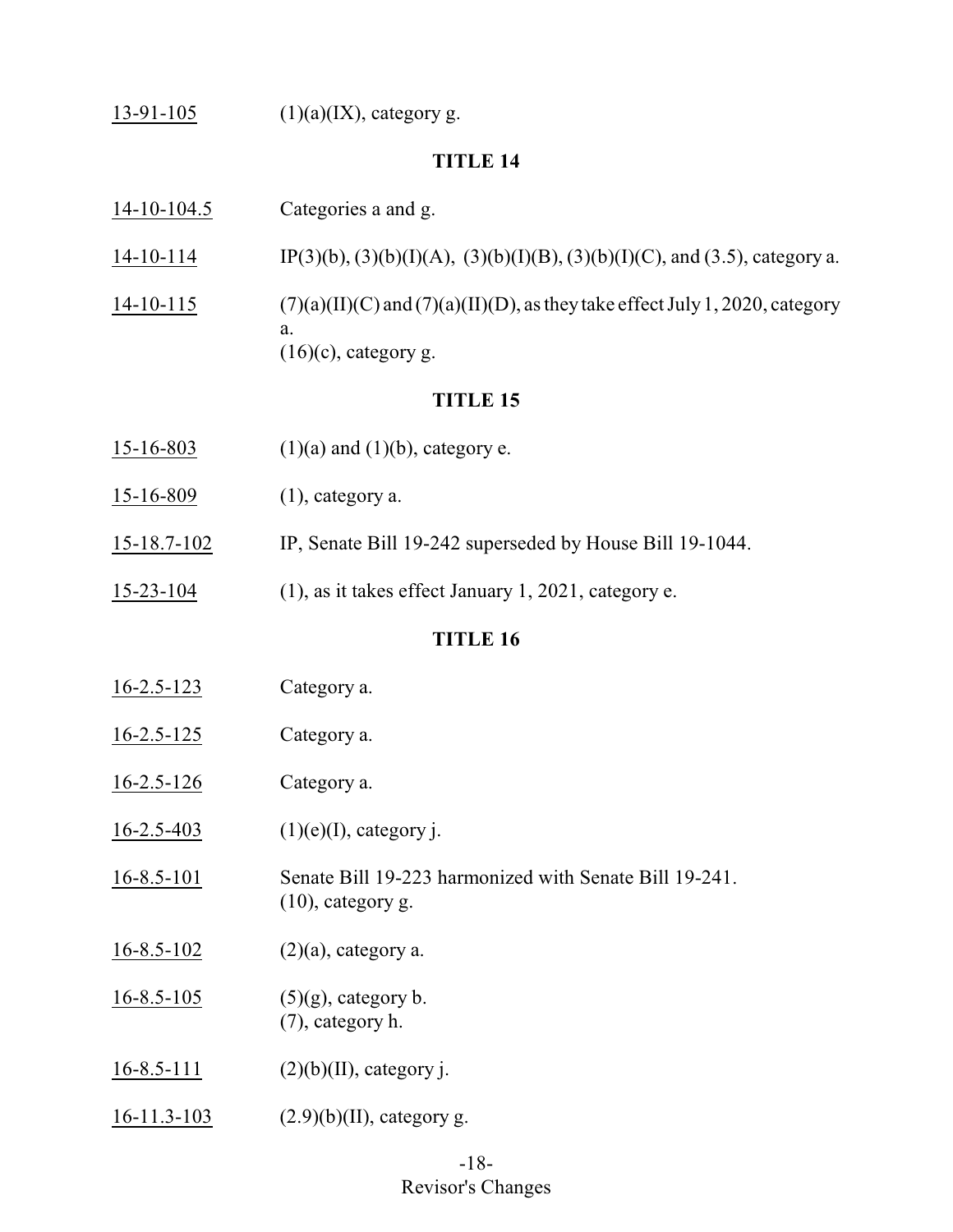$(2.9)(b)(III)$ , category a.

- 16-11.7-102 (3)(y) and (3)(z), category k.
- 16-18.5-106.5 (5), category a.
- 16-22-102 (9)(bb) and (9)(cc), category k.

### **TITLE 17**

- 17-1-206.5 (1), changed "section 17-1-104.3 (1)(a)(I)(D)" to "section 17-1-104.3  $(1)(a)(III)$ " to correct an error that occurred when the Senate Judiciary Committee Report to Senate Bill 19-143 removed the new provision from the bill but did not change an internal reference accordingly.
- $17-2-103$  (11)(b)(II), category h.
- $17-18-128$  (1)(a), category a.
- 17-26-118 (2), category h.

- 18-1-410.5 (4)(a), category a.
- 18-1-712 (2), Senate Bill 19-227 harmonized with House Bill 19-1172.
- $18-1.3-101.5$  (6.5)(a)(III), category a.  $(6.5)(a)(VI)$ , category j.
- 18-1.3-501 (1)(a), category g. (1)(d), as it is effective until March 1, 2020, and as it takes effect March 1, 2020, category g; and House Bill 19-1148 harmonized with House Bill 19-1263, effective March 1, 2020.  $(1)(d.5)(II)$  and  $(1)(d.5)(III)$ , as they take effect March 1, 2020, category a.
- 18-3-405.7 IP(1), category a.
- 18-3-411 (3), category a.
- 18-3-505 (2) and (3)(b), category e.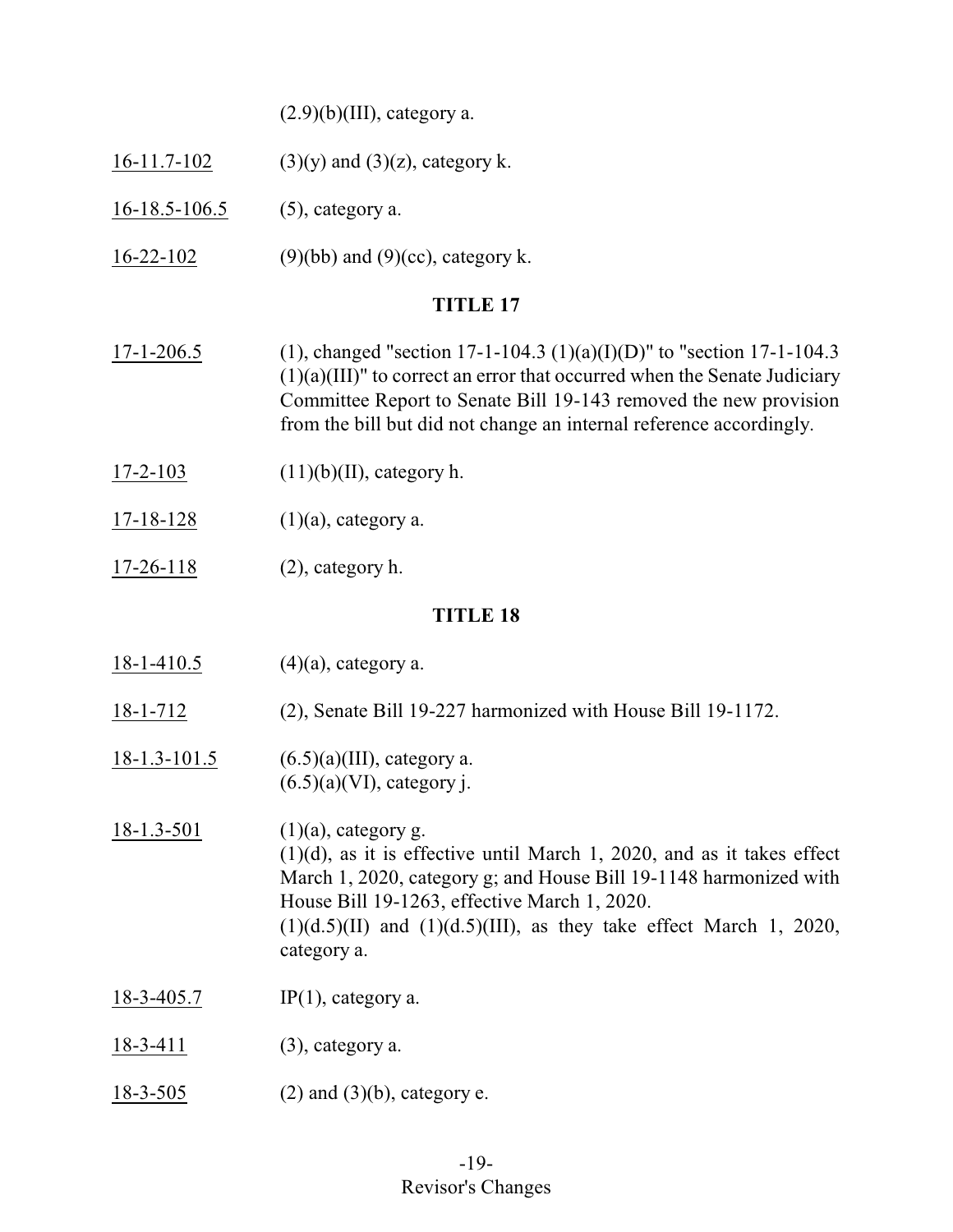| 18-6-401.1        | $(3)$ , category a.                                                                                                                                                                                                                                                                                                                                                                                                                                                                                                                                                                                                                                                                                   |
|-------------------|-------------------------------------------------------------------------------------------------------------------------------------------------------------------------------------------------------------------------------------------------------------------------------------------------------------------------------------------------------------------------------------------------------------------------------------------------------------------------------------------------------------------------------------------------------------------------------------------------------------------------------------------------------------------------------------------------------|
| $18 - 7 - 901$    | $(2)$ , category a.                                                                                                                                                                                                                                                                                                                                                                                                                                                                                                                                                                                                                                                                                   |
| $18 - 10.5 - 103$ | $(8)$ , category j.                                                                                                                                                                                                                                                                                                                                                                                                                                                                                                                                                                                                                                                                                   |
| $18 - 13 - 117$   | $(2)(b)$ , category g.                                                                                                                                                                                                                                                                                                                                                                                                                                                                                                                                                                                                                                                                                |
|                   | <b>TITLE 19</b>                                                                                                                                                                                                                                                                                                                                                                                                                                                                                                                                                                                                                                                                                       |
| $19 - 1 - 103$    | (87.9), changed "Families First Prevention Services Act" to "Family<br>First Prevention Services Act" to correct an inaccurate reference to the<br>name of the federal act.                                                                                                                                                                                                                                                                                                                                                                                                                                                                                                                           |
| $19 - 1 - 115$    | $(4.5)$ , category h.<br>(6.7), Senate Bill 19-108 harmonized with House Bill 19-1219.                                                                                                                                                                                                                                                                                                                                                                                                                                                                                                                                                                                                                |
| $19 - 1 - 126$    | IP(1) and (4), category a.                                                                                                                                                                                                                                                                                                                                                                                                                                                                                                                                                                                                                                                                            |
| $19 - 1 - 307$    | $(2)(w)$ , category g.                                                                                                                                                                                                                                                                                                                                                                                                                                                                                                                                                                                                                                                                                |
| $19 - 2 - 203$    | $(4)(b)(VII)(D)$ , category j.                                                                                                                                                                                                                                                                                                                                                                                                                                                                                                                                                                                                                                                                        |
| $19 - 2 - 211.5$  | Category a.                                                                                                                                                                                                                                                                                                                                                                                                                                                                                                                                                                                                                                                                                           |
| $19 - 2 - 212$    | $(1)(b)(I)$ , IP $(1)(b)(VI)$ , and $(1)(b)(VII)$ , changed "subsection $(1)(e)$ of<br>this section" to "subsection $(1)(b)(V)$ of this section" to correct errors<br>that occurred when the Senate Judiciary Committee Report to Senate<br>Bill 19-108 renumbered provisions within the section but did not<br>change internal references accordingly.<br>(2), changed "subsections $(1)(a)$ to $(1)(d)$ of this section" to<br>"subsections $(1)(b)(I)$ to $(1)(b)(IV)$ of this section" to correct an error<br>that occurred when the Senate Judiciary Committee Report to Senate<br>Bill 19-108 renumbered provisions within the section but did not<br>change an internal reference accordingly. |
| $19 - 2 - 302$    | (1)(b), changed "section 19-2-212 (1)(a)(VII)" to "section 19-2-212<br>$(1)(b)(VIII)$ " to correct an inaccurate reference to the subsection in<br>which the information form is described.                                                                                                                                                                                                                                                                                                                                                                                                                                                                                                           |
| $19 - 2 - 303$    | $(2)$ , IP(4), and $(6)(b)$ , category j.                                                                                                                                                                                                                                                                                                                                                                                                                                                                                                                                                                                                                                                             |
| $19 - 2 - 514$    | $(3)(c)$ , changed "section 19-2-212 $(1)(a)(VII)$ " to "section 19-2-212                                                                                                                                                                                                                                                                                                                                                                                                                                                                                                                                                                                                                             |

# -20- Revisor's Changes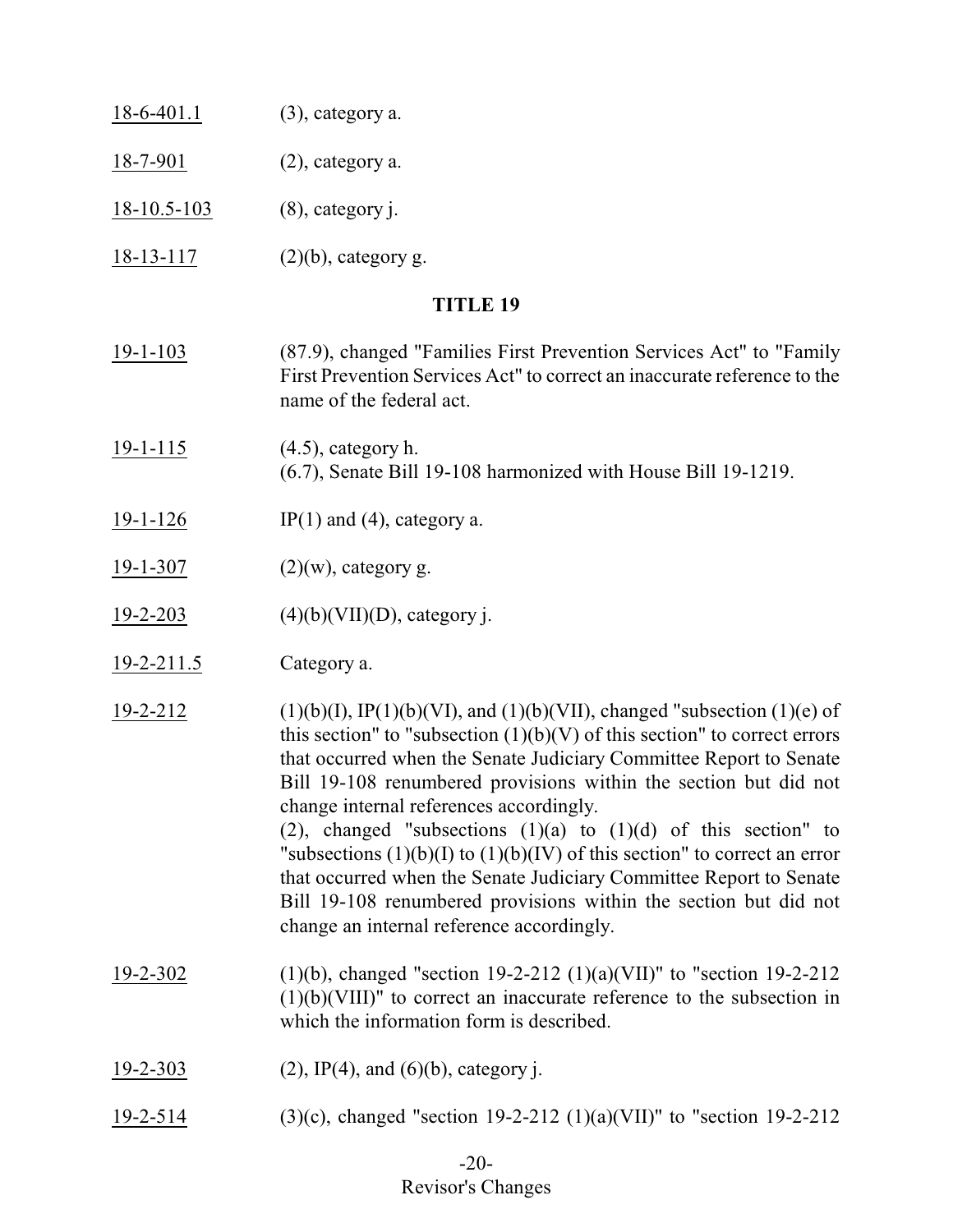(1)(b)(VIII)" to correct an inaccurate reference to the subsection in which the relative information form is described.

- 19-2-906.5 (1)(a) and (1)(b), category k.
- 19-2-1301 (3)(a), category a.
- 19-5-208 (6), category a.

- 22-1-104.3 (2)(a)(VI), category h.
- $22-1-119.5$  (5.5)(c), changed "advance practice nurse" to "advanced practice nurse" to correct an inaccurate reference to the title of a nurse defined pursuant to the "Nurse Practice Act".
- 22-1-128 (6)(g), category g.  $(6)$ (h), category a.  $(6)(i)$ , category g. (6.5), category a.
- $22-2-117$  (1)(b)(VII) and (1)(b)(VIII), as it takes effect July 1, 2020, category k.
- 22-2-145 (2)(b)(II) and (2)(b)(III), category h.  $(3)(c)$ , category a.
- $22 7 303$  (2)(a)(XIII), category g.
- 22-7-1210 (4)(b)(IV), category e.  $(4)(c)(II)$ , category h. (5)(b)(I), Senate Bill 19-199 harmonized with House Bill 19-1262.
- 22-7-1213 IP(2) and (2)(a), Senate Bill 19-199 harmonized with House Bill 19-1262.
- $22-14-109.5$  (1)(b), (2)(a), (3)(b)(III), IP(5), (5)(i), (7)(a), IP(7)(b), (7)(b)(II), and  $(7)(b)(III)$ , category j.
- 22-14-110 IP(1), category a. (1)(b.5), category j.
- 22-25-110 (2)(a) and (2)(b), category k.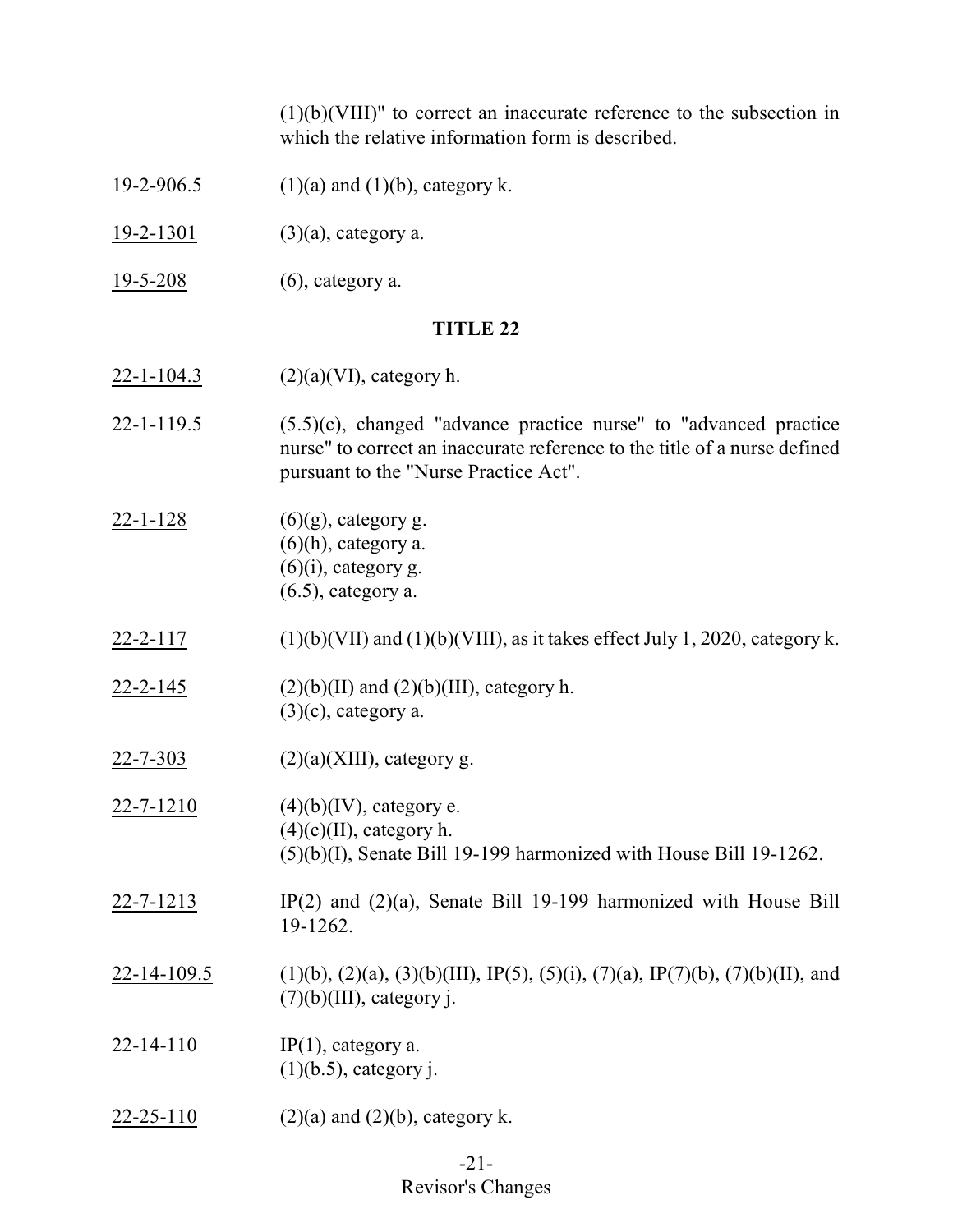| $22 - 30 - 103$     | IP, category h.                                                                                                                                                                                                  |
|---------------------|------------------------------------------------------------------------------------------------------------------------------------------------------------------------------------------------------------------|
| $22 - 30.5 - 110.7$ | (6), House Bill 19-1166 harmonized with House Bill 19-1186.                                                                                                                                                      |
| $22 - 32.5 - 103$   | $(1.5)(b)$ , category j.                                                                                                                                                                                         |
| 22-35-104           | $(6)(b)(II)$ , House Bill 19-1206 harmonized with Senate Bill 19-176.                                                                                                                                            |
| $22 - 35 - 107$     | $(2)(c)$ , category a.                                                                                                                                                                                           |
| <u>22-35-112</u>    | $(2)(i)$ and $(2)(j)$ , category k.                                                                                                                                                                              |
| <u>22-35.6-102</u>  | $(4)$ , category a.                                                                                                                                                                                              |
| 22-43.7-104         | $(2)(e)$ , category e.                                                                                                                                                                                           |
| 22-43.7-201         | $(4)(a)(II)(B)$ , category j.<br>$(4)(a)(III)$ and $(4)(a)(IV)$ , category a.                                                                                                                                    |
| $22 - 60.5 - 110$   | $IP(3)(b)$ , category a.                                                                                                                                                                                         |
| <u>22-96-102</u>    | $(3)$ , category m.                                                                                                                                                                                              |
| <u>22-99-101</u>    | $(1)(h)$ , category g.                                                                                                                                                                                           |
| 22-99-103           | $(4)$ (e), category g.<br>$(5)(a)(XI)$ , category a.                                                                                                                                                             |
| 22-100-102          | $IP(2)(b)$ , category a.                                                                                                                                                                                         |
| $22 - 101 - 101$    | $(3)$ , category j.                                                                                                                                                                                              |
| $22 - 101 - 102$    | $(3)$ , added as a second subsection $(2)$ in Senate Bill 19-104 but was<br>renumbered on revision to correct defective section structure and<br>conform to the uniform system of numbering within the statutes. |
| 22-102-102          | $(1)(a)$ , category j.                                                                                                                                                                                           |
| $22 - 102 - 103$    | $(4)$ , category j.                                                                                                                                                                                              |
| $22 - 102 - 105$    | $(2)$ and $(7)$ , category j.                                                                                                                                                                                    |
| $22 - 102 - 106$    | $IP(2)(d)$ , category j.                                                                                                                                                                                         |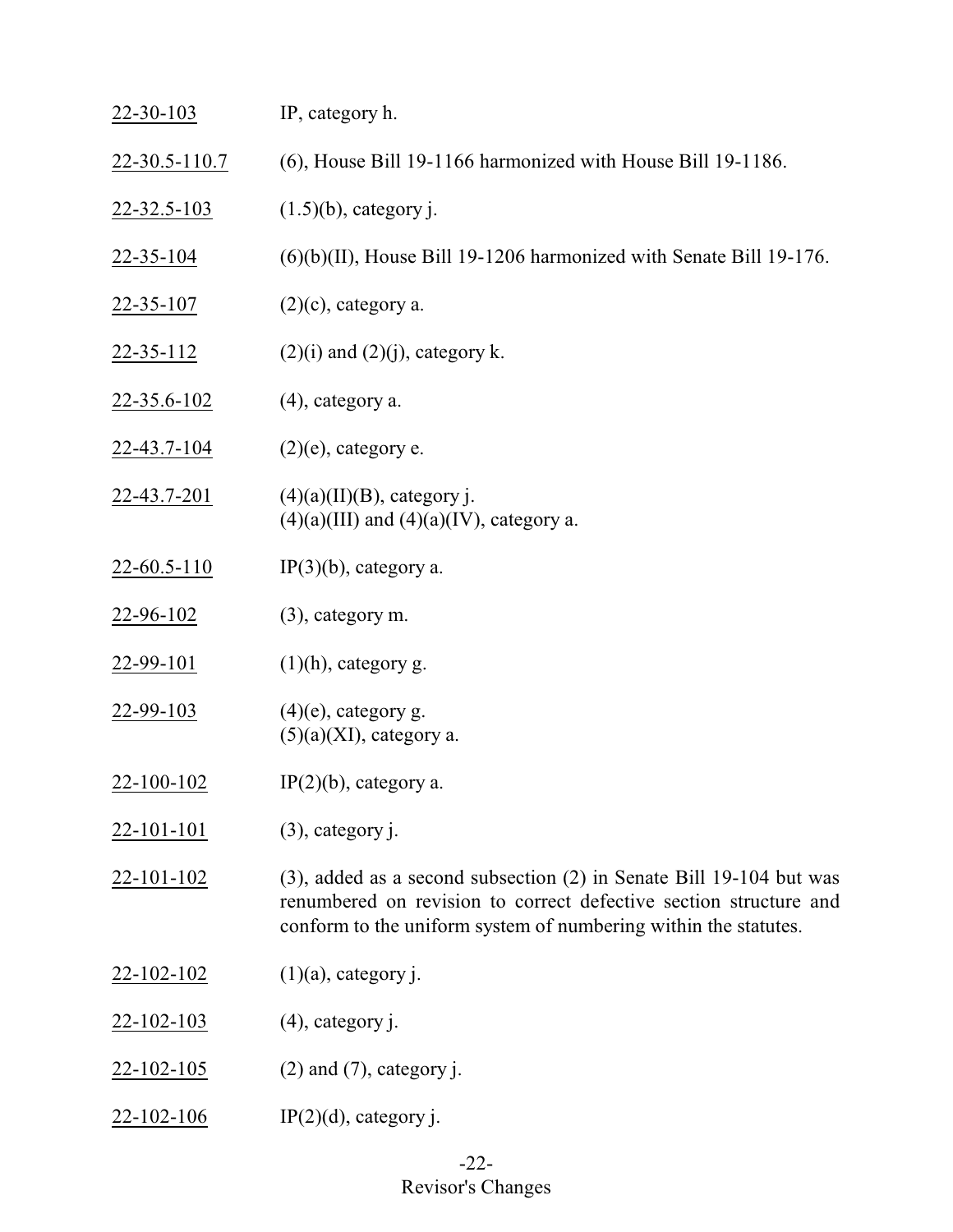$(2)(d)(VI)(A), (2)(d)(VI)(B), (2)(d)(VI)(C), (2)(d)(VI)(D),$  $(2)(d)(VI)(E)$ ,  $(2)(d)(VI)(F)$ ,  $(2)(d)(VI)(G)$ ,  $(2)(d)(VI)(H)$ , and  $(2)(d)(VII)$ , added as subsections  $(2)(d)(VII)$  to  $(2)(d)(XV)$ , respectively, in House Bill 19-1017 but were renumbered on revision to correct defective section structure and conform to the uniform system of numbering within the statutes.

- 23-1-113  $(1.5)(a)(I)$ , category a.  $(9)(a)(I)$ , category g.
- $23-1-113.3$  (2)(a) and IP(3), House Bill 19-1178 harmonized with House Bill 19-1206.
- 23-3.1-306.5 (1)(a)(III) and (8)(c), category a.
- $23-3.3-103$  (8), changed "This subsection (4)" to "This subsection (8)" to correct an error to a self-referring internal reference that occurred when the Correction Schedule to House Bill 19-1264 renumbered the subsection but did not change the internal reference accordingly.
- 23-3.3-204  $(4)(a)$ , category a.
- 23-3.3-205 (2)(a), category a.
- 23-3.3-1203 (3)(d), category j.
- 23-5-146 (3)(d)(I), category j.  $(4)(b)$ , category m.
- 23-7-105 (1)(c), category b.
- $23 7.4 203$  (1)(b), category h.
- 23-7.4-302 (3)(a), Senate Bill 19-194 harmonized with House Bill 19-1178.
- 23-31-310 (1.5)(b)(III) and  $(1.5)(b)(V)$ , category k.
- 23-31-1102 (5)(a), category e.
- 23-31-1103 (1)(a)(III), category a.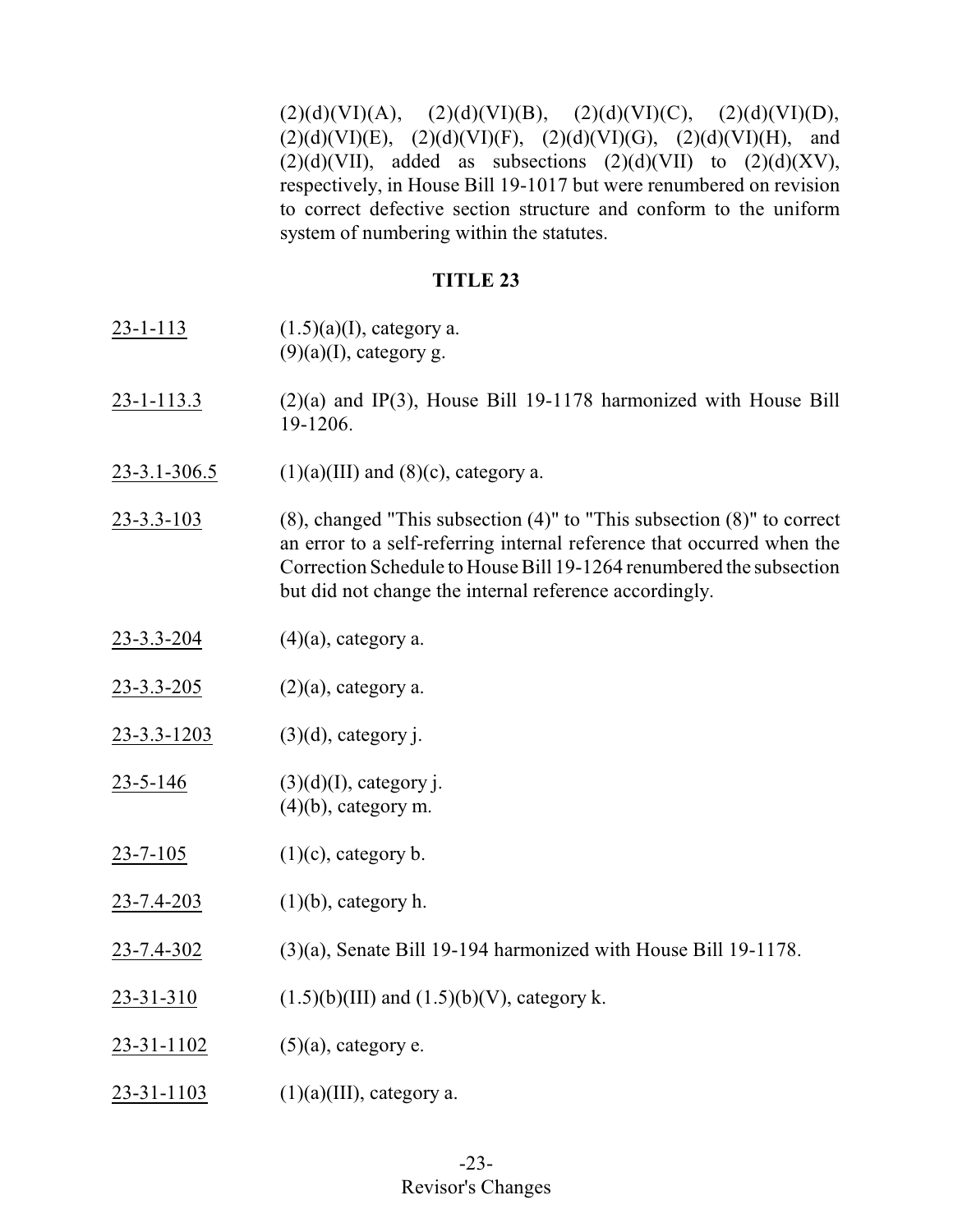| 23-56-101          | House Bill 19-1178 harmonized with House Bill 19-1206.                                                                                                                                                                                                                                  |
|--------------------|-----------------------------------------------------------------------------------------------------------------------------------------------------------------------------------------------------------------------------------------------------------------------------------------|
| $23 - 78 - 104$    | $(1)$ , category j.                                                                                                                                                                                                                                                                     |
|                    | <b>TITLE 24</b>                                                                                                                                                                                                                                                                         |
| <u>24-6-402</u>    | $(4)(e)(II)(A)$ , category a.                                                                                                                                                                                                                                                           |
| $24 - 31 - 305$    | $(2.5)(a)(I)$ and $(2.5)(a)(II)(B)$ , category e.                                                                                                                                                                                                                                       |
| $24 - 32 - 127$    | $(1)$ , category a.                                                                                                                                                                                                                                                                     |
| 24-32-721          | (1), category g and House Bill 19-1245 harmonized with House Bill<br>19-1322.<br>$(3)(a)$ , category g.                                                                                                                                                                                 |
| 24-32-3604         | $(1)$ , category e.                                                                                                                                                                                                                                                                     |
| 24-33.5-1617       | $(2)(d)$ and $(2)(e)$ , category e.<br>$(3)(c)(III)$ , category a.                                                                                                                                                                                                                      |
| 24-33.5-2401       | (4), changed "this part 6" to "this part 24" to correct an error to a<br>self-referring internal reference that occurred when the House Judiciary<br>Committee Report to Senate Bill 19-108 relocated part 6 but did not<br>change the internal reference accordingly.                  |
| 24-33.5-2403       | Changed "this part 6" to "this part 24" to correct errors to self-referring<br>internal references that occurred when the House Judiciary Committee<br>Report to Senate Bill 19-108 relocated part 6 but did not change the<br>internal references accordingly.                         |
| 24-34-104          | $(16)(a)(IV)$ , House Bill 19-1172 superseded by Senate Bill 19-155.<br>$(16)(a)(V)$ , House Bill 19-1172 superseded by Senate Bill 19-156.<br>$(31)(a)(III)$ and $(31)(a)(IV)$ , category m.<br>(35), Senate Bill 19-154 harmonized with Senate Bill 19-150 and<br>House Bill 19-1114. |
| 24-37.5-105        | $(13)$ , category e.                                                                                                                                                                                                                                                                    |
| <u>24-38.5-103</u> | $(1)(a)(II)$ and $(1)(a)(III)$ , category k.                                                                                                                                                                                                                                            |
| 24-46-303          | (12), House Bill 19-1240 harmonized with House Bill 19-1245.                                                                                                                                                                                                                            |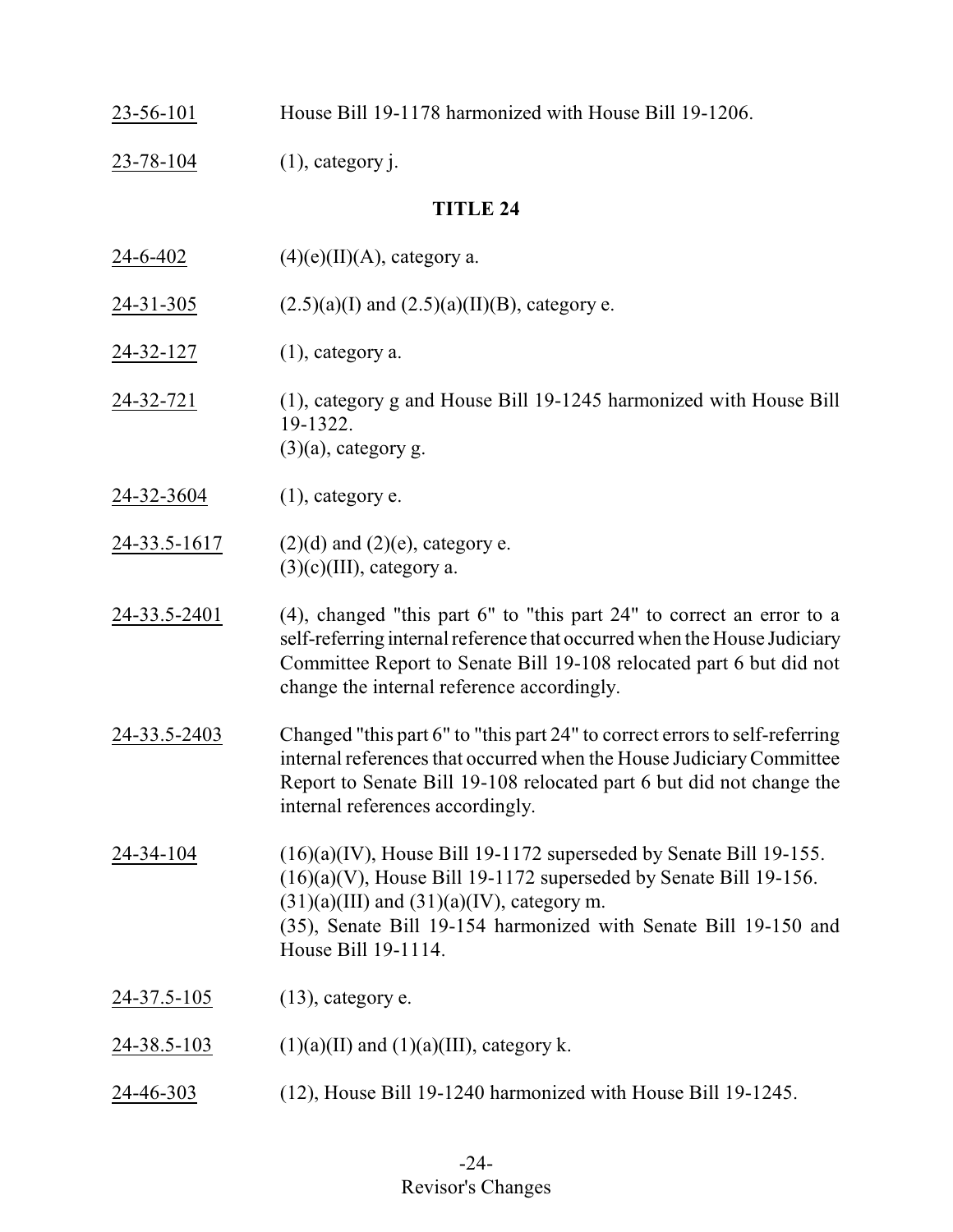| 24-48.5-125         | $(2)$ , category a.                                                                                                                                                                                                                                                                                                                    |
|---------------------|----------------------------------------------------------------------------------------------------------------------------------------------------------------------------------------------------------------------------------------------------------------------------------------------------------------------------------------|
| $24 - 51 - 602$     | $(1)(a.5)$ and $(1)(a.7)$ , category b.                                                                                                                                                                                                                                                                                                |
| $24 - 51.1 - 101$   | $(3)(a)(I)$ , category g.                                                                                                                                                                                                                                                                                                              |
| $24 - 65.5 - 103.7$ | $(1)(e)$ , category j.                                                                                                                                                                                                                                                                                                                 |
| <u>24-72-204</u>    | $(7)(b)(VI)$ , category j.                                                                                                                                                                                                                                                                                                             |
| 24-72-303           | $(4)$ (h), category e.                                                                                                                                                                                                                                                                                                                 |
| 24-72-703           | $(12)(d)$ , category g.                                                                                                                                                                                                                                                                                                                |
| $24 - 73 - 103$     | $(1)(g)(I)(A)$ , made the following changes to the format of the<br>subsection to correct defective section structure and conform to the<br>uniform system of numbering within the statutes:<br>From $''(g) (I) (A)$ "Personal information means a Colorado "<br>$"$ (g) (I) "Personal information means:<br>to<br>$(A)$ A Colorado ". |
| <u>24-75-402</u>    | $(5)(p)$ , category a.                                                                                                                                                                                                                                                                                                                 |
| 24-75-601           | $(4)$ , category g.                                                                                                                                                                                                                                                                                                                    |
| 24-92-115           | $(3)$ , category g.<br>$(6)(a)(II)$ , category j.                                                                                                                                                                                                                                                                                      |
|                     | <b>TITLE 25</b>                                                                                                                                                                                                                                                                                                                        |
| $25 - 1 - 124.5$    | Changed "criminal history check" to "criminal history record check"<br>for consistent use of terminology throughout the section.                                                                                                                                                                                                       |
| $25 - 1 - 802$      | $(1)(b)(II)$ , category a.                                                                                                                                                                                                                                                                                                             |
| <u>25-1-1202</u>    | $(1)(i)$ , Senate Bill 19-241 harmonized with House Bill 19-1172.                                                                                                                                                                                                                                                                      |
| $25 - 1.5 - 103$    | $(1)(a)(I)(A)$ , House Bill 19-1010 harmonized with House Bill 19-1237,<br>effective July 1, 2021.<br>$(2)(a.3)(I)$ and $(2)(a.5)(III)$ , category a.                                                                                                                                                                                  |
| $25 - 1.5 - 106$    | $(2)(a.5)(II)$ , category a.<br>$(2)(a.7)$ , House Bill 19-1028 harmonized with Senate Bill 19-013.                                                                                                                                                                                                                                    |

# -25- Revisor's Changes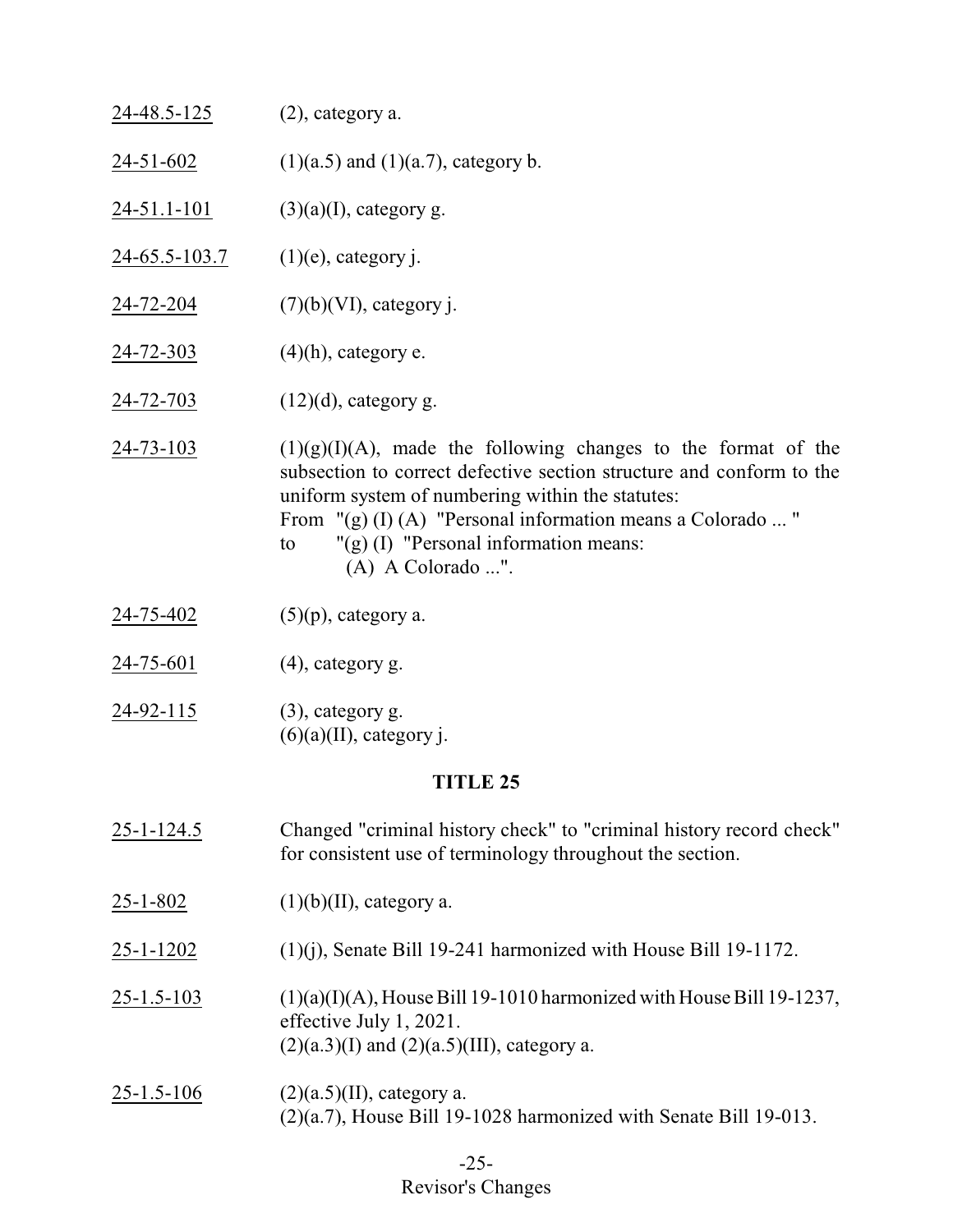$(2)(a.7)(I)$  and  $(2)(a.7)(II)$ , category k.  $(2.5)(i)(I)$ , Senate Bill 19-013 superseded by House Bill 19-1028. (3.7), Senate Bill 19-224 superseded by Senate Bill 19-218.  $(5)(c)$ ,  $(6)(a)$ , and  $(6)(c)$ , Senate Bill 19-218 harmonized with House Bill 19-1172 and Senate Bill 19-241.  $(7)(e)(I)(A)$ , as it takes effect January 1, 2020, category a.

- $25-1.5-108.5$  (3)(c), category e.
- 25-1.5-406 (4)(a), category e.  $(5)(f)$ , category a.
- $25-2-113.8$  (3)(a) and (3)(b)(I), category a. IP $(3)(b)(II)$ , category g.
- 25-3-101 (1), House Bill 19-1010 harmonized with House Bill 19-1237, effective July 1, 2022.  $(2)(a)(III)(D)$ , category a.
- 25-3-109 (1) and (2), category l.
- 25-3-121 IP(2), category h.
- 25-3.5-203 (1)(b), Senate Bill 19-242 harmonized with Senate Bill 19-052.  $(1)(b)(V)$  and  $(1)(b)(VI)$ , category k.  $(1)(b)(VII)$ , added as subsection  $(1)(b)(VI)$  in Senate Bill 19-052 but was renumbered on revision due to the harmonization with Senate Bill 19-242.  $(4)(g)$ , added as subsection  $(4)(f)$  in House Bill 19-1166 but was relettered on revision for ease of location.
- 25-3.5-207 (3), category m.
- 25-3.5-206 IP(4)(a) and (4)(a.5)(I), Senate Bill 19-242 harmonized with Senate Bill 19-052.
- 25-3.5-208  $(7)(a)(I)$ , category a.  $(7)(b)(II)$ , category g.
- 25-3.5-902 Category l.
- 25-4-405 IP(1), category l.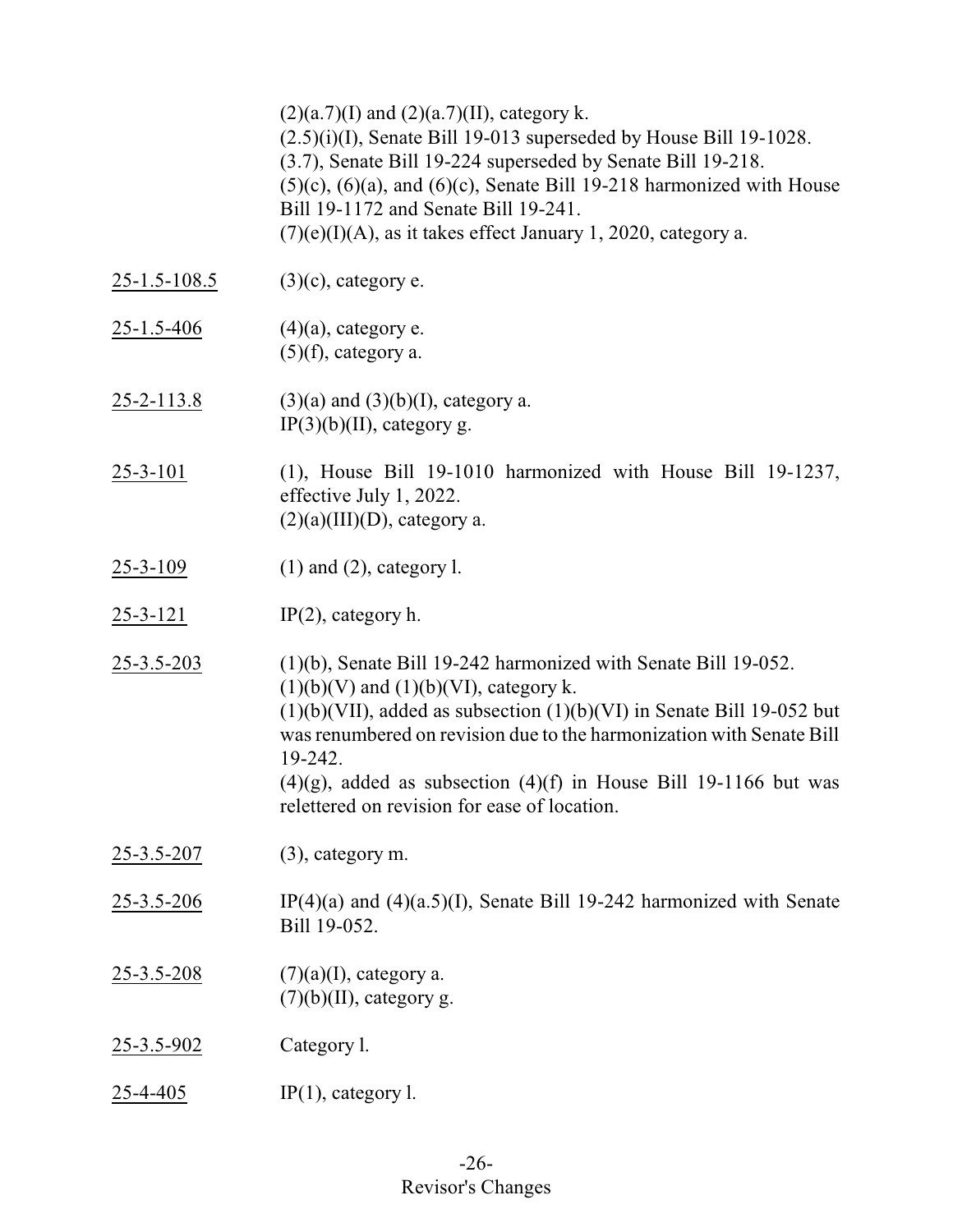| $25 - 5 - 426$    | $(7)(b)(II)$ , category e.                                                                                                                                                                                                                |
|-------------------|-------------------------------------------------------------------------------------------------------------------------------------------------------------------------------------------------------------------------------------------|
| $25 - 5 - 702$    | $(4.5)$ , $(6)$ , and $(7)$ , Senate Bill 19-159 superseded by the organizational<br>recodification of title 12 in House Bill 19-1172, effective October 1,<br>2019.                                                                      |
| $25 - 5 - 704$    | $(1)(d)$ and $(1)(k)$ , Senate Bill 19-159 superseded by the organizational<br>recodification of title 12 in House Bill 19-1172, effective October 1,<br>2019.                                                                            |
| $25 - 5 - 706$    | IP(2), (2)(b)(I), and (2)(b)(II), Senate Bill 19-159 superseded by the<br>organizational recodification of title 12 in House Bill 19-1172,<br>effective October 1, 2019.                                                                  |
| $25 - 5 - 1303$   | $(2)(a)$ , changed "14 C.F.R. part 139" to "14 CFR 139" to conform to<br>the preferred method of citing federal regulations.                                                                                                              |
| $25 - 7 - 102$    | $(2)(d)$ , category a.                                                                                                                                                                                                                    |
| $25 - 7 - 105$    | $(1)(e)(III)$ , category j.<br>$(1)(e)(VII)$ , category e.                                                                                                                                                                                |
| $25 - 7 - 109$    | $(10)(c)$ , category j.                                                                                                                                                                                                                   |
| $25 - 11 - 104$   | $(1)(b)(III)(C)$ , category j.                                                                                                                                                                                                            |
| $25 - 14 - 205$   | $(1)(k)(I)(C)$ , House Bill 19-1230 superseded by House Bill 19-1076.                                                                                                                                                                     |
| 25-14-207         | $(2)(a)(II)(B)$ , category e.                                                                                                                                                                                                             |
| $25 - 16.5 - 111$ | $(3)(e)$ , category a.<br>IP $(6)(c)(II)$ , category j.                                                                                                                                                                                   |
| $25 - 17 - 403$   | $(13)$ , category j.                                                                                                                                                                                                                      |
| 25-20.5-902       | (1), category g and changed "resource" to "response" in reference to the<br>"Colorado child abuse response and evaluation network" to correct an<br>inaccurate reference to the name of the network as created in section<br>25-20.5-903. |
| 25-20.5-1001      | $(1)$ , category j.                                                                                                                                                                                                                       |
| 25-20.5-1101      | $(4)(a)(IV)$ , category j.                                                                                                                                                                                                                |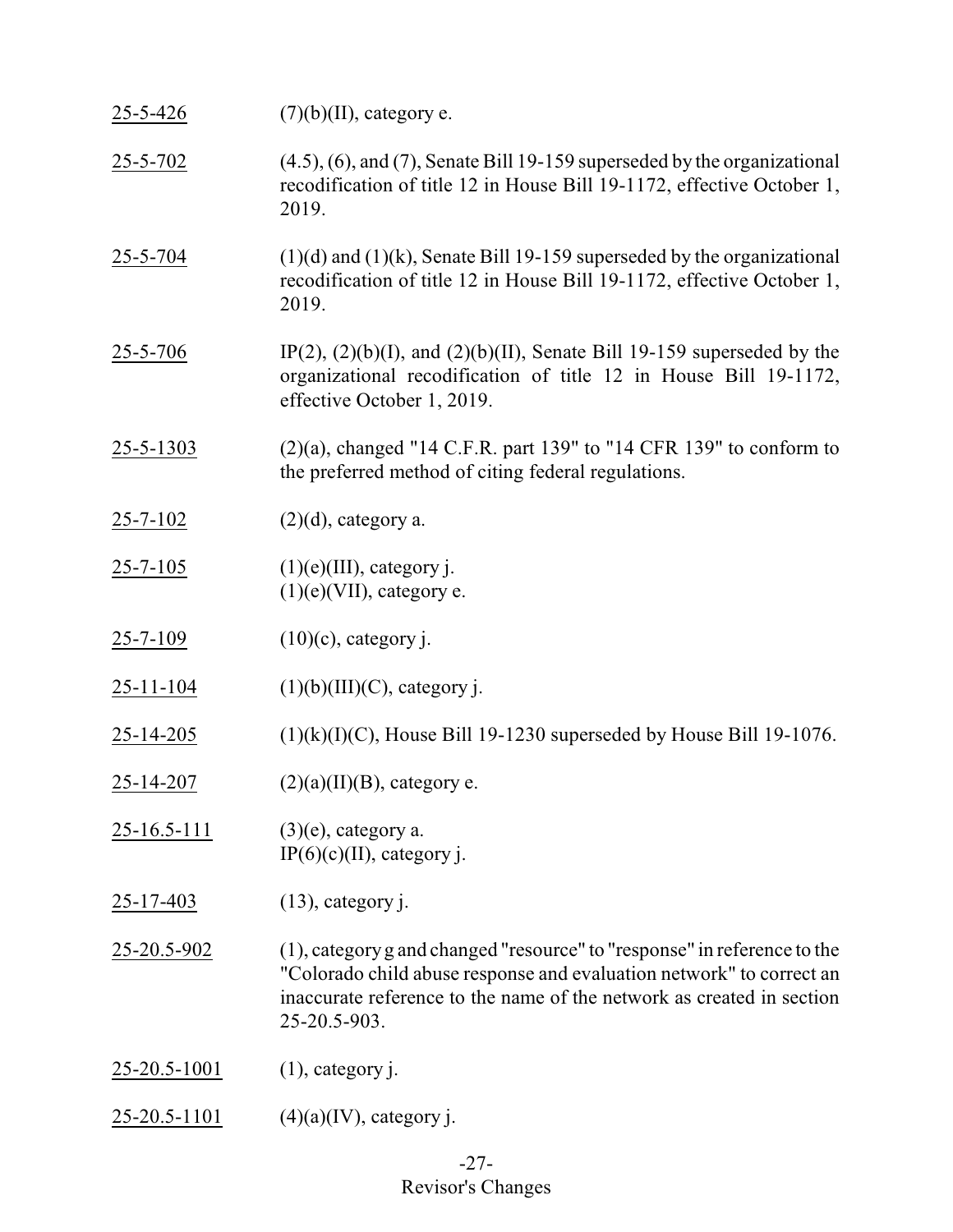| 25-27.6-102       | $(5)(a)$ , category a.<br>$(12)$ , category g.                               |
|-------------------|------------------------------------------------------------------------------|
| 25-27.6-103       | $(2)(b)$ , category h.                                                       |
| $25 - 27.6 - 108$ | Category g.                                                                  |
| $25 - 35 - 102$   | IP, $(3)$ , and $(8)$ , House Bill 19-1172 superseded by Senate Bill 19-081. |
| $25 - 35 - 103$   | $(3)(d)$ , House Bill 19-1172 superseded by Senate Bill 19-081.              |
| 25-44-103         | $(2)(a)$ , category b.                                                       |
| $25 - 50 - 101$   | $(3)$ and $(4)$ , House Bill 19-1172 superseded by House Bill 19-1070.       |
| $25 - 51 - 104$   | $(1)(d)$ and $(1)(e)$ , category m.                                          |
| $25 - 52 - 103$   | $(7)(b)(II)$ , category m.                                                   |
| $25 - 53 - 102$   | $(4)$ , category j.                                                          |

# **TITLE 25.5**

- $25.5 1 701$  (5)(a)(I), changed "part 1 of article 3 of this title 25.5" to "part 1 of article 3 of title 25" to correct an inaccurate reference to the title pursuant to which general hospitals are licensed.
- $25.5 1 703$  (5)(b), changed "part 1 of article 3 of this title 25.5" to "part 1 of article 3 of title 25" to correct an inaccurate reference to the title pursuant to which general hospitals are licensed.
- 25.5-2.5-202 (4), (5), and (6), category m.
- 25.5-2.5-203 (2)(c), category g.  $(2)(f)(I)(B)$  and  $(2)(f)(II)(B)$ , category a.
- $25.5 2.5 204$  (4)(a), category m.  $(4)(b)(III)$ , category b.
- $25.5-4-402.8$  (2)(b)(II)(B), category a.  $(2)(b)(III)(I)$  and  $(2)(b)(III)(J)$ , category j.
- $25.5 5 310$  (1)(b), category j.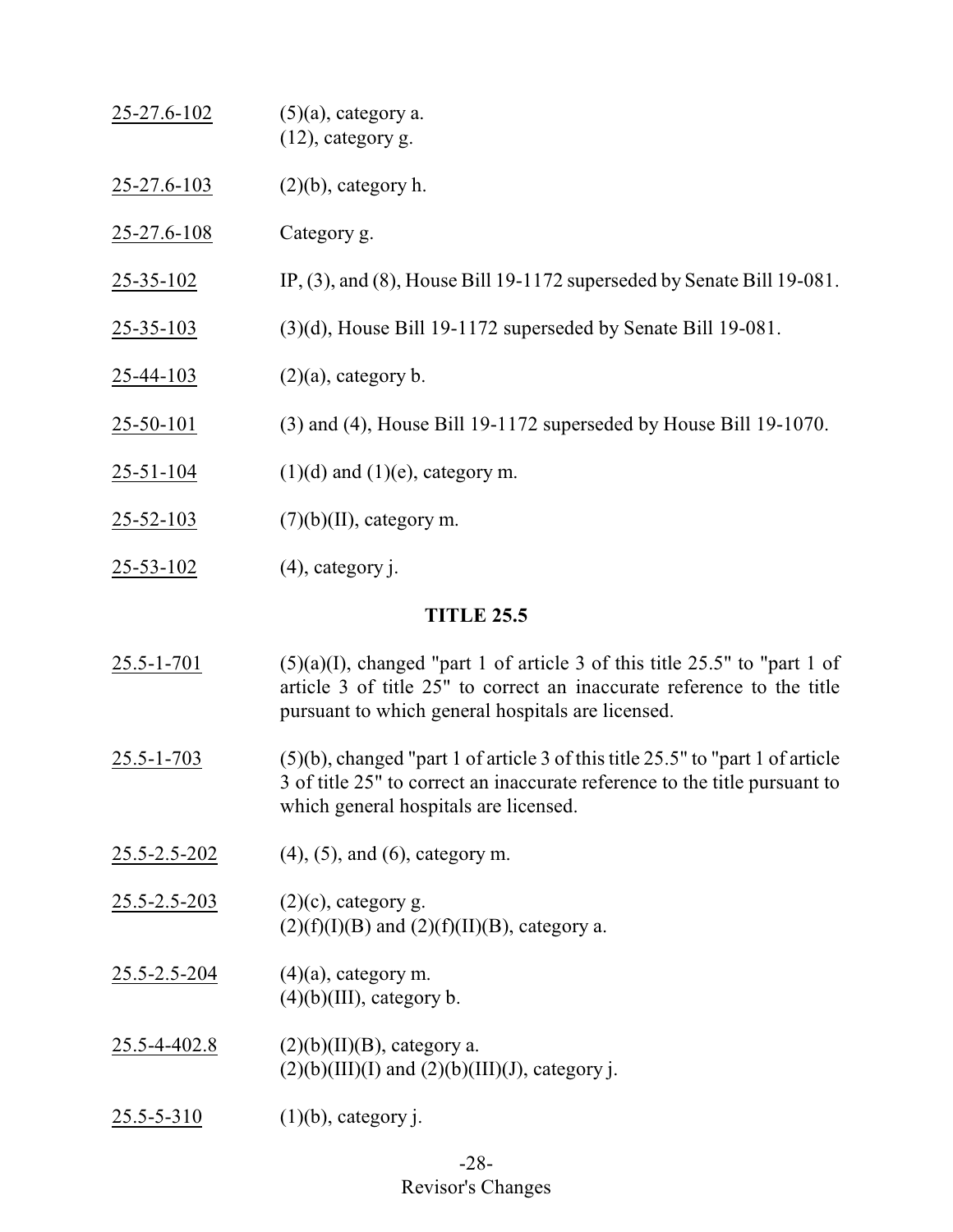| 25.5-5-402        | $(3)(f)$ , category a.<br>$(9)$ , category h.    |
|-------------------|--------------------------------------------------|
| 25.5-5-406.1      | $(1)(s)(III)$ , category a.                      |
| 25.5-5-412        | $(6)(a)$ , category g.<br>$(7)(b)$ , category a. |
| 25.5-5-802        | $(6)$ , category m.                              |
| $25.5 - 6 - 106$  | $(2)(c)(IX.5)$ , category a.                     |
| $25.5 - 6 - 208$  | $(3)(b)(I)$ and $(3)(b)(II)$ , category g.       |
| 25.5-6-403        | $(3.3)(a)$ , category a.                         |
| $25.5 - 10 - 202$ | $(26)(a)$ , category a.                          |
| $25.5 - 11 - 102$ | $(3)$ , category a.                              |

#### **TITLE 26**

- $26-1-201$  (1)(cc), category a.
- $26-2-102.5$  (3)(b)(V), changed "cash fund" to "fund" to correct an inconsistent reference to the Title IV-E administrative cost cash fund as used within subsection (3).
- $26 5 104$  (7)(d), category g.
- 26-5-105.4 (8.5), added "state" before "department" to correct an inconsistent reference and conformwith terminologydefined for use throughout the title.
- $26 5 110$  IP(2)(b), category h.
- 26-5.4-102 (2), changed "Families First Prevention Services Act" to "Family First Prevention Services Act" to correct an inaccurate reference to the name of the federal act.
- 26-5.4-105 Category h.
- 26-6-102 (30.5), changed "Families First Prevention Services Act" to "Family

## -29- Revisor's Changes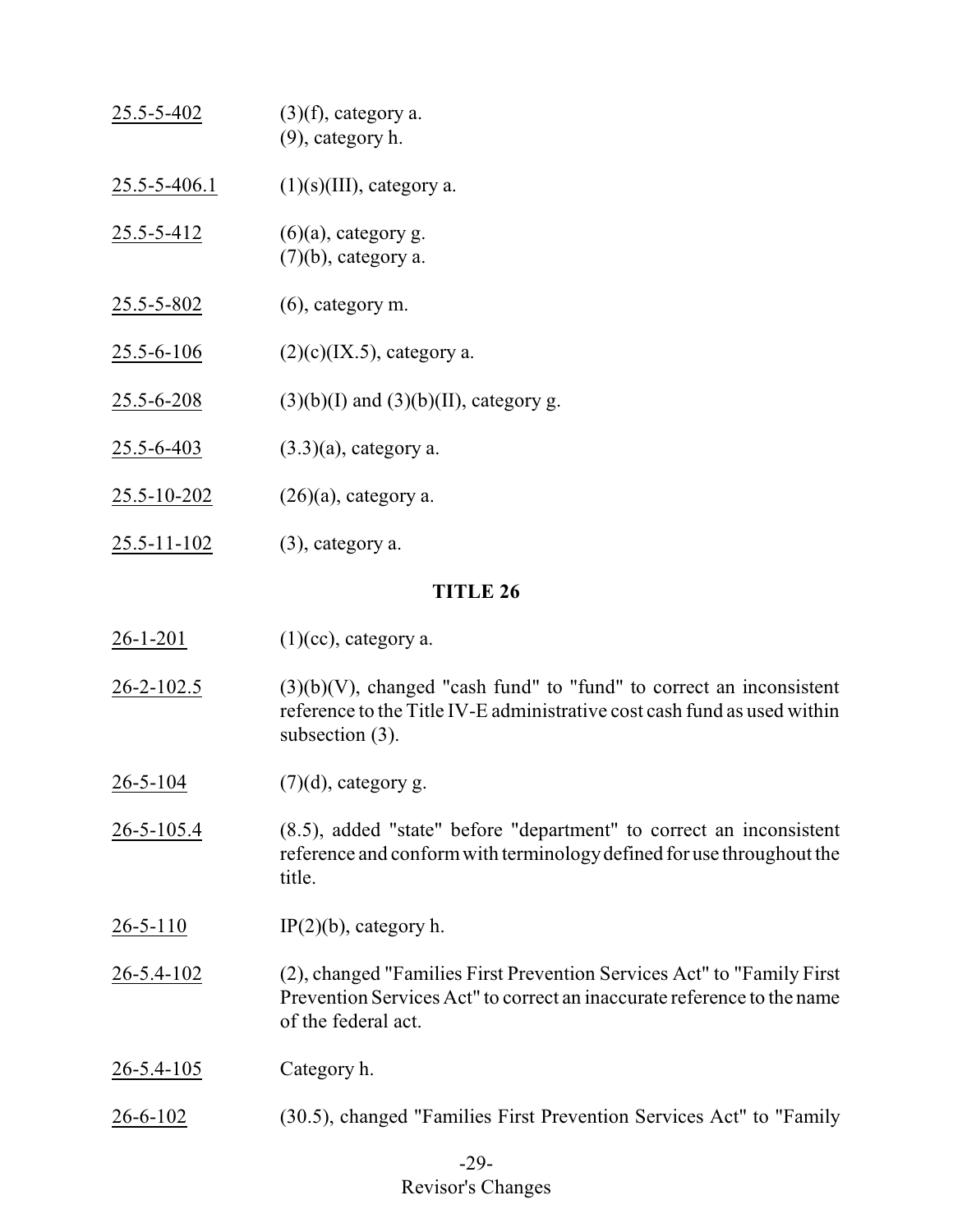First Prevention Services Act" to correct an inaccurate reference to the name of the federal act.

- 26-6-705 (2)(a)(I), category a.
- 26-6.9-102 (1)(a)(III), category h. (4)(a), changed "2021-2022" to "2021-22" to conform to the preferred method of referring to state fiscal years.
- 26-7-106 (2)(b), category a.
- 26-7-108 (3), category a.
- 26-20-102  $(1)(a)(V)$ , category a.

## **TITLE 27**

- $27-10.5-703.5$  (1)(b)(VIII), category j.
- 27-60-104.5  $(1)(a)(I)$ , category g.
- 27-60-105 (6), added as subsection (5) in Senate Bill 19-223 but was renumbered on revision for ease of location.
- 27-62-101 (5), category m.
- $27-65-121$  (1)(i), categories a and b.
- 27-66-105 (1)(f), category a.

27-66-106 Section 4 of House Bill 19-1237 harmonized with section 17 of House Bill 19-1237, effective July 1, 2022. (2), as it is effective until July 1, 2022, and as it takes effect July 1, 2022, category h and changed "defined" to "created" to clarify that section 25-27.6-108 creates the behavioral health entity cash fund rather than defines it.

- 27-66-107 House Bill 19-1237 harmonized with House Bill 19-1287, effective July 1, 2022.
- 27-80-118 (4)(a), category j.
- 27-80-123 Added as section 27-80-119 in House Bill 19-1193 but was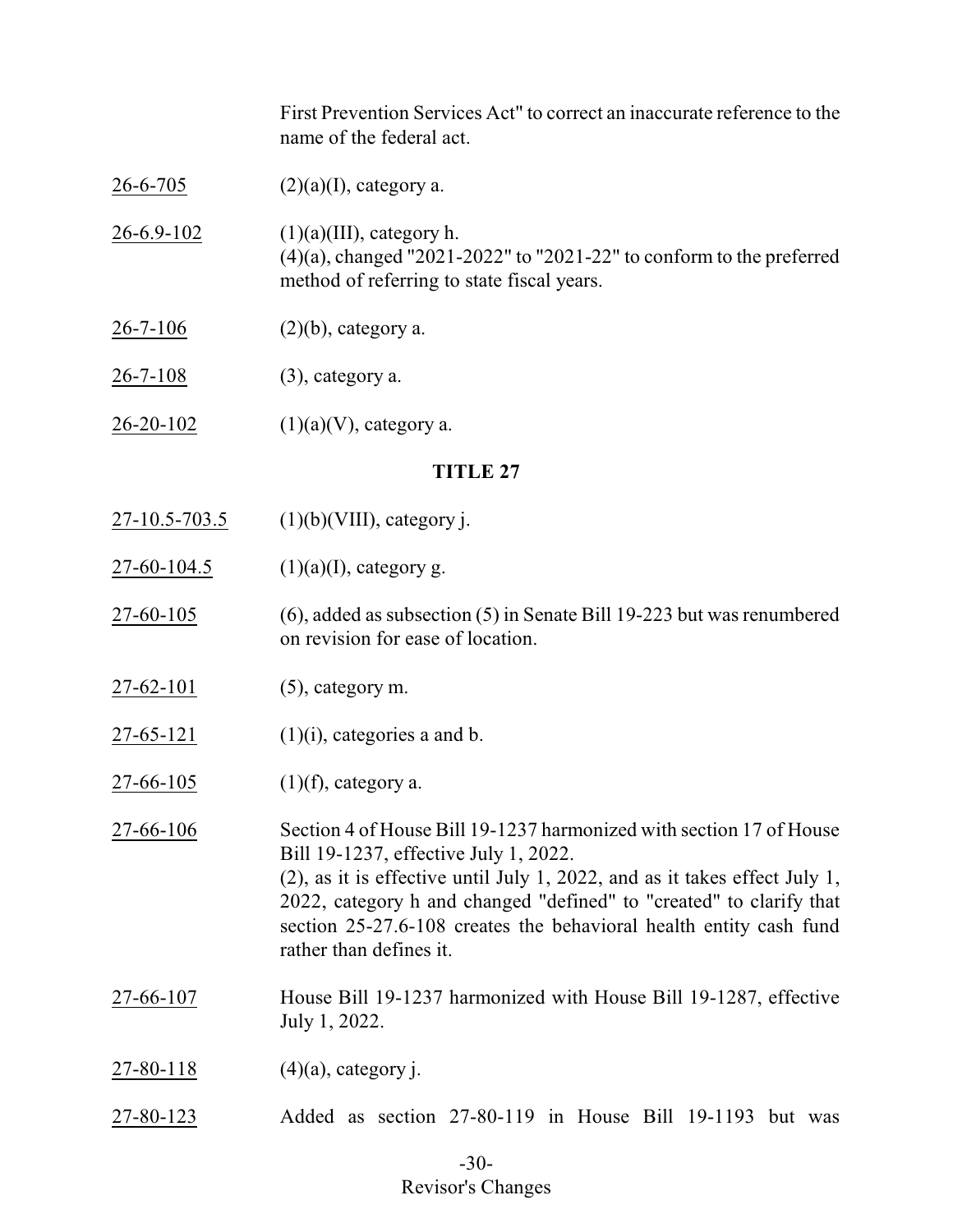renumbered on revision for ease of location.

- 27-82-114 (2)(a)(I)(A), (2)(a)(I)(B), (2)(a)(I)(C), (2)(a)(I)(D), (2)(a)(I)(E), and  $(2)(a)(I)(F)$ , category m.  $(2)(a)(IX), (2)(a)(X), and (2)(a)(XI), category b.$
- 27-82-202 (2), category m.

27-82-203 (3)(b)(I), category m. (5), added "public" before "health care and human services" to correct an inaccurate reference to the name of the House Committee.

- $27 82 204$  (1)(a), category a.
- 27-90-111  $(11.5)(a)(I)$  and  $(11.5)(a)(II)$ , category g.  $(15)(a)$ , category h.

#### **TITLE 28**

- 28-1-104 (1) and (2), category j.
- 28-1-105 (1), category j.

#### **TITLE 29**

- 29-2-105 (1)(d)(I)(F), category e.
- 29-2-114 (7), Senate Bill 19-241 superseded by Senate Bill 19-224, effective January 1, 2020.
- $29-2-115$  IP(3)(a) and (4)(a), Senate Bill 19-241 superseded by Senate Bill 19-224, effective January 1, 2020.

- 30-15-401 (1)(n.5)(V)(A), category j. (1.5), category g and House Bill 19-1033 harmonized with House Bill 19-1076.
- 30-20-1405 (6)(a)(II), category g.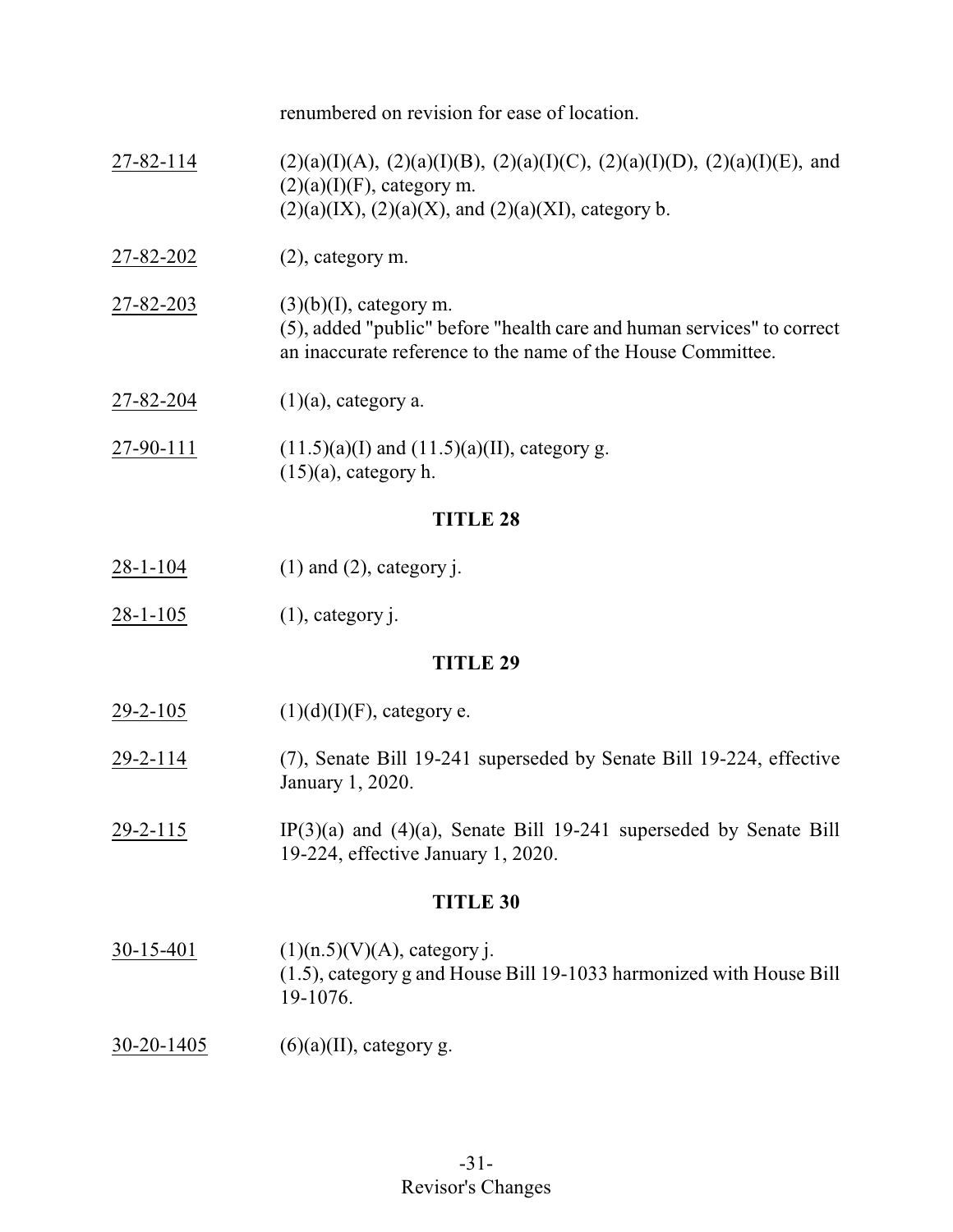# **TITLE 31**

 $31-15-501$  (1)(q), category a.

| <b>TITLE 32</b>    |                                                                                               |  |
|--------------------|-----------------------------------------------------------------------------------------------|--|
| $32 - 1 - 202$     | $(2)(k)$ , category a.                                                                        |  |
| $32 - 1 - 301$     | $(2)(a)(X)$ , category a.                                                                     |  |
| <b>TITLE 34</b>    |                                                                                               |  |
| 34-32-117          | $(6)(b)(II)(A)$ , category e.                                                                 |  |
| $34 - 60 - 102$    | (2), added "sec." after "U.S.C." to conform to the preferred method of<br>citing federal law. |  |
| 34-60-104          | $(2)(a)(I)$ , category e.                                                                     |  |
| 34-60-104.3        | $(2)(a)$ , category g.                                                                        |  |
| $34 - 60 - 105$    | $(1)(b)(V)$ , category a.                                                                     |  |
| 34-60-106          | $(1)(f)(III)(A)$ and IP(13), category e.<br>$(20)(b)$ , category a.                           |  |
| $34 - 60 - 108$    | $(9)$ , category a.                                                                           |  |
| $34 - 63 - 104$    | $(3)(a)(II)$ and $(3)(a)(III)$ , categories a and b.                                          |  |
|                    | <b>TITLE 35</b>                                                                               |  |
| $35 - 1 - 104.5$   | $(2)(a)$ and $(2)(b)(II)$ , category a.                                                       |  |
| $35 - 1 - 107$     | $(5)(a)$ , category j.                                                                        |  |
| $35 - 2 - 108$     | $(2)(b)$ , category a.                                                                        |  |
| $35 - 26 - 106$    | $(2)$ , category a.                                                                           |  |
| <u>35-29.5-102</u> | (4), Senate Bill 19-241 harmonized with Senate Bill 19-142.                                   |  |
| $35 - 52 - 101$    | $(1)$ , category j.                                                                           |  |

-32-

# Revisor's Changes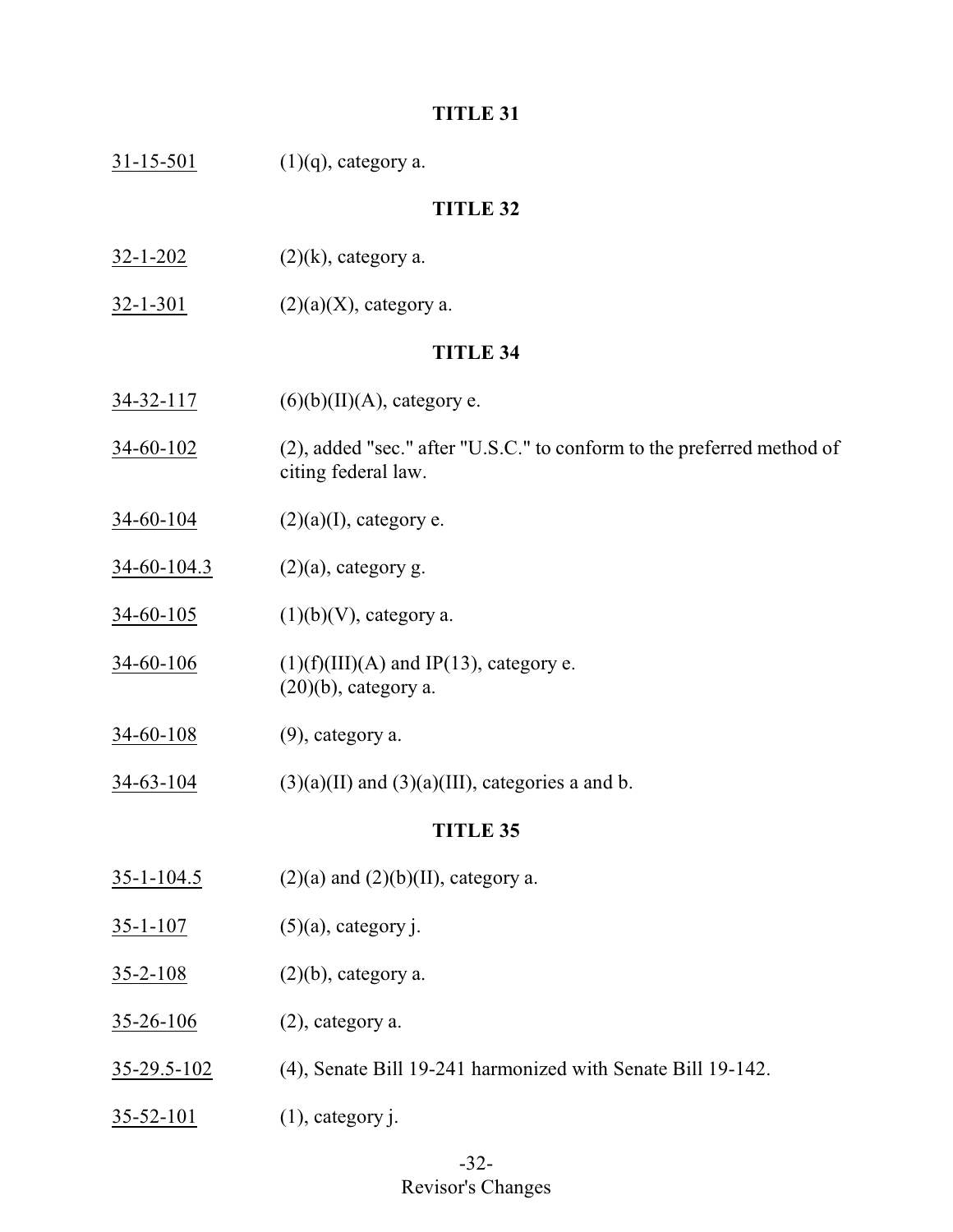35-55-113 (1)(a), category g.

- 35-61-104 (6), category g.
- 35-80-112 (1)(b), category a.
- $35-80-115$  (1)(c), (1)(n), and (4), category j.

#### **TITLE 37**

- 37-46-106 Category a.
- $37-50-104$  (1)(b)(II), category e.
- 37-90-105 (1)(f)(III), (7)(a), and (7)(c), category j.
- 37-90-107 (8), category j.
- 37-90-108 (2)(b), category j.
- $37-90-111$  IP(1), category j.

#### **TITLE 38**

- 38-12-1001 (12) and (13), added as subsections (13) and (12), respectively, in House Bill 19-1328 but were renumbered on revision to place defined terms in alphabetical order to conform to statutory format.
- 38-13-116.5 (2.6)(b), (2.6)(c), and (2.6)(d), Senate Bill 19-261 superseded by Senate Bill 19-088, effective July 1, 2020.
- 38-37-104 (2)(b.5)(I) and (2)(b.5)(II), appeared as subsections (2)(b.5)(a) and (2)(b.5)(b), respectively, in House Bill 19-1295 but were renumbered on revision to correct defective section structure and conform to the uniform system of numbering within the statutes.

## **TITLE 39**

- 39-21-119.5 IP(4), category e.
- 39-21-120 (1), Senate Bill 19-241 harmonized with House Bill 19-1256.

## -33- Revisor's Changes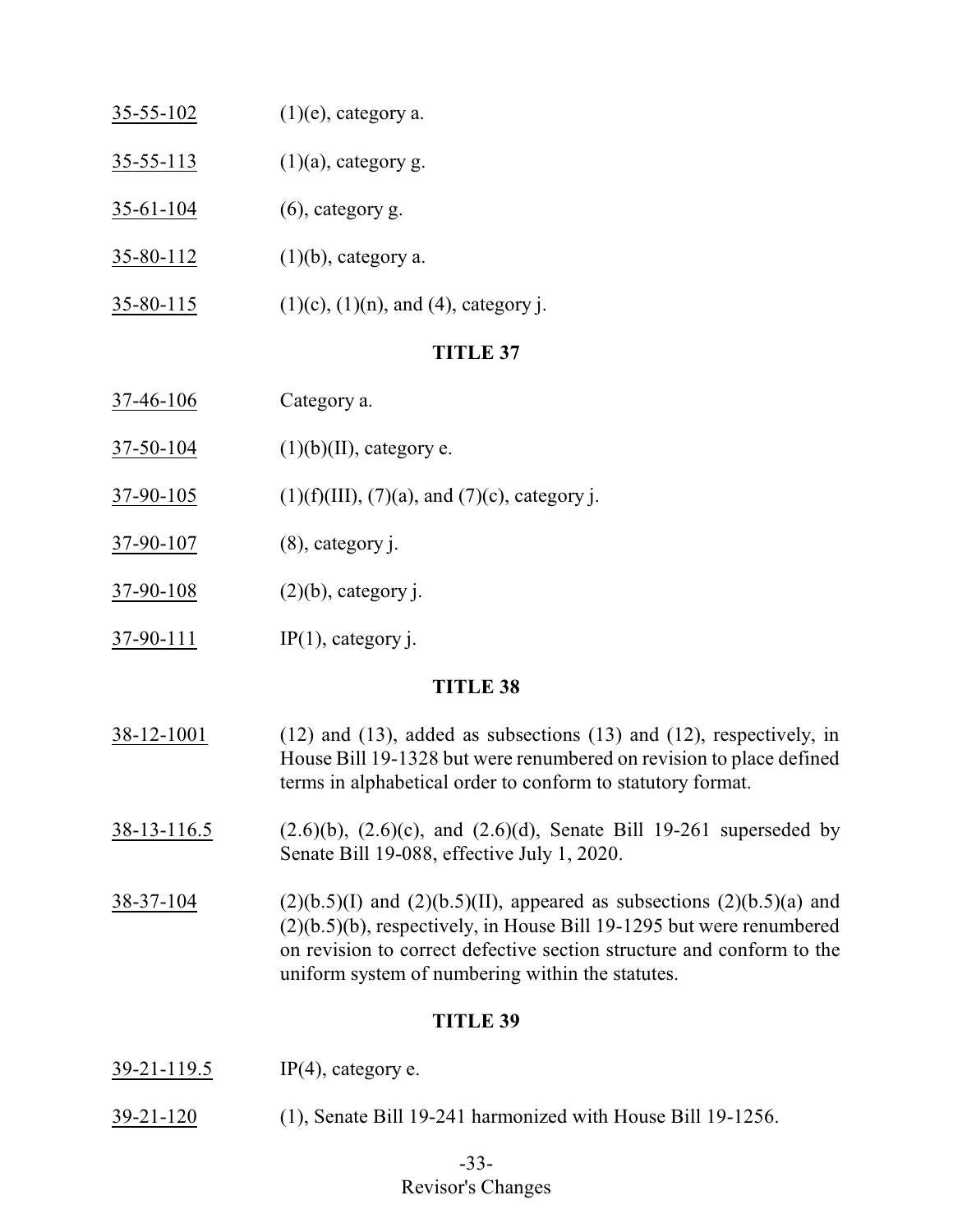| $39 - 22 - 516.7$ | $(4)(a)(IV)$ , category a.                                                                                                                                                                                                                                               |
|-------------------|--------------------------------------------------------------------------------------------------------------------------------------------------------------------------------------------------------------------------------------------------------------------------|
| 39-22-522         | $(2.7)$ and $(3.3)$ , House Bill 19-1172 harmonized with House Bill<br>19-1264.<br>$(3.5)(a)(I)$ , category a.                                                                                                                                                           |
| 39-22-623         | $(1)(a)(II)(A)$ , categories a, b, and e.                                                                                                                                                                                                                                |
| <u>39-22-2102</u> | $(7)(a.5)$ , category a.                                                                                                                                                                                                                                                 |
| <u>39-26-102</u>  | $(6.1)$ , as it takes effect January 1, 2020, amended as subsection $(5.8)$ in<br>Senate Bill 19-224 but was harmonized with House Bill 19-1240 and<br>relocated to subsection $(6.1)$ .                                                                                 |
| $39 - 26 - 103$   | $(7)$ , category a.                                                                                                                                                                                                                                                      |
| 39-26-802.7       | $(2)(c)(II)$ , category e.                                                                                                                                                                                                                                               |
| 39-28-112         | $(5)$ , category e.                                                                                                                                                                                                                                                      |
| 39-28.8-501       | (1), Senate Bill 19-241 superseded by Senate Bill 19-224, effective<br>January 1, 2020.<br>$(2)(b)(IV)(O)$ , category g.<br>$(2)(b)(IV)(P)$ , category a.                                                                                                                |
| 39-29-109         | $(2)(a)(XVI)$ , Senate Bill 19-212 harmonized with Senate Bill 19-221.                                                                                                                                                                                                   |
| 39-29-109.3       | IP(2), Senate Bill 19-016 harmonized with House Bill 19-1259.                                                                                                                                                                                                            |
| $39 - 31 - 101$   | $(2.3)(a)$ and $(2.3)(b)$ , appeared as subsections $(2.3)(I)$ and $(2.3)(II)$ ,<br>respectively, in House Bill 19-1085 but were relettered on revision to<br>correct defective section structure and conform to the uniform system<br>of numbering within the statutes. |
| <b>TITLE 40</b>   |                                                                                                                                                                                                                                                                          |
| $40 - 2 - 124$    | $(1)(a)(I)(A)$ , category j.                                                                                                                                                                                                                                             |

- $40-2-125.5$  (4)(a)(VII)(D), category a.  $(5)(a)(II)$  and  $5)(g)(I)(A)$ , category j.
- 40-2-127 (3.5)(a), category m.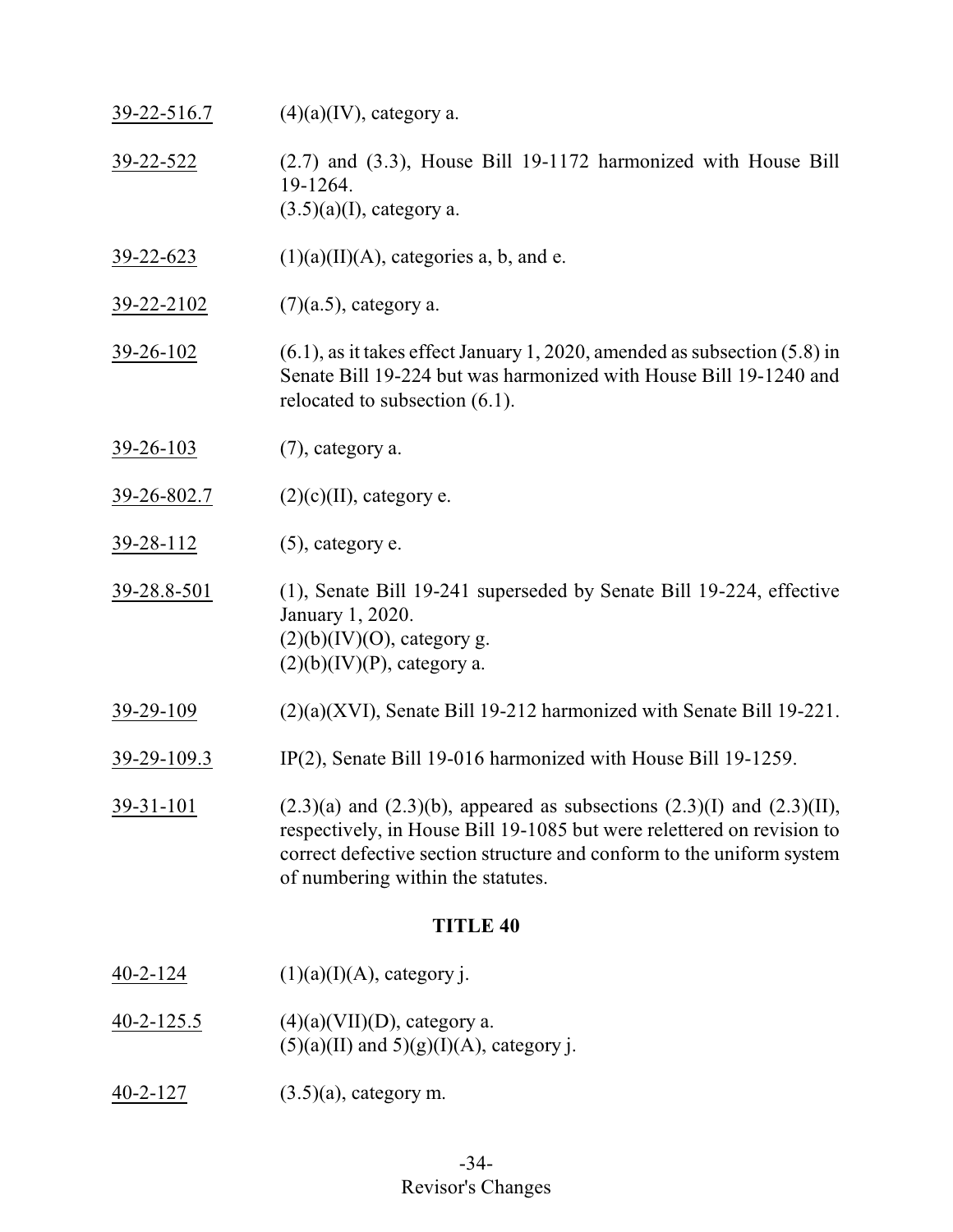| $40 - 2 - 128$  | $(1)(a)(I)(B)$ , category b.                                                                                                                                 |
|-----------------|--------------------------------------------------------------------------------------------------------------------------------------------------------------|
| $40 - 2 - 129$  | IP(1)(b), (1)(b)(I), (1)(b)(II), and (3), category a.                                                                                                        |
| $40 - 2 - 133$  | $(2)(a)$ , changed "electric generating utility" to "electric generating<br>facility" for consistent use of terminology throughout article 2 of title<br>40. |
| $40 - 2 - 134$  | $IP(1)(b)$ , changed "electric cooperative" to "wholesale electric<br>cooperative" to conform with terminology defined for use throughout<br>the section.    |
| $40 - 3 - 117$  | $IP(2)(a)$ , category e.                                                                                                                                     |
| $40-3.2-106$    | $(2)(b)(II)$ and $(6)(b)$ , category a.                                                                                                                      |
| $40 - 5 - 107$  | $(3)(a)(I)$ and $(3)(a)(II)$ , category m.                                                                                                                   |
| $40-10.1-101$   | $(19)$ , category g.                                                                                                                                         |
| $40-10.1-702$   | $(1)(a)$ , category g.                                                                                                                                       |
| $40-15-401$     | $(1)(b)(IV)(D)$ , category h.                                                                                                                                |
| $40-15-509.5$   | $(10)$ , category j.                                                                                                                                         |
| $40 - 15 - 601$ | $(3)$ , category a.                                                                                                                                          |
| $40 - 15 - 602$ | $(5)$ , category g.                                                                                                                                          |
| $40 - 15 - 603$ | IP(1)(a) and (1)(a)(I), category e.<br>$(3)(d)(I)$ , category a.                                                                                             |
| 40-15-604       | $(2)(a)$ , category j.<br>$(5)(c)(I)$ , category b.                                                                                                          |
| $40 - 41 - 102$ | $(5)$ , category a.<br>$(7)(a)(III)$ , category e.                                                                                                           |
| $40 - 41 - 103$ | $(3)(b)(I)$ , category j.                                                                                                                                    |
| $40 - 41 - 104$ | $(2)(m)$ , category j.<br>(5), category a.                                                                                                                   |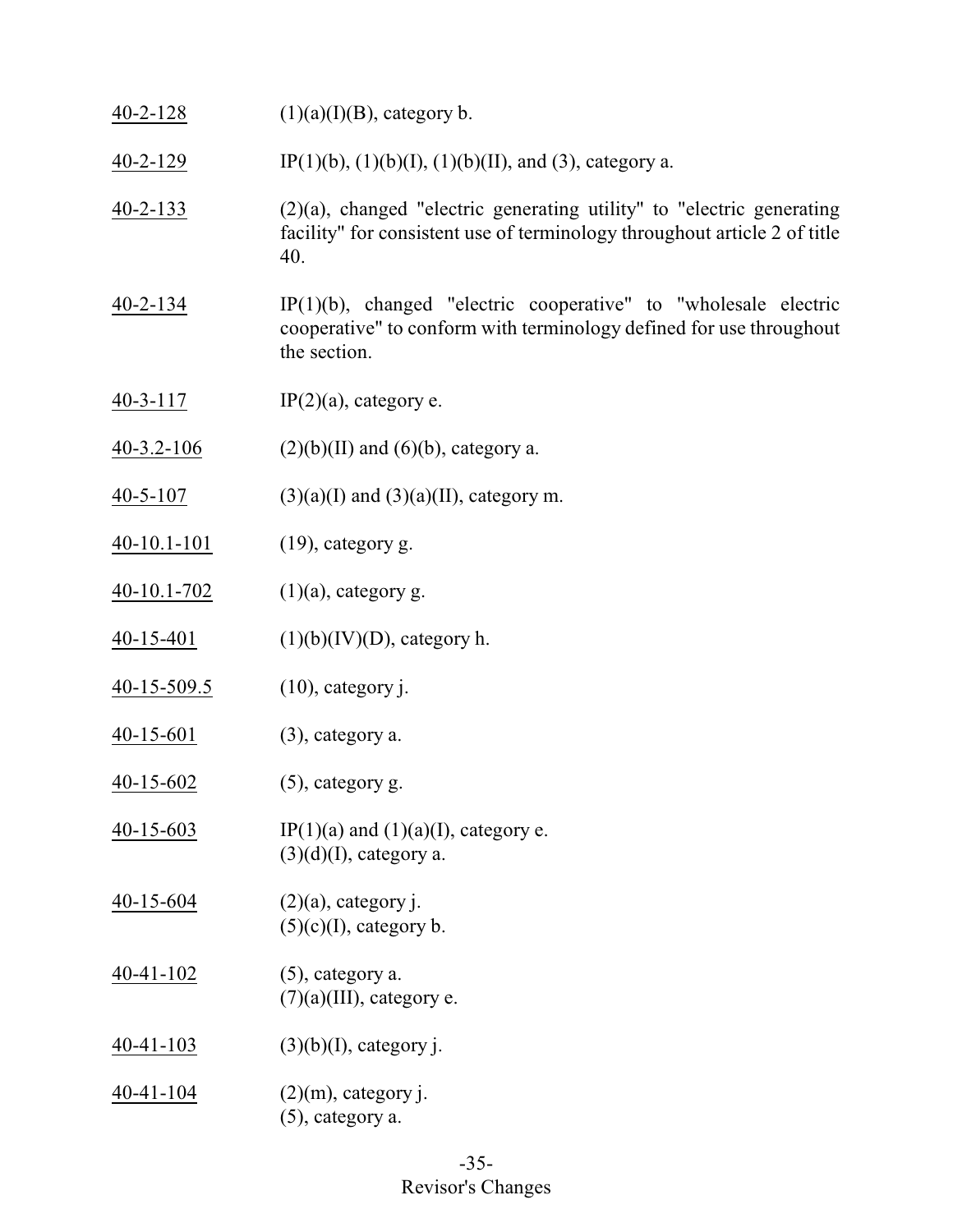| 40-41-106        | $(3)$ , category j.                                                                                                                                                                                                                                                                                                                                                                              |
|------------------|--------------------------------------------------------------------------------------------------------------------------------------------------------------------------------------------------------------------------------------------------------------------------------------------------------------------------------------------------------------------------------------------------|
| <b>TITLE 41</b>  |                                                                                                                                                                                                                                                                                                                                                                                                  |
| $41 - 2 - 102$   | (3), category a                                                                                                                                                                                                                                                                                                                                                                                  |
|                  | <b>TITLE 42</b>                                                                                                                                                                                                                                                                                                                                                                                  |
| $42 - 1 - 235$   | $(3)(a)$ , category j.                                                                                                                                                                                                                                                                                                                                                                           |
| $42 - 2 - 107$   | $(2)(a)(II)(A)$ , category a.<br>$(2)(a)(II)(B)$ , category g.                                                                                                                                                                                                                                                                                                                                   |
| $42 - 2 - 108$   | $(1)(a)(II)$ , category a.                                                                                                                                                                                                                                                                                                                                                                       |
| 42-2-302         | $(2.5)(a)(I)(A)$ , category a.<br>$(2.5)(a)(I)(B)$ , category g.<br>$(2.5)(a)(I)(A), (2.5)(a)(I)(B),$ and $(2.5)(a)(II),$ added as subsections<br>$(2.5)(a)(I)$ , $(2.5)(a)(II)$ , and $(2.5)(a)(III)$ , respectively, in House Bill<br>19-1039 but were renumbered on revision to correct defective section<br>structure and conform to the uniform system of numbering within the<br>statutes. |
| $42 - 2 - 505$   | $(1.5)(a)(I)(A)$ , category a.<br>$(1.5)(a)(I)(B)$ , category g.<br>$(1.5)(a)(I)(A), (1.5)(a)(I)(B),$ and $(1.5)(a)(II),$ added as subsections<br>$(1.5)(a)(I)$ , $(1.5)(a)(II)$ , and $(1.5)(a)(III)$ , respectively, in House Bill<br>19-1039 but were renumbered on revision to correct defective section<br>structure and conform to the uniform system of numbering within the<br>statutes. |
| $42 - 3 - 107$   | $(25)(b)$ , as it takes effect January 1, 2020, category a.                                                                                                                                                                                                                                                                                                                                      |
| $42 - 3 - 312$   | Senate Bill 19-167 harmonized with House Bill 19-1255.                                                                                                                                                                                                                                                                                                                                           |
| $42 - 3 - 254$   | $(5)$ , category a.                                                                                                                                                                                                                                                                                                                                                                              |
| $42 - 4 - 111$   | $(1)$ (ee), category a.                                                                                                                                                                                                                                                                                                                                                                          |
| <u>42-4-236</u>  | $(1)(a)$ , added "part 1 of" before "article 6 of title 26" to more accurately<br>reflect the provisions of the "Child Care Licensing Act".                                                                                                                                                                                                                                                      |
| <u>42-4-1213</u> | $IP(3)(a)$ , added "station" after "at a charging" to correct an error that                                                                                                                                                                                                                                                                                                                      |

# -36- Revisor's Changes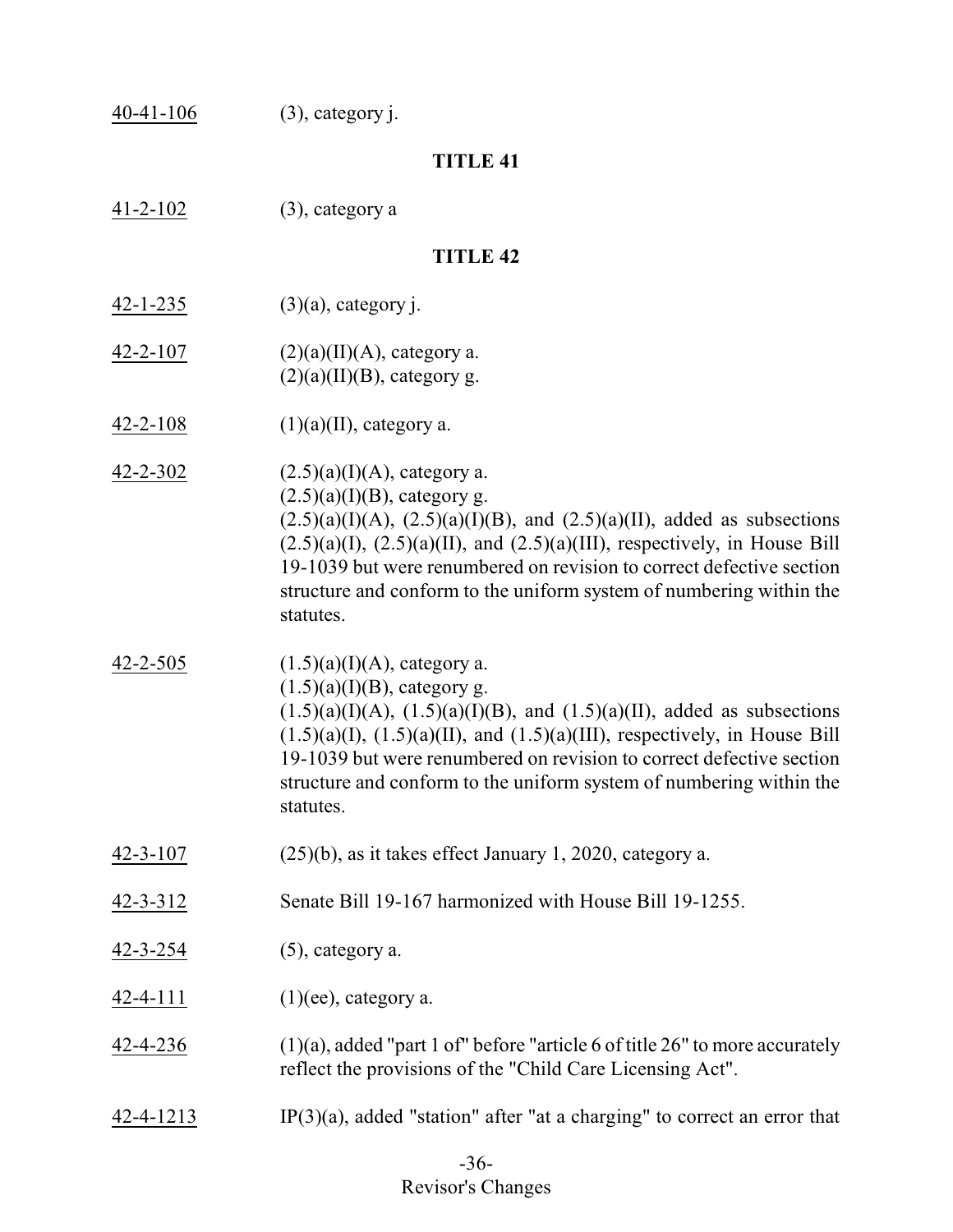occurred when the word was inadvertently omitted in House Bill 19-1298.

- 42-4-1307 (6)(a)(I)(C), category a.
- 42-4-2001 (2), category j.
- 42-4-2402 IP(2), category a.
- 42-6-110.5 (1)(a)(III) and (1)(a)(IV), category k.
- 42-20-302 (1)(c), category a.
- 42-20-306 (1)(b), category g.  $(4)(b)(I)$ , category a.

#### **TITLE 43**

- 43-1-125 (1)(b)(II), category j.  $(2)(a)(II)$ , category g.  $(4)(a)(IV), (4)(c)(XIV),$  and  $(5)(a)(IV),$  category a.  $(5)(b)(I)(C)$ , category j.  $(5)(b)(II)$ , category a.  $(5)(b)(III)(B)$  and  $(5)(b)(III)(E)$ , category j.
- 43-1-208 (2), categories a and j.

- 44-3-103 (50), category g.
- 44-3-107 (2)(a)(I) and (2)(a)(II), category j.
- 44-3-307 IP(3)(c), category j.
- 44-3-313 IP(1)(e)(III), category a.
- 44-3-403 (1), category a. (3), category b.
- 44-3-408 (2)(e), category j.
- 44-3-423 (1), category j.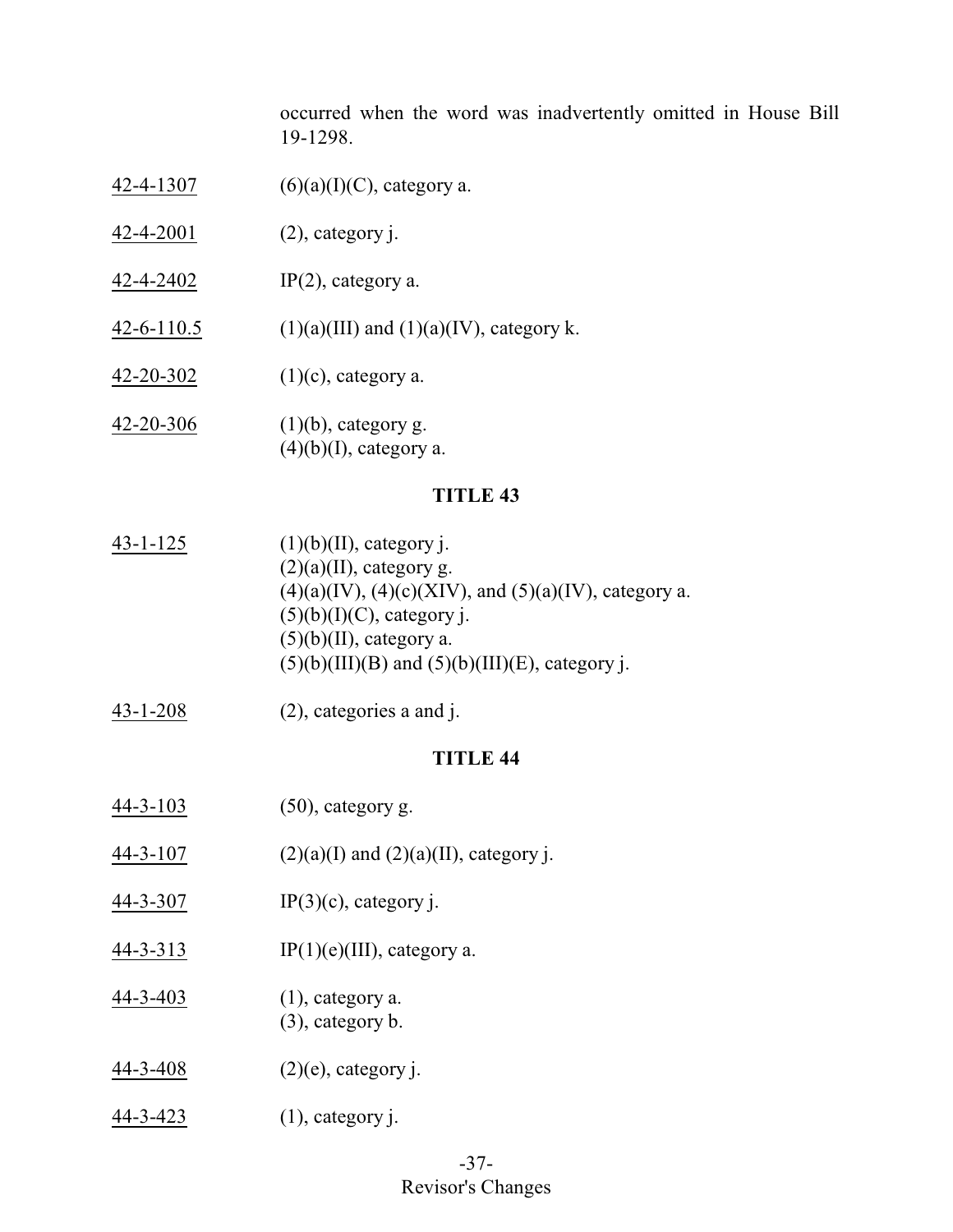| $44 - 3 - 503$  | $(1)(a)$ and $(8)$ , category a.<br>$(10)(b)$ , category g.                                                                                                                                                                                                                                                                                                                                                                                                                                                                                      |
|-----------------|--------------------------------------------------------------------------------------------------------------------------------------------------------------------------------------------------------------------------------------------------------------------------------------------------------------------------------------------------------------------------------------------------------------------------------------------------------------------------------------------------------------------------------------------------|
| $44 - 3 - 504$  | $(1)(b)$ , category a.                                                                                                                                                                                                                                                                                                                                                                                                                                                                                                                           |
| $44 - 3 - 601$  | $(9)$ , category l.                                                                                                                                                                                                                                                                                                                                                                                                                                                                                                                              |
| $44 - 3 - 802$  | Category a.                                                                                                                                                                                                                                                                                                                                                                                                                                                                                                                                      |
| 44-3-901        | $(6)(a)(II)(B)$ and $(6)(n)(II)$ , category a.                                                                                                                                                                                                                                                                                                                                                                                                                                                                                                   |
| <u>44-3-907</u> | $(2)$ , category g.                                                                                                                                                                                                                                                                                                                                                                                                                                                                                                                              |
| $44 - 4 - 102$  | $(2)$ , category m.                                                                                                                                                                                                                                                                                                                                                                                                                                                                                                                              |
| 44-4-104        | $(1)(c)(I)$ , Senate Bill 19-011 harmonized with Senate Bill 19-028.<br>$(1)(e)(I)$ , IP(1)(e)(II), and (1)(e)(II)(A) to (1)(e)(II)(D), category e.                                                                                                                                                                                                                                                                                                                                                                                              |
| $44 - 7 - 104$  | (4), added "of revenue" after "department" to avoid confusion with the<br>other departments referred to in the section.                                                                                                                                                                                                                                                                                                                                                                                                                          |
| $44 - 10 - 103$ | $(11)$ , category g.<br>$(34)$ , amended as section 44-11-104 $(11)$ in House Bill 19-1172 but<br>was harmonized with Senate Bill 19-224 and relocated to section<br>44-10-103 (34), effective January 1, 2020.<br>IP(52), changed "section $(3)$ " to "section 3" to conform to the correct<br>citation format in the federal "Investment Company Act of 1940".<br>$(52)(b)(II)$ and $(52)(b)(III)$ , category a and removed "subsection"<br>before "17 CFR $230.902(k)$ " to conform to the preferred method of<br>citing federal regulations. |
| $44 - 10 - 104$ | $(1)(c)$ , category a.                                                                                                                                                                                                                                                                                                                                                                                                                                                                                                                           |
| $44 - 10 - 202$ | $(1)(c)$ , category a.                                                                                                                                                                                                                                                                                                                                                                                                                                                                                                                           |
| $44 - 10 - 203$ | $(2)(aa)$ and $(2)(ff)(III)$ , category a.                                                                                                                                                                                                                                                                                                                                                                                                                                                                                                       |
| $44 - 10 - 204$ | $(1)(b)$ , category a.                                                                                                                                                                                                                                                                                                                                                                                                                                                                                                                           |
| $44 - 10 - 308$ | $(1)(a)(V)$ , category a.                                                                                                                                                                                                                                                                                                                                                                                                                                                                                                                        |
| $44 - 10 - 309$ | $(1)(b)(I), (1)(b)(II), (1)(b)(III), and (1)(b)(IV), category a.$                                                                                                                                                                                                                                                                                                                                                                                                                                                                                |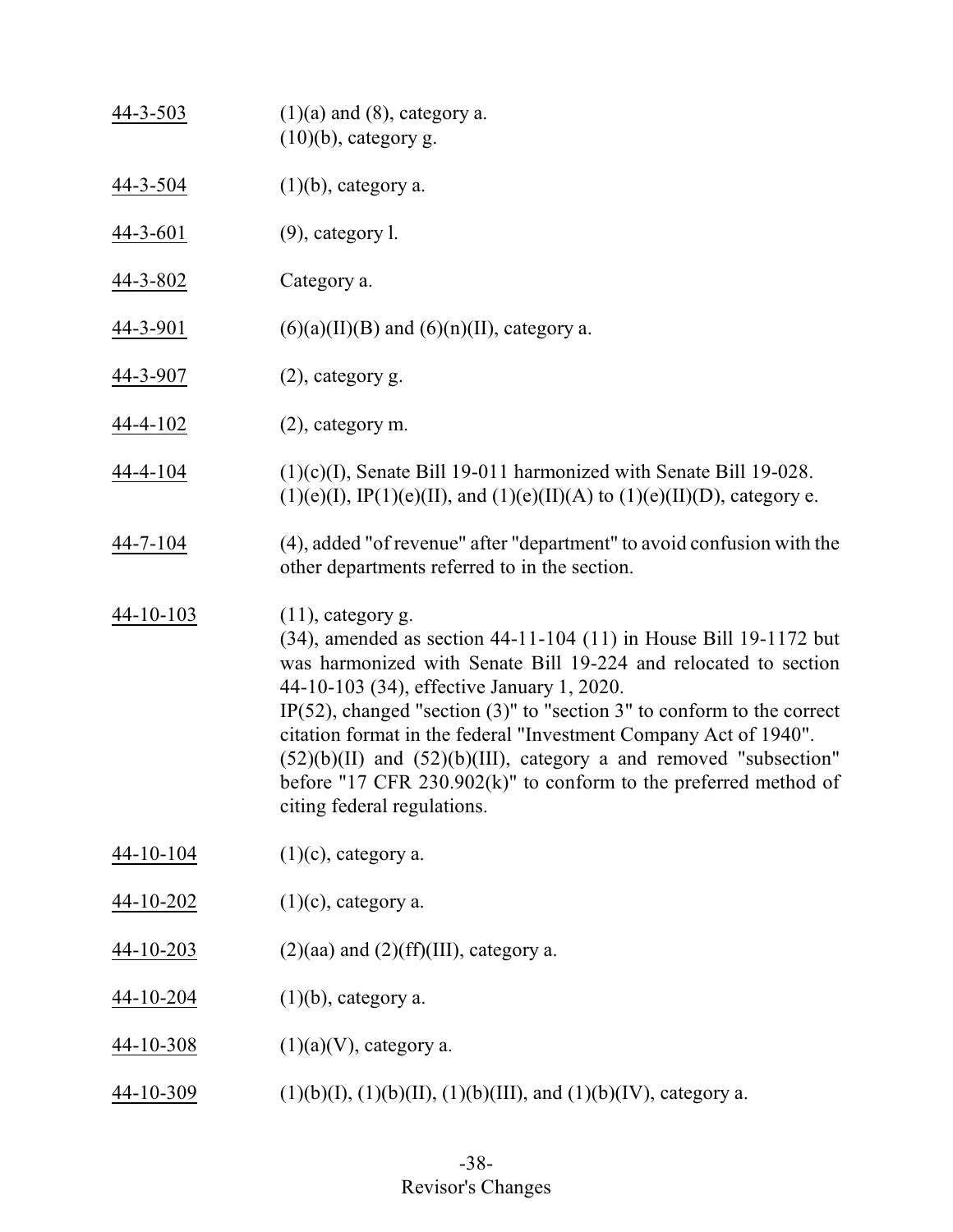# $\frac{44-10-310}{6}$  (6), category a.

44-10-312 (1), category g.

44-10-501 (11)(f)(V)(A) and (11)(g)(I)(C), category a.

44-10-505 (5)(d)(V)(A) and (5)(i)(I), category a.

- $\frac{44-10-601}{(13)(f)(V)(A)}$ , category a.
- 44-10-604 (1)(a), category g.
- $44-10-605$  (5)(d)(V)(A), category a.
- 44-10-607 (1), category g.
- 44-10-608 (1), category g.
- 44-10-609 (1)(c), category e.
- 44-10-610 (3)(i), category a.
- 44-10-70<u>1</u> (3)(e), category a.
- 44-10-801 (3)(a)(IV), category a.
- 44-10-1201 (1), category h.
- 44-11-104 (1), (1.1) to (1.5), (4), (9.5), (11.5), (12), (19.1), (19.2), (21), (22.7), (23), (23.1), (23.5), and (25.5), House Bill 19-1090 superseded by section 6 of Senate Bill 19-224, effective January 1, 2020. (11), as it is effective until January 1, 2020, category m.  $(23.1)(b)(II)$  and  $(23.1)(b)(III)$ , as they are effective until January 1, 2020, removed "subsection" before "17 CFR 230.902(k)" to conform to the preferred method of citing federal regulations.

44-11-202  $(1)(d)$ , as it is effective until January 1, 2020, category g; and House Bill 19-1090 superseded by section 6 of Senate Bill 19-224, effective January 1, 2020. (2)(a)(VIII), as it is effective until January 1, 2020, House Bill 19-1090 harmonized with House Bill 19-1166; and House Bill 19-1090 and House Bill 19-1166 superseded by section 6 of Senate Bill 19-224, effective January 1, 2020.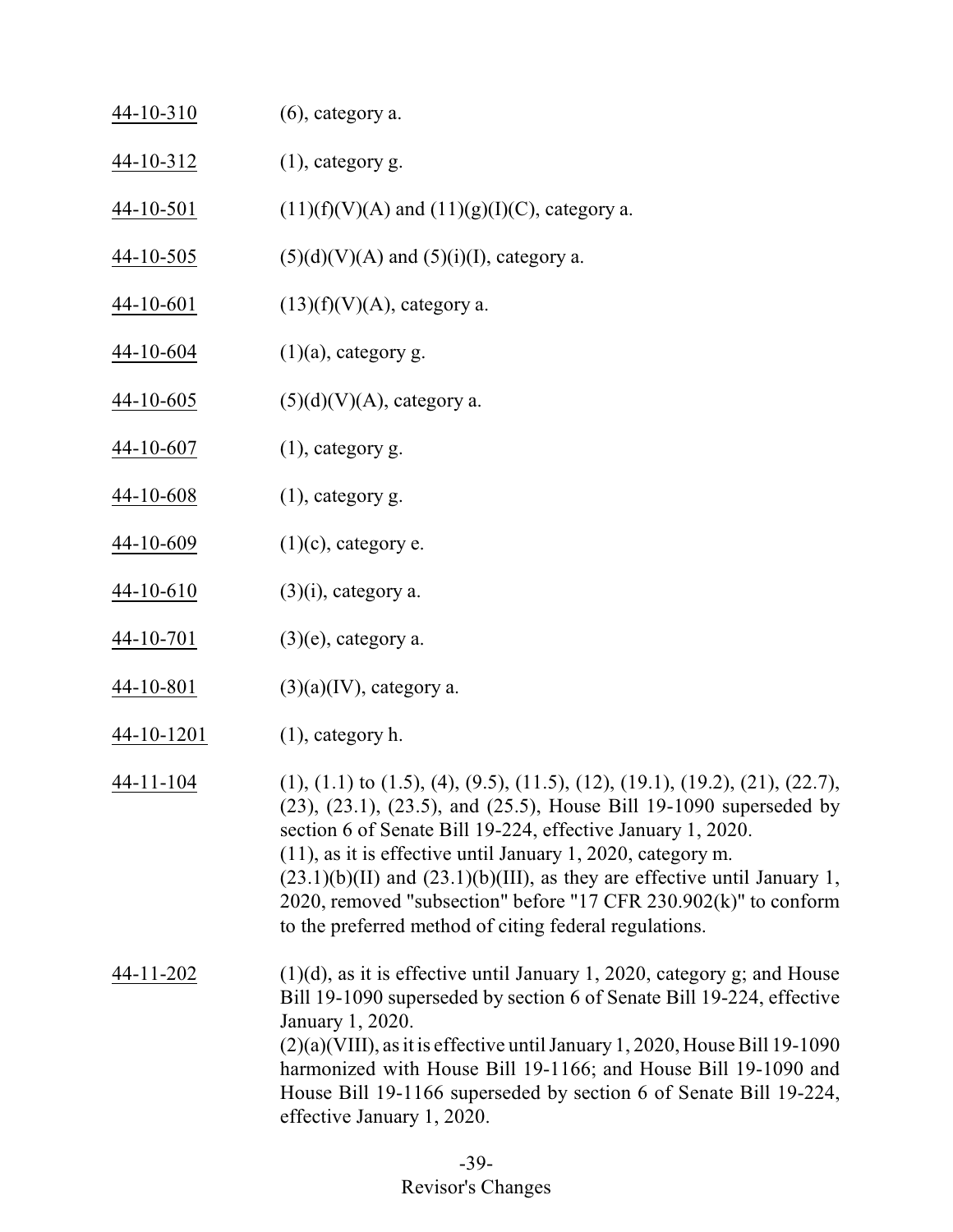$(2)(a)(XXI), (2)(a)(XXVIII), (2)(a)(XXXI), and (2)(a)(XXXI), House$ Bill 19-1234 superseded by section 6 of Senate Bill 19-224, effective January 1, 2020.  $(2)(a)(XXX)(J)$ , as it is effective until January 1, 2020, category g. (5), and (6), Bill 19-1090 superseded by section 6 of Senate Bill 19-224, effective January 1, 2020.

- 44-11-301 IP(1), (1)(g), (1)(h), and (1)(i), House Bill 19-1234 superseded by section 6 of Senate Bill 19-224, effective January 1, 2020.
- 44-11-304 (1) and (2), House Bill 19-1090 superseded by section 6 of Senate Bill 19-224, effective January 1, 2020.
- $\frac{44-11-306}{10}$  (1)(c), (1)(m), (1)(n), and (1)(o), House Bill 19-1090 superseded by section 6 of Senate Bill 19-224, effective January 1, 2020. (1)(p), as it effective until January 1, 2020, category h; and House Bill 19-1090 superseded by section 6 of Senate Bill 19-224, effective January 1, 2020.  $(1)(q)$ ,  $(1)(r)$ ,  $(1)(s)$ , and  $(1)(t)$ , House Bill 19-1090 superseded by section 6 of Senate Bill 19-224, effective January 1, 2020. (2)(c), House Bill 19-1166 superseded by section 6 of Senate Bill 19-224, effective January 1, 2020.
- 44-11-307 (1)(a)(II), (1)(a)(IV), House Bill 19-1090 superseded by section 6 of Senate Bill 19-224, effective January 1, 2020.  $(1)(a)(IV.5)$ , as it effective until January 1, 2020, category g; and House Bill 19-1090 superseded by section 6 of Senate Bill 19-224, effective January 1, 2020.  $(1)(a)(V)$ , as it effective until January 1, 2020, category a. (1)(a)(VI), (1)(a)(VII), (1)(b), and (3), House Bill 19-1090 superseded by section 6 of Senate Bill 19-224, effective January 1, 2020. (5)(b), as it is effective until January 1, 2020, House Bill 19-1166 superseded by House Bill 19-1090; and House Bill 19-1166 superseded by section 6 of Senate Bill 19-224, effective January 1,
- 44-11-307.5 House Bill 19-1090 superseded by section 6 of Senate Bill 19-224, effective January 1, 2020.

2020.

- 44-11-307.6 House Bill 19-1090 superseded by section 6 of Senate Bill 19-224, effective January 1, 2020.
- 44-11-309 (2), (3), and (4), House Bill 19-1090 superseded by section 6 of Senate

# $-40-$ Revisor's Changes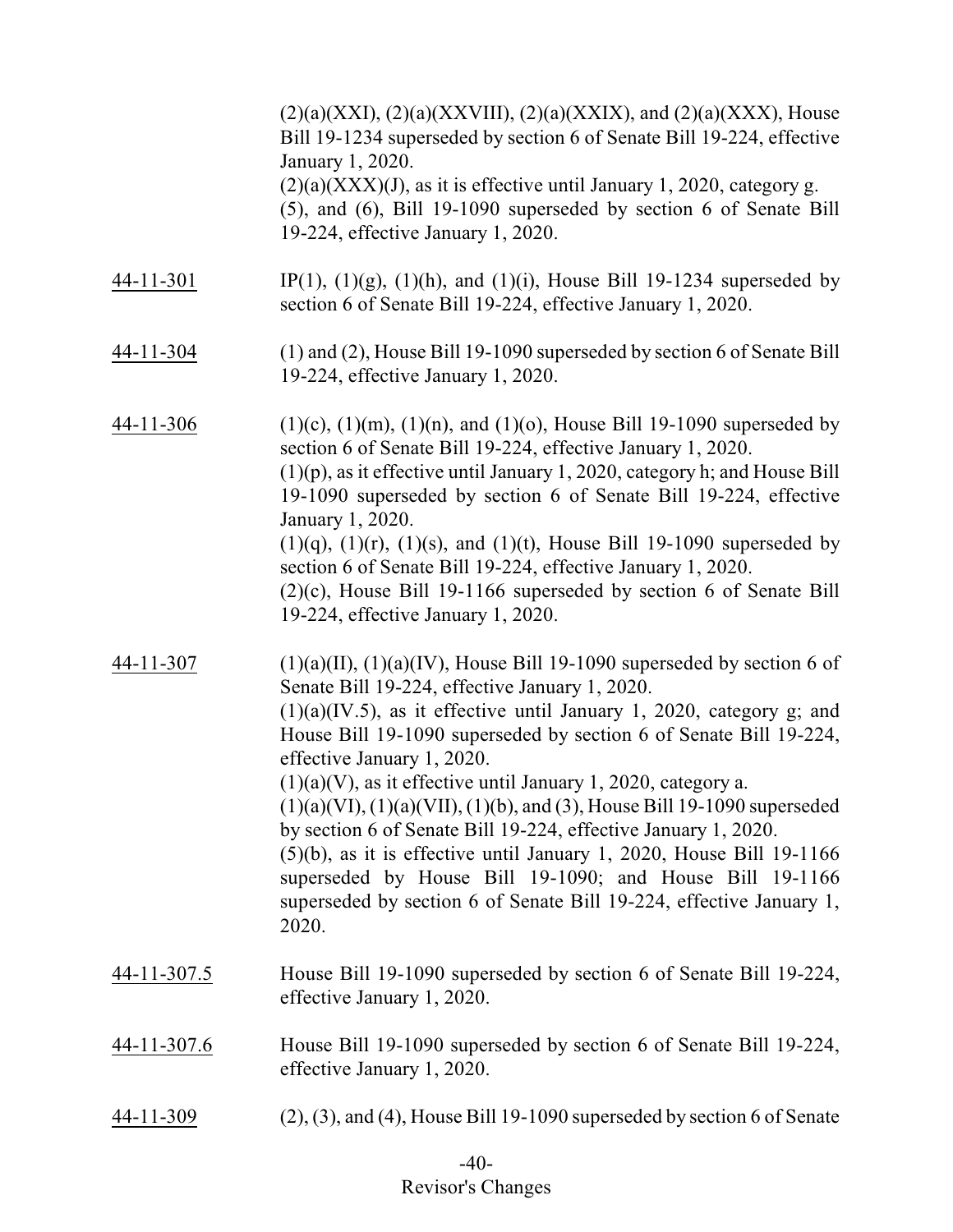Bill 19-224, effective January 1, 2020.

| 44-11-310         | (3), House Bill 19-1090 superseded by section 6 of Senate Bill 19-224,<br>effective January 1, 2020.                                                                                                                                                  |
|-------------------|-------------------------------------------------------------------------------------------------------------------------------------------------------------------------------------------------------------------------------------------------------|
|                   | (4), as it is effective until January 1, 2020, category g and House Bill<br>19-1090 harmonized with House Bill 19-1166; and House Bill<br>19-1090 and House Bill 19-1166 superseded by section 6 of Senate<br>Bill 19-224, effective January 1, 2020. |
|                   | $(6)$ , and $(11)$ , House Bill 19-1090 superseded by section 6 of Senate<br>Bill 19-224, effective January 1, 2020.                                                                                                                                  |
| 44-11-313         | (1), House Bill 19-1090 superseded by section 6 of Senate Bill 19-224,<br>effective January 1, 2020.                                                                                                                                                  |
| 44-11-402         | $(11)$ , House Bill 19-1234 superseded by section 6 of Senate Bill<br>19-224, effective January 1, 2020.                                                                                                                                              |
|                   | $(11)(a)(III)$ , $(11)(f)(V)(A)$ , and $(11)(g)(I)(C)$ , as they are effective until<br>January 1, 2020, category a.<br>$(11)(g)(II)$ , as it is effective until January 1, 2020, category g.                                                         |
| 44-11-406         | $(1)(a)$ and $(5)$ , House Bill 19-1234 superseded by section 6 of Senate<br>Bill 19-224, effective January 1, 2020.                                                                                                                                  |
|                   | $(5)(a)(III)$ and $(5)(d)(V)(A)$ , as they are effective until January 1, 2020,<br>category a.<br>$(5)(e)$ , as it is effective until January 1, 2020, category g.                                                                                    |
| $44 - 11 - 407$   | House Bill 19-1090 superseded by section 6 of Senate Bill 19-224,<br>effective January 1, 2020.                                                                                                                                                       |
| 44-11-501         | $(1)(d)(III)$ , Senate Bill 19-213 superseded by section 6 of Senate Bill<br>19-224, effective January 1, 2020.                                                                                                                                       |
| 44-11-901         | (7.5), House Bill 19-1090 superseded by section 6 of Senate Bill<br>19-224, effective January 1, 2020.<br>$(7.5)(b)$ , as it is effective until January 1, 2020, category a.                                                                          |
| <u>44-11-1001</u> | (1), Section 1 of Senate Bill 19-224 superseded by section 6 of Senate<br>Bill 19-224, effective January 1, 2020.                                                                                                                                     |
| 44-11-1101        | $IP(2)$ , House Bill 19-1230 and House Bill 19-1234 superseded by<br>section 6 of Senate Bill 19-224, effective January 1, 2020.<br>$(2)(b)(III.5)$ , House Bill 19-1234 superseded by section 6 of Senate<br>Bill 19-224, effective January 1, 2020. |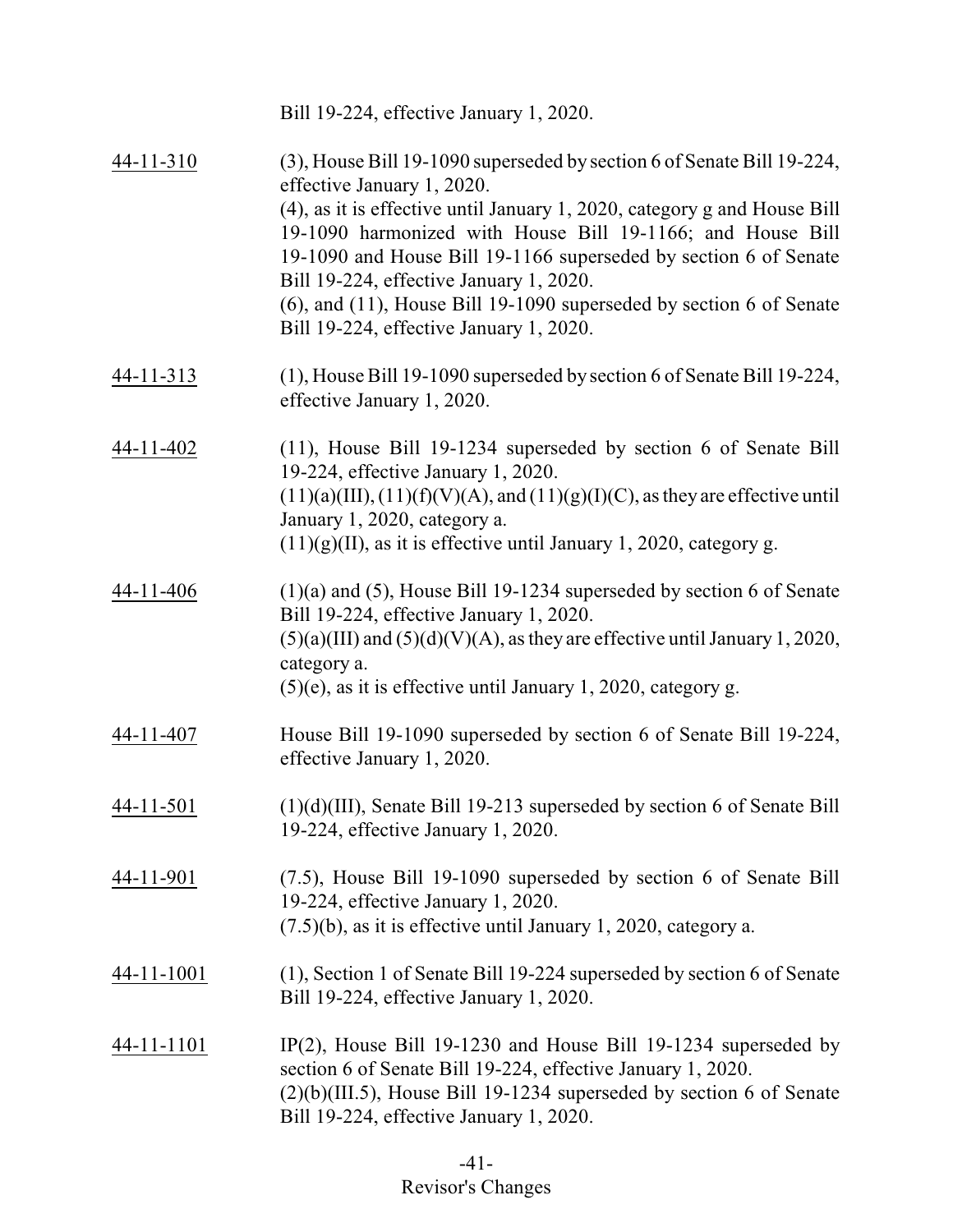$(2)(b)(IV)$ ,  $(2)(b)(V)$ , and  $(2)(b)(VI)$ , House Bill 19-1230 superseded by section 6 of Senate Bill 19-224, effective January 1, 2020.

44-12-103 (1), (1.1) to (1.5), (5), and (11.5), House Bill 19-1090 superseded by section 6 of Senate Bill 19-224, effective January 1, 2020.

> (13.5), House Bill 19-1230 superseded by section 6 of Senate Bill 19-224, effective January 1, 2020.

> (16.1), (16.5), (18), (19.5), (20), and (20.3), House Bill 19-1090 superseded by section 6 of Senate Bill 19-224, effective January 1, 2020.

> IP(20.3), as it is effective until January 1, 2020, changed "section (3)" to "section 3" to conform to the correct citation format in the federal "Investment Company Act of 1940".

> $(20.3)(b)(II)$  and  $(20.3)(b)(III)$ , as they are effective until January 1, 2020, removed "subsection" before "17 CFR 230.902(k)" to conform to the preferred method of citing federal regulations.

> (20.5), House Bill 19-1090 superseded by section 6 of Senate Bill 19-224, effective January 1, 2020.

> (21.4), House Bill 19-1230 superseded by section 6 of Senate Bill 19-224, effective January 1, 2020.

> (24), as it is effective until January 1, 2020, category b and House Bill 19-1090 harmonized with House Bill 19-1230; and House Bill 19-1090 and House Bill 19-1230 superseded by section 6 of Senate Bill 19-224, effective January 1, 2020.

> (25), (32.5), and (34), House Bill 19-1090 superseded by section 6 of Senate Bill 19-224, effective January 1, 2020.

44-12-202 IP(1) and (2)(a), House Bill 19-1230 superseded by section 6 of Senate Bill 19-224, effective January 1, 2020.

(2)(d), House Bill 19-1090 superseded by section 6 of Senate Bill 19-224, effective January 1, 2020.

(3)(a)(III), House Bill 19-1166 superseded by section 6 of Senate Bill 19-224, effective January 1, 2020.

 $(3)(a)(XVIII)$  and  $(3)(a)(XXIII)$ , House Bill 19-1234 superseded by section 6 of Senate Bill 19-224, effective January 1, 2020.

 $(3)(a)(XXIV)$ , as it is effective until January 1, 2020, category g; and House Bill 19-1234 superseded by section 6 of Senate Bill 19-224, effective January 1, 2020.

 $(3)(a)(XXX)$  and  $(3)(a)(XXX)$ , House Bill 19-1230 superseded by section 6 of Senate Bill 19-224, effective January 1, 2020.

 $(3)(a)(XXXI)(F)$ , as it is effective until January 1, 2020, category a.

(3)(a)(XXVII), House Bill 19-1234 superseded by section 6 of Senate Bill 19-224, effective January 1, 2020.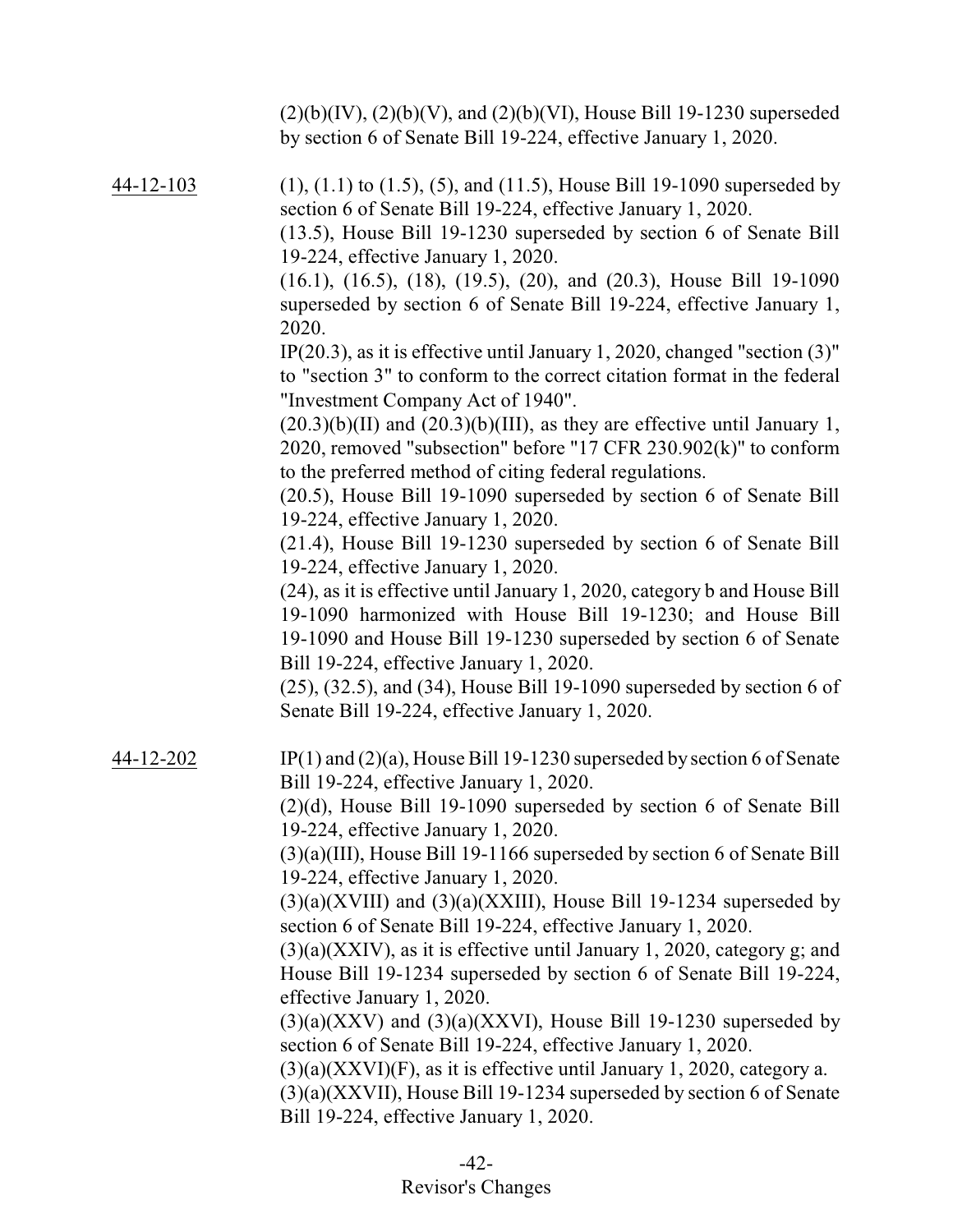|                   | $(3)(c)(IV)$ , as it is effective until January 1, 2020, House Bill 19-1090<br>harmonized with House Bill 19-1166; and House Bill 19-1090 and<br>House Bill 19-1166 superseded by section 6 of Senate Bill 19-224,<br>effective January 1, 2020.<br>(6) and (7), House Bill 19-1090 superseded by section 6 of Senate Bill<br>19-224, effective January 1, 2020.                                                                                                                                                                                                                             |
|-------------------|----------------------------------------------------------------------------------------------------------------------------------------------------------------------------------------------------------------------------------------------------------------------------------------------------------------------------------------------------------------------------------------------------------------------------------------------------------------------------------------------------------------------------------------------------------------------------------------------|
| 44-12-301         | (1), House Bill 19-1234 superseded by section 6 of Senate Bill 19-224,<br>effective January 1, 2020.                                                                                                                                                                                                                                                                                                                                                                                                                                                                                         |
| 44-12-303         | (1), House Bill 19-1090 superseded by section 6 of Senate Bill 19-224,<br>effective January 1, 2020.                                                                                                                                                                                                                                                                                                                                                                                                                                                                                         |
| 44-12-305         | $(1)(c)$ , $(1)(j)$ , $(1)(k)$ , and $(1)(l)$ , House Bill 19-1090 superseded by<br>section 6 of Senate Bill 19-224, effective January 1, 2020.<br>$(1)(m)$ , as it is effective until January 1, 2020, category h; and House<br>Bill 19-1090 superseded by section 6 of Senate Bill 19-224, effective<br>January 1, 2020.<br>$(1)(n)$ , $(1)(o)$ , $(1)(p)$ , and $(1)(q)$ , House Bill 19-1090 superseded by<br>section 6 of Senate Bill 19-224, effective January 1, 2020.<br>$(2)(c)$ , House Bill 19-11166 superseded by section 6 of Senate Bill<br>19-224, effective January 1, 2020. |
| 44-12-306         | $(1)(a)(II), (1)(a)(IV), and (1)(a)(IV.5), House Bill 19-1090 superseded$<br>by section 6 of Senate Bill 19-224, effective January 1, 2020.<br>$(1)(a)(V)$ , as it is effective until January 1, 2020, category a.<br>$(1)(a)(VI), (1)(a)(VII), (1)(b), and (3), House Bill 19-1090 superseded$<br>by section 6 of Senate Bill 19-224, effective January 1, 2020.                                                                                                                                                                                                                            |
| $44 - 12 - 306.5$ | House Bill 19-1090 superseded by section 6 of Senate Bill 19-224,<br>effective January 1, 2020.<br>(3)(b), as it is effective until January 1, 2020, category a.                                                                                                                                                                                                                                                                                                                                                                                                                             |
| 44-12-306.6       | House Bill 19-1090 superseded by section 6 of Senate Bill 19-224,<br>effective January 1, 2020.                                                                                                                                                                                                                                                                                                                                                                                                                                                                                              |
| <u>44-12-308</u>  | $(2)$ , $(3)$ , and $(4)$ , House Bill 19-1090 superseded by section 6 of Senate<br>Bill 19-224, effective January 1, 2020.                                                                                                                                                                                                                                                                                                                                                                                                                                                                  |
| 44-12-309         | $(3)$ , as it is effective until January 1, 2020, House Bill 19-1090<br>harmonized with House Bill 19-1166; and House Bill 19-1090 and<br>House Bill 19-1166 superseded by section 6 of Senate Bill 19-224,<br>effective January 1, 2020.                                                                                                                                                                                                                                                                                                                                                    |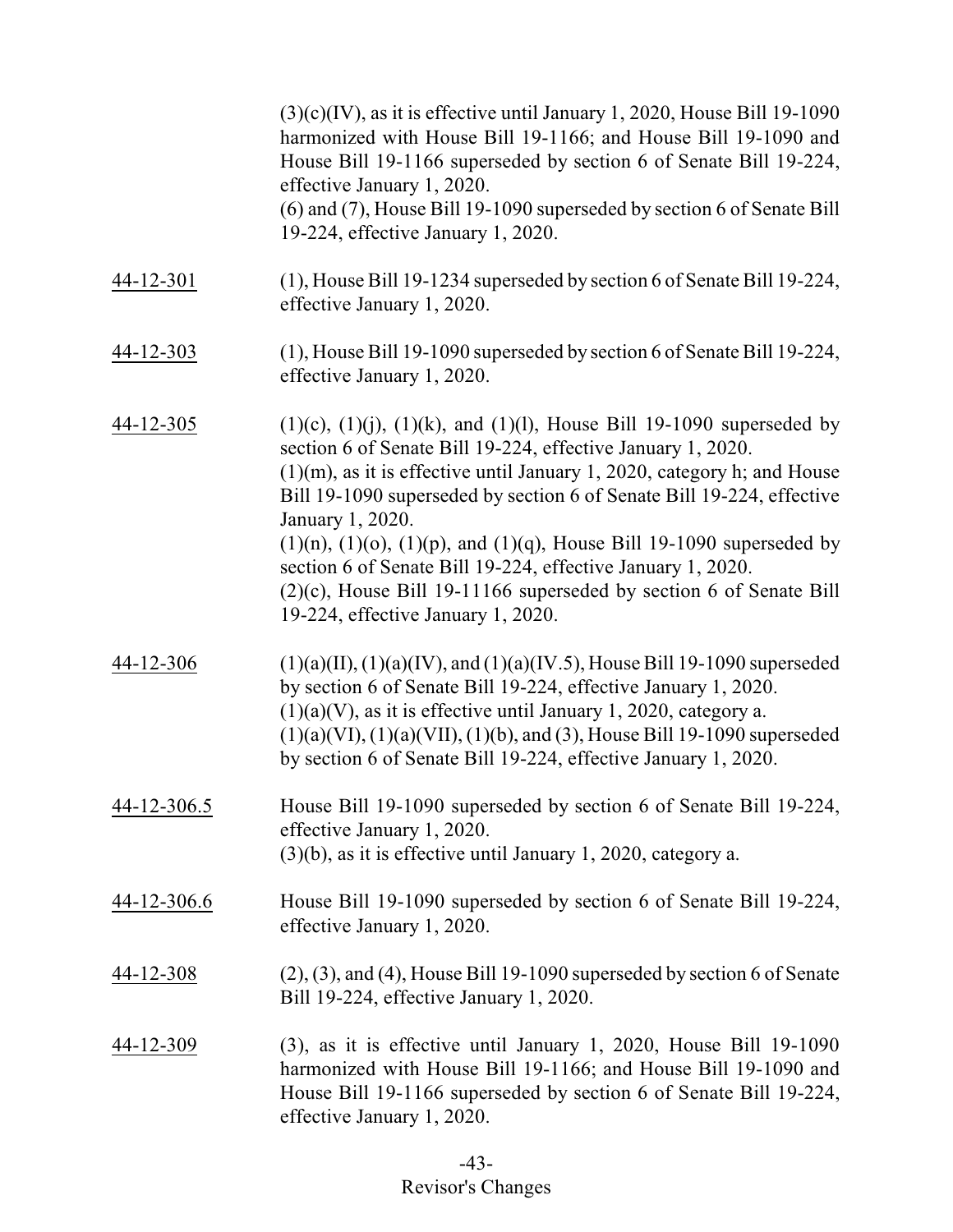|                 | (5) and (10), House Bill 19-1090 superseded by section 6 of Senate<br>Bill 19-224, effective January 1, 2020.                                                                                                                                                                                                                                                                                    |
|-----------------|--------------------------------------------------------------------------------------------------------------------------------------------------------------------------------------------------------------------------------------------------------------------------------------------------------------------------------------------------------------------------------------------------|
| $44 - 12 - 312$ | (1), House Bill 19-1090 superseded by section 6 of Senate Bill 19-224,<br>effective January 1, 2020.                                                                                                                                                                                                                                                                                             |
| 44-12-401       | $(1)(f)$ , House Bill 19-1230 superseded by section 6 of Senate Bill<br>19-224, effective January 1, 2020.<br>$(1)(g)$ , as it is effective until January 1, 2020, category a.<br>$(1)(h)$ , $(1)(i)$ , and $(5)$ , House Bill 19-1230 superseded by section 6 of<br>Senate Bill 19-224, effective January 1, 2020.                                                                              |
| 44-12-402       | $(2)(c)$ , House Bill 19-1230 superseded by section 6 of Senate Bill<br>19-224, effective January 1, 2020.<br>(12), House Bill 19-1234 superseded by section 6 of Senate Bill<br>19-224, effective January 1, 2020.<br>$(12)(a)(III)$ and $(12)(f)(V)(A)$ , as they are effective until January 1,<br>2020, category a.<br>$(12)(g)(II)$ , as it is effective until January 1, 2020, category g. |
| 44-12-403       | (1), House Bill 19-1230 superseded by section 6 of Senate Bill 19-224,<br>effective January 1, 2020.                                                                                                                                                                                                                                                                                             |
| 44-12-404       | $(1)(e)$ , House Bill 19-1230 superseded by section 6 of Senate Bill<br>19-224, effective January 1, 2020.                                                                                                                                                                                                                                                                                       |
| 44-12-406       | $(1)(a)$ and $(5)$ , House Bill 19-1234 superseded by section 6 of Senate<br>Bill 19-224, effective January 1, 2020.<br>$(5)(a)(III)$ and $(5)(d)(V)(A)$ , as they are effective until January 1, 2020,<br>category a.<br>$(5)(e)$ , as it is effective until January 1, 2020, category g.                                                                                                       |
| 44-12-407       | House Bill 19-1090 superseded by section 6 of Senate Bill 19-224,<br>effective January 1, 2020.                                                                                                                                                                                                                                                                                                  |
| 44-12-408       | House Bill 19-1230 superseded by section 6 of Senate Bill 19-224,<br>effective January 1, 2020.<br>$(2)(c)$ , as it is effective until January 1, 2020, category e.                                                                                                                                                                                                                              |
| 44-12-409       | House Bill 19-1230 superseded by section 6 of Senate Bill 19-224,<br>effective January 1, 2020.<br>$(5)(i)$ , as it is effective until January 1, 2020, category a.                                                                                                                                                                                                                              |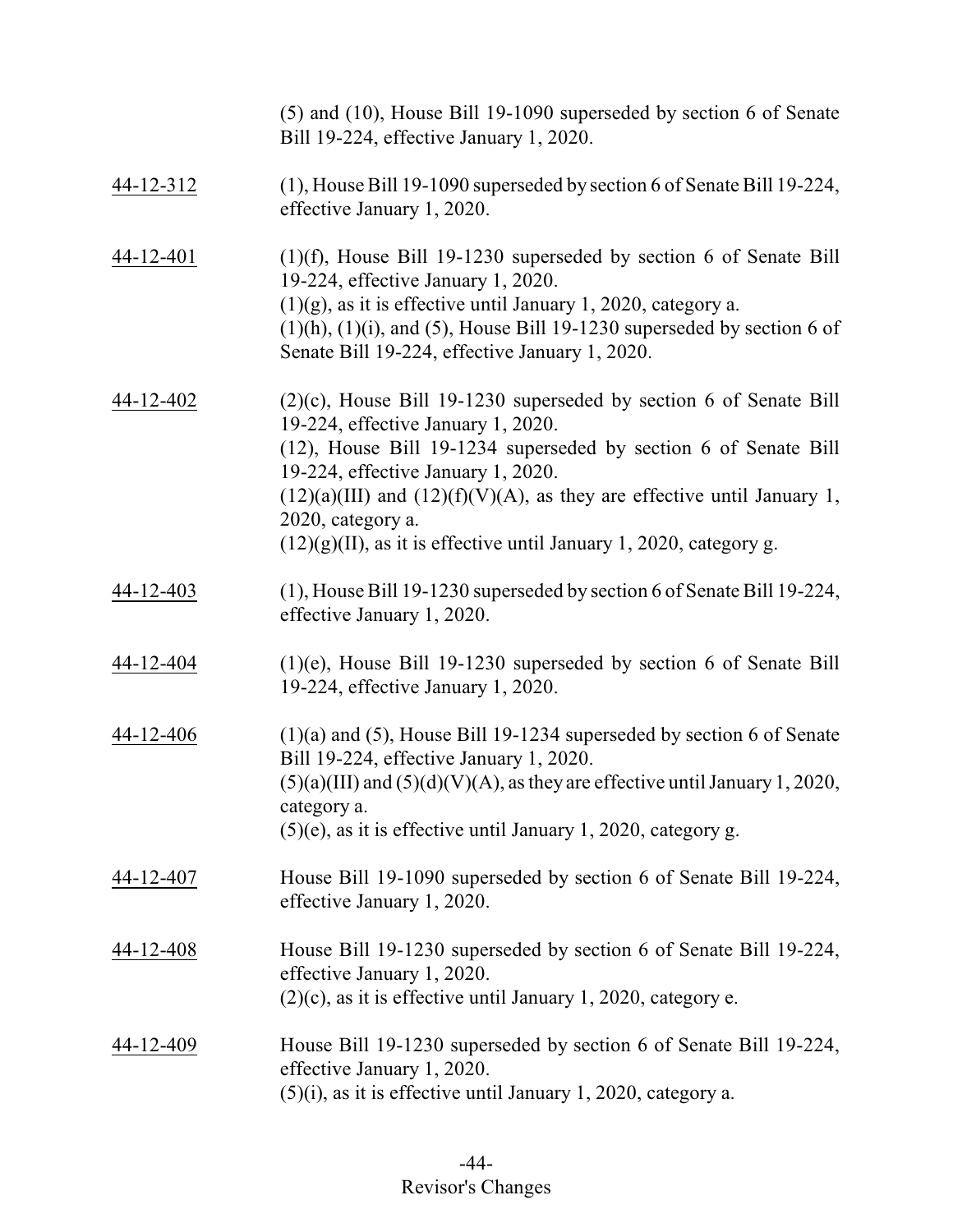| 44-12-901       | $(1)$ , $(3)(c)$ , and $(3)(d)$ , House Bill 19-1230 superseded by section 6 of<br>Senate Bill 19-224, effective January 1, 2020.<br>(3)(e), as it is effective until January 1, 2020, category g; and House<br>Bill 19-1230 superseded by section 6 of Senate Bill 19-224, effective<br>January 1, 2020.<br>$(4)(g)$ , House Bill 19-1230 superseded by section 6 of Senate Bill<br>19-224, effective January 1, 2020.<br>(6), House Bill 19-1090 superseded by section 6 of Senate Bill 19-224,<br>effective January 1, 2020. |
|-----------------|---------------------------------------------------------------------------------------------------------------------------------------------------------------------------------------------------------------------------------------------------------------------------------------------------------------------------------------------------------------------------------------------------------------------------------------------------------------------------------------------------------------------------------|
| 44-12-1001      | (1), section 2 of Senate Bill 19-224 superseded by section 6 of Senate<br>Bill 19-224, effective January 1, 2020.                                                                                                                                                                                                                                                                                                                                                                                                               |
| 44-20-104       | $(3)(f)(II)$ , changed "this article 6 article 20" to "this article 20" to<br>accurately reflect the language adopted in Senate Bill 18-030.<br>$(3)(h)(II)$ , category a.                                                                                                                                                                                                                                                                                                                                                      |
| $44 - 20 - 118$ | $(3)$ , category g.<br>$(5)(b)$ , categories a and g.                                                                                                                                                                                                                                                                                                                                                                                                                                                                           |
| 44-20-121       | $(3)(c)$ , category j.<br>$(3)(i)$ , $(3)(j)$ , $(3)(m)$ , $(6)(c)$ , $(6)(d)$ , and $(6)(e)$ , category g.<br>$(6)$ (h), category j.                                                                                                                                                                                                                                                                                                                                                                                           |
| 44-20-124       | $(1)(k)(I)$ , category g.                                                                                                                                                                                                                                                                                                                                                                                                                                                                                                       |
| 44-20-125       | $(2)$ , category g.                                                                                                                                                                                                                                                                                                                                                                                                                                                                                                             |
| 44-20-141.5     | $(3)(a)(II)$ , category g.<br>$(4)(c)$ (VIII), category j.                                                                                                                                                                                                                                                                                                                                                                                                                                                                      |
| 44-20-202       | Category g.                                                                                                                                                                                                                                                                                                                                                                                                                                                                                                                     |
| 44-20-403       | Category g.                                                                                                                                                                                                                                                                                                                                                                                                                                                                                                                     |
| 44-20-404       | $(1)(j)$ , category g.                                                                                                                                                                                                                                                                                                                                                                                                                                                                                                          |
| 44-20-411       | $(1)(a)(III)$ , changed "used dealer's license" to "used powersports"<br>vehicle dealer's license" to conform to the classes of licenses set out in<br>section 40-20-408 and for consistent use of terminology throughout<br>part 4.<br>(3), category g.                                                                                                                                                                                                                                                                        |